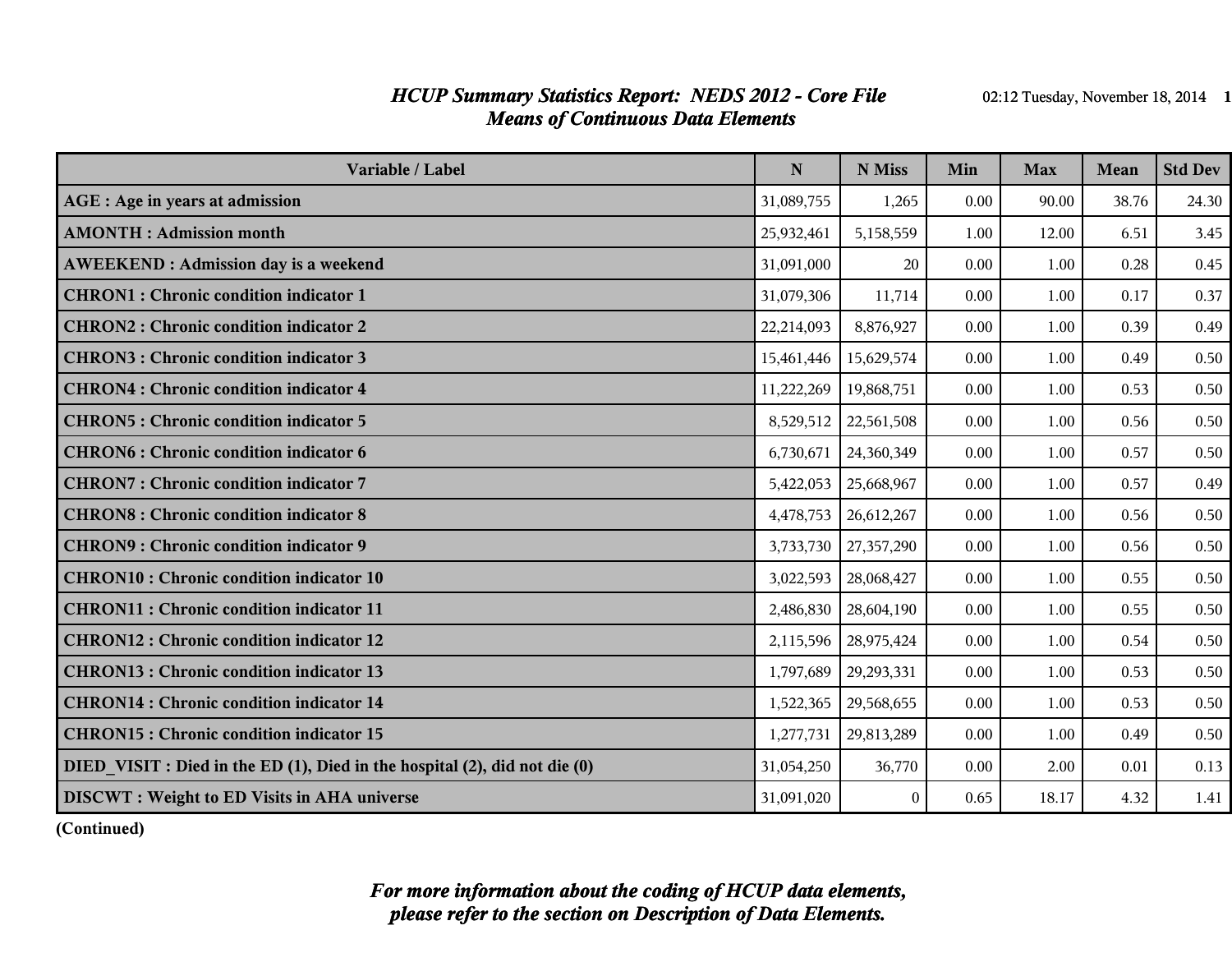#### *HCUP Summary Statistics Report: NEDS 2012 - Core File* 02:12 Tuesday, November 18, 2014 2 *Means of Continuous Data Elements*

| Variable / Label                                         | ${\bf N}$  | N Miss                 | Min    | <b>Max</b> | Mean    | <b>Std Dev</b> |
|----------------------------------------------------------|------------|------------------------|--------|------------|---------|----------------|
| <b>DISP ED: Disposition of patient (uniform) from ED</b> | 31,091,020 | $\bf{0}$               | 1.00   | 99.00      | 2.45    | 4.36           |
| <b>DQTR</b> : Discharge quarter                          | 31,074,527 | 16,493                 | 1.00   | 4.00       | 2.50    | 1.12           |
| DXCCS1 : CCS: diagnosis 1                                | 31,079,306 | 11,714                 | 1.00   | 670.00     | 189.91  | 118.16         |
| DXCCS2 : CCS: diagnosis 2                                | 22,214,093 | 8,876,927              | 1.00   | 670.00     | 202.17  | 173.60         |
| DXCCS3 : CCS: diagnosis 3                                | 15,461,446 | 15,629,574             | 1.00   | 670.00     | 203.23  | 183.40         |
| DXCCS4 : CCS: diagnosis 4                                | 11,222,269 | 19,868,751             | 1.00   | 670.00     | 200.91  | 185.19         |
| DXCCS5 : CCS: diagnosis 5                                | 8,529,512  | 22,561,508             | 1.00   | 670.00     | 196.49  | 182.92         |
| DXCCS6 : CCS: diagnosis 6                                | 6,730,671  | 24,360,349             | 1.00   | 670.00     | 193.41  | 179.96         |
| DXCCS7: CCS: diagnosis 7                                 | 5,422,053  | 25,668,967             | 1.00   | 670.00     | 190.28  | 176.98         |
| DXCCS8 : CCS: diagnosis 8                                | 4,478,753  | 26,612,267             | 1.00   | 670.00     | 188.65  | 173.90         |
| DXCCS9 : CCS: diagnosis 9                                | 3,733,730  | 27,357,290             | 1.00   | 670.00     | 187.61  | 172.01         |
| DXCCS10 : CCS: diagnosis 10                              | 3,022,593  | 28,068,427             | 1.00   | 670.00     | 186.29  | 169.37         |
| DXCCS11 : CCS: diagnosis 11                              | 2,486,830  | 28,604,190             | 1.00   | 670.00     | 186.51  | 168.65         |
| DXCCS12 : CCS: diagnosis 12                              | 2,115,596  | 28,975,424             | 1.00   | 670.00     | 182.84  | 165.19         |
| DXCCS13 : CCS: diagnosis 13                              | 1,797,689  | 29, 293, 331           | 1.00   | 670.00     | 181.97  | 163.02         |
| DXCCS14 : CCS: diagnosis 14                              | 1,522,365  | 29,568,655             | 1.00   | 670.00     | 183.92  | 163.34         |
| DXCCS15 : CCS: diagnosis 15                              | 1,277,731  | 29,813,289             | 1.00   | 670.00     | 180.89  | 156.78         |
| <b>EDEVENT</b> : Type of ED Event                        | 31,091,020 | $\theta$               | 1.00   | 99.00      | 1.29    | 3.29           |
| E CCS1 : CCS: E Code 1                                   | 7,664,922  | 23,426,098             | 662.00 | 2621.00    | 2589.51 | 207.87         |
| E CCS2 : CCS: E Code 2                                   |            | 4,772,101   26,318,919 | 662.00 | 2621.00    | 2601.24 | 174.56         |

**(Continued)**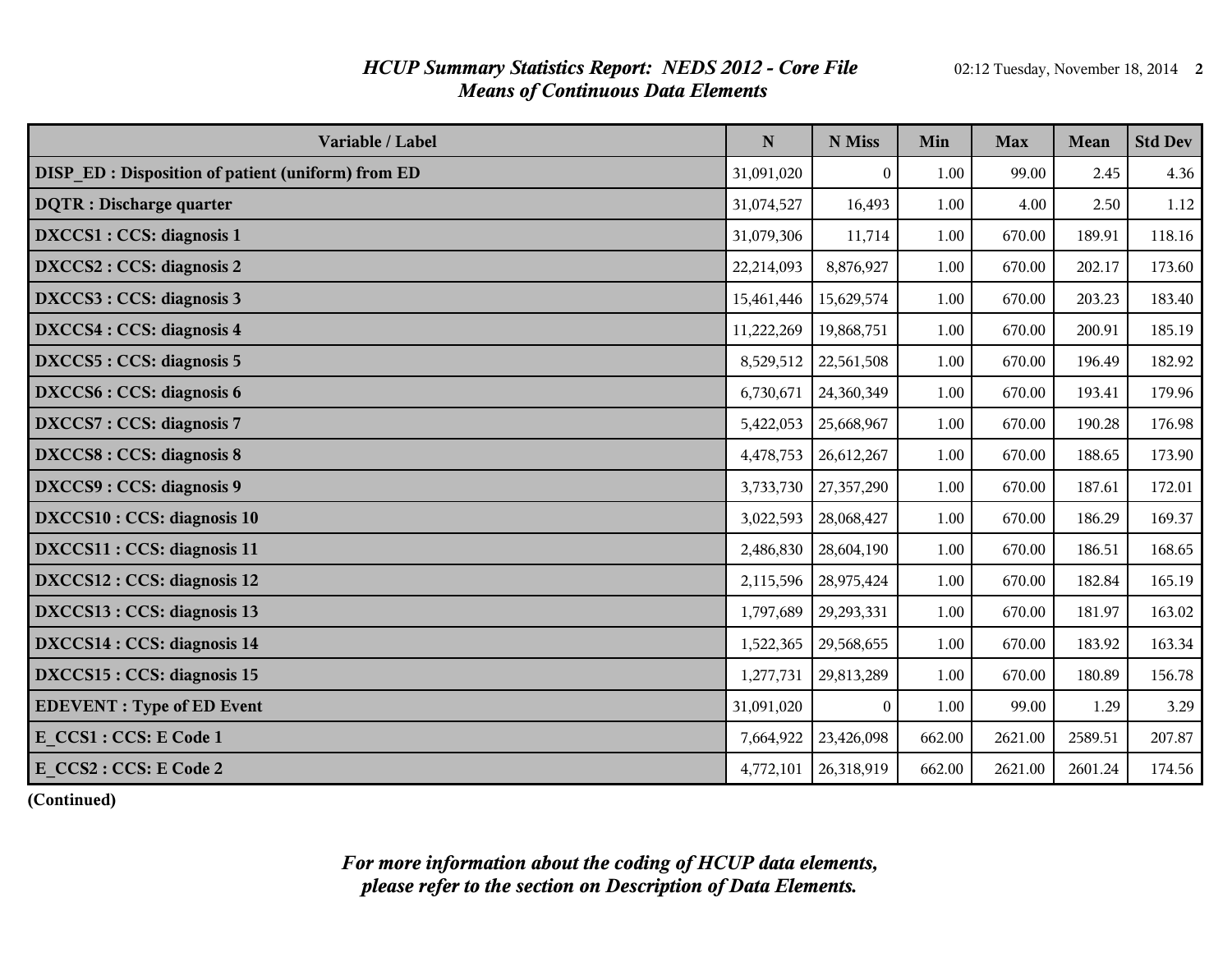#### *HCUP Summary Statistics Report: NEDS 2012 - Core File* 02:12 Tuesday, November 18, 2014 3 *Means of Continuous Data Elements*

| Variable / Label                                                                                              | $\mathbf N$ | N Miss           | Min      | <b>Max</b> | <b>Mean</b> | <b>Std Dev</b> |
|---------------------------------------------------------------------------------------------------------------|-------------|------------------|----------|------------|-------------|----------------|
| E CCS3 : CCS: E Code 3                                                                                        | 1,629,817   | 29,461,203       | 662.00   | 2621.00    | 2605.83     | 144.94         |
| E CCS4 : CCS: E Code 4                                                                                        | 696,558     | 30,394,462       | 662.00   | 2621.00    | 2610.94     | 124.25         |
| <b>FEMALE</b> : Indicator of sex                                                                              | 31,088,947  | 2,073            | 0.00     | 1.00       | 0.56        | 0.50           |
| <b>HOSP ED: HCUP ED hospital identifier</b>                                                                   | 31,091,020  | $\theta$         | 10001.00 | 40493.00   | 26448.90    | 9840.32        |
| INJURY: Injury diagnosis reported on record (1:DX1 is an injury; 2:DX2+ is an injury;<br>$\vert$ 0:No injury) | 31,091,020  | $\overline{0}$   | 0.00     | 2.00       | 0.24        | 0.48           |
| <b>INJURY CUT : Injury by cutting or piercing (by E codes)</b>                                                | 31,091,020  | $\theta$         | 0.00     | 1.00       | 0.02        | 0.13           |
| <b>INJURY DROWN: Injury by drowning or submersion (by E codes)</b>                                            | 31,091,020  | $\theta$         | 0.00     | 1.00       | 0.00        | 0.01           |
| <b>INJURY FALL : Injury by falling (by E codes)</b>                                                           | 31,091,020  | $\theta$         | 0.00     | 1.00       | 0.07        | 0.25           |
| <b>INJURY FIRE: Injury by fire, flame or hot object (by E codes)</b>                                          | 31,091,020  | $\theta$         | 0.00     | 1.00       | 0.00        | 0.06           |
| <b>INJURY FIREARM : Injury by firearm (by E codes)</b>                                                        | 31,091,020  | $\theta$         | 0.00     | 1.00       | 0.00        | 0.02           |
| <b>INJURY MACHINERY: Injury by machinery (by E codes)</b>                                                     | 31,091,020  | $\theta$         | 0.00     | 1.00       | 0.00        | 0.03           |
| <b>INJURY MVT: Injury involving motor vehicle traffic (by E codes)</b>                                        | 31,091,020  | $\boldsymbol{0}$ | 0.00     | 1.00       | 0.02        | 0.15           |
| INJURY NATURE : Injury involving nature or environmental factors (by E codes)                                 | 31,091,020  | $\theta$         | 0.00     | 1.00       | 0.01        | 0.10           |
| <b>INJURY POISON:</b> Injury by poison (by E codes)                                                           | 31,091,020  | $\theta$         | 0.00     | 1.00       | 0.01        | 0.08           |
| INJURY_SEVERITY: Injury severity score assigned by ICDPIC Stata program                                       | 31,091,020  | $\Omega$         | 0.00     | 99.00      | 0.78        | 5.69           |
| <b>INJURY STRUCK: Injury from being struck by or against (by E codes)</b>                                     | 31,091,020  | $\theta$         | 0.00     | 1.00       | 0.03        | 0.17           |
| <b>INJURY SUFFOCATION : Injury by suffocation (by E codes)</b>                                                | 31,091,020  | $\theta$         | 0.00     | 1.00       | 0.00        | $0.02\,$       |
| <b>INTENT ASSAULT: Injury by assault indicated on the record (by E codes)</b>                                 | 31,091,020  | $\overline{0}$   | 0.00     | 1.00       | 0.01        | 0.10           |
| INTENT SELF HARM : Intentional self harm indicated on the record (by diagnosis and/or<br><b>E</b> codes)      | 31,091,020  | $\overline{0}$   | 0.00     | 1.00       | 0.01        | 0.10           |

**(Continued)**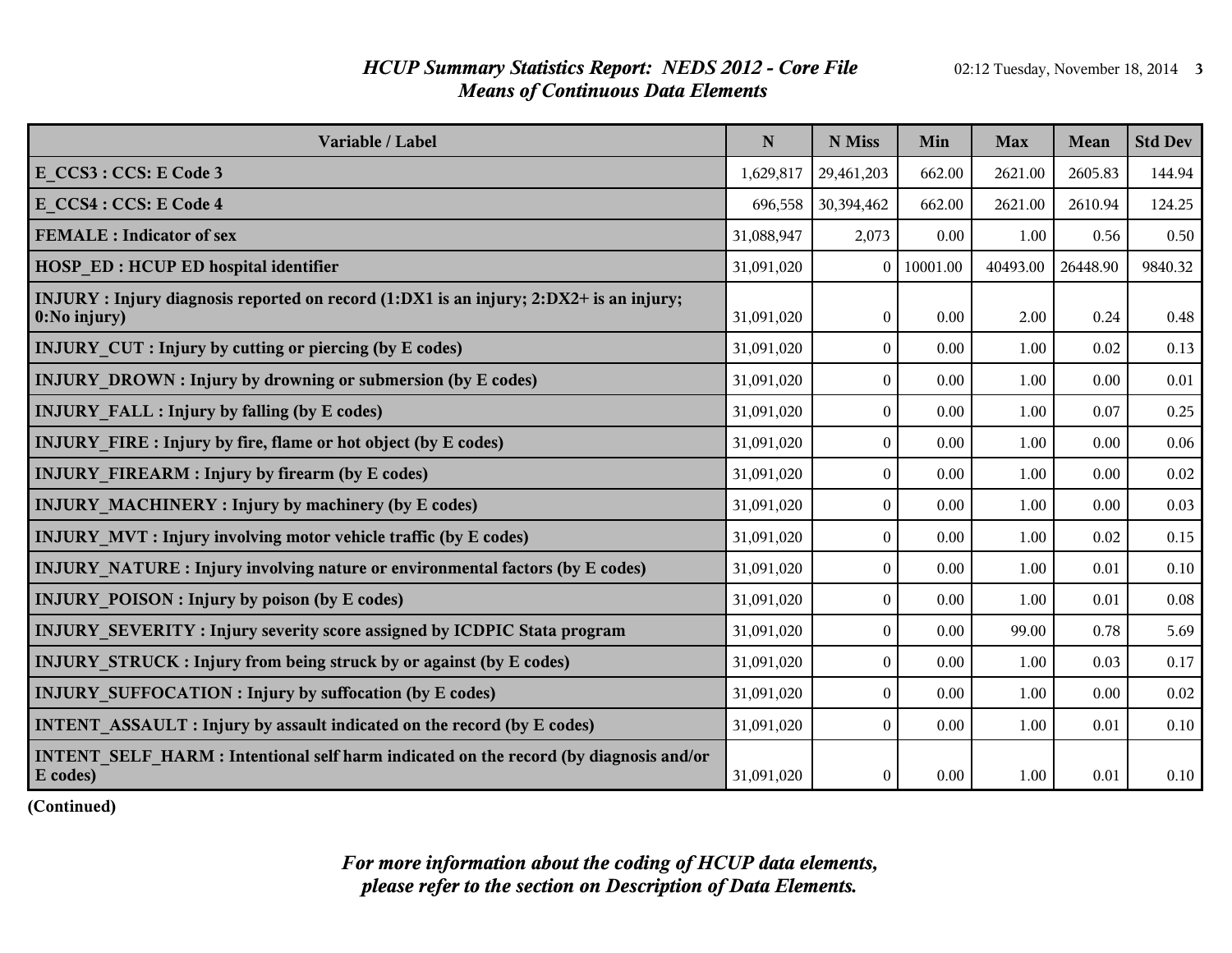#### *HCUP Summary Statistics Report: NEDS 2012 - Core File* 02:12 Tuesday, November 18, 2014 4 *Means of Continuous Data Elements*

| Variable / Label                                                                        | N          | N Miss         | Min      | <b>Max</b> | <b>Mean</b> | <b>Std Dev</b> |
|-----------------------------------------------------------------------------------------|------------|----------------|----------|------------|-------------|----------------|
| <b>INTENT UNINTENTIONAL : Unintentional injury indicated on the record (by E codes)</b> | 31,091,020 |                | 0.00     | 1.00       | 0.22        | 0.42           |
| MULTINJURY: More than one injury diagnosis reported on record                           | 31,091,020 | $\Omega$       | 0.00     | 1.00       | 0.06        | 0.23           |
| NDX : Number of diagnoses on this record                                                | 31,091,020 | $\Omega$       | 0.00     | 60.00      | 4.05        | 4.22           |
| NECODE: Number of E codes on this record                                                | 31,091,020 | $\Omega$       | 0.00     | 16.00      | 0.48        | 0.97           |
| NEDS STRATUM : Stratum used to sample hospital                                          | 31,091,020 | $\overline{0}$ | 10100.00 | 48102.00   | 28485.35    | 10203.91       |
| PAY1 : Primary expected payer (uniform)                                                 | 31,046,384 | 44,636         | 1.00     | 6.00       | 2.62        | 1.29           |
| PAY2 : Secondary expected payer (uniform)                                               | 8,523,987  | 22,567,033     | 1.00     | 6.00       | 3.01        | 1.19           |
| PL NCHS2006 : Patient Location: NCHS Urban-Rural Code (V2006)                           | 30,940,804 | 150,216        | 1.00     | 6.00       | 2.72        | 1.57           |
| <b>TOTCHG ED: Total charge for ED services</b>                                          | 26,405,309 | 4,685,711      | 100.00   | 863787.00  | 2484.00     | 3771.04        |
| <b>YEAR</b> : Calendar year                                                             | 31,091,020 | $\Omega$       | 2012.00  | 2012.00    | 2012.00     | 0.00           |
| ZIPINC QRTL: Median household income national quartile for patient ZIP Code             | 30,491,134 | 599,886        | 1.00     | 4.00       | 2.22        | 1.10           |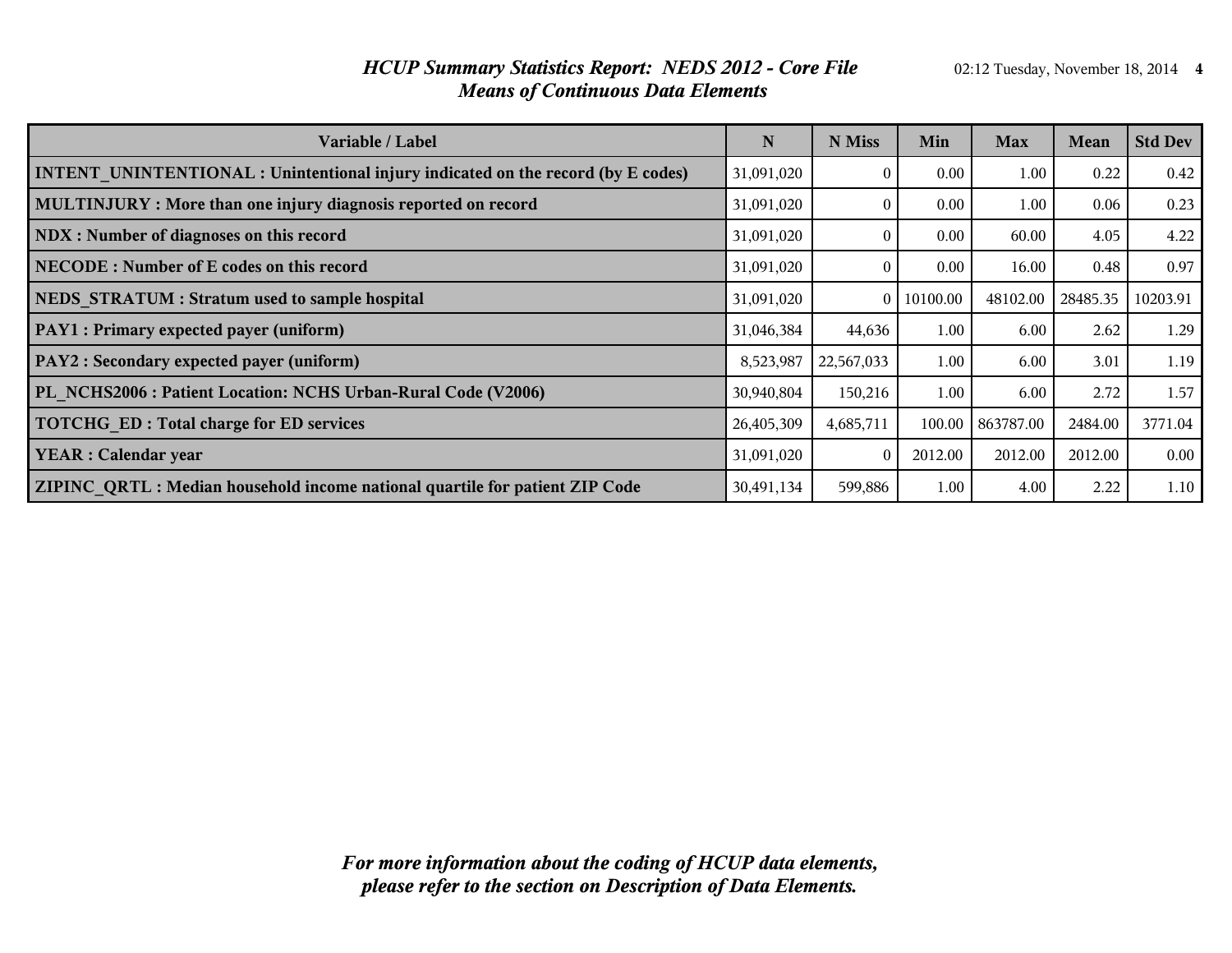| <b>AGE</b>           | Frequency | Percent |
|----------------------|-----------|---------|
| $\therefore$ Missing | 72        | 0.00    |
| .A: Invalid          | 15        | 0.00    |
| .C: Inconsistent     | 1,178     | 0.00    |
| $\boldsymbol{0}$     | 781,330   | 2.51    |
| $\mathbf{1}$         | 721,482   | 2.32    |
| $\overline{2}$       | 534,986   | 1.72    |
| $\overline{3}$       | 438,304   | 1.41    |
| $\overline{4}$       | 382,400   | 1.23    |
| 5                    | 354,999   | 1.14    |
| 6                    | 301,726   | 0.97    |
| 7                    | 259,983   | 0.84    |
| 8                    | 242,128   | 0.78    |
| 9                    | 232,179   | 0.75    |
| 10                   | 231,006   | 0.74    |
| 11                   | 231,388   | 0.74    |
| 12                   | 234,941   | 0.76    |
| 13                   | 245,763   | 0.79    |
| 14                   | 267,251   | 0.86    |
| 15                   | 288,475   | 0.93    |
| 16                   | 314,090   | 1.01    |
| 17                   | 350,038   | 1.13    |
| 18                   | 436,217   | 1.40    |
| 19                   | 479,807   | 1.54    |
| 20                   | 516,443   | 1.66    |
| 21                   | 546,570   | 1.76    |
| 22                   | 555,459   | 1.79    |
| 23                   | 543,179   | 1.75    |
| 24                   | 531,103   | 1.71    |
| 25                   | 520,316   | 1.67    |
| 26                   | 510,479   | 1.64    |
| 27                   | 503,369   | 1.62    |
| 28                   | 488,731   | 1.57    |
| 29                   | 488,218   | 1.57    |

*please refer to the section on Description of Data Elements. For more information about the coding of HCUP data elements,*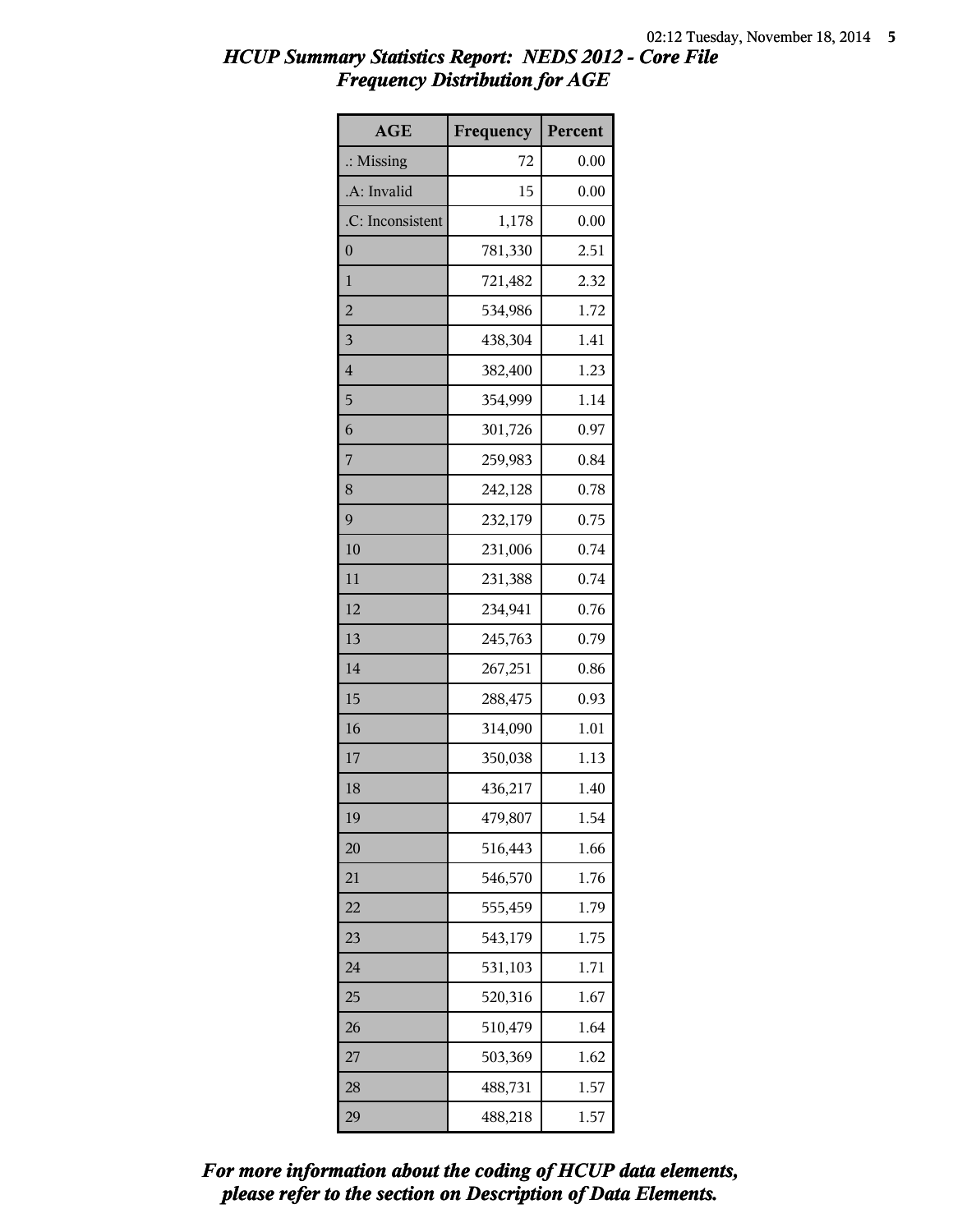| <b>AGE</b> | Frequency | Percent |
|------------|-----------|---------|
| 30         | 483,963   | 1.56    |
| 31         | 474,287   | 1.53    |
| 32         | 462,429   | 1.49    |
| 33         | 439,698   | 1.41    |
| 34         | 419,506   | 1.35    |
| 35         | 406,259   | 1.31    |
| 36         | 382,153   | 1.23    |
| 37         | 378,974   | 1.22    |
| 38         | 371,096   | 1.19    |
| 39         | 373,968   | 1.20    |
| 40         | 386,727   | 1.24    |
| 41         | 403,711   | 1.30    |
| 42         | 396,376   | 1.27    |
| 43         | 383,824   | 1.23    |
| 44         | 377,998   | 1.22    |
| 45         | 380,215   | 1.22    |
| 46         | 392,868   | 1.26    |
| 47         | 407,464   | 1.31    |
| 48         | 417,747   | 1.34    |
| 49         | 415,615   | 1.34    |
| 50         | 415,085   | 1.34    |
| 51         | 411,038   | 1.32    |
| 52         | 401,505   | 1.29    |
| 53         | 387,252   | 1.25    |
| 54         | 378,827   | 1.22    |
| 55         | 367,939   | 1.18    |
| 56         | 351,577   | 1.13    |
| 57         | 336,690   | 1.08    |
| 58         | 321,622   | 1.03    |
| 59         | 307,315   | 0.99    |
| 60         | 294,493   | 0.95    |
| 61         | 281,637   | 0.91    |
| 62         | 270,828   | 0.87    |

*please refer to the section on Description of Data Elements. For more information about the coding of HCUP data elements,*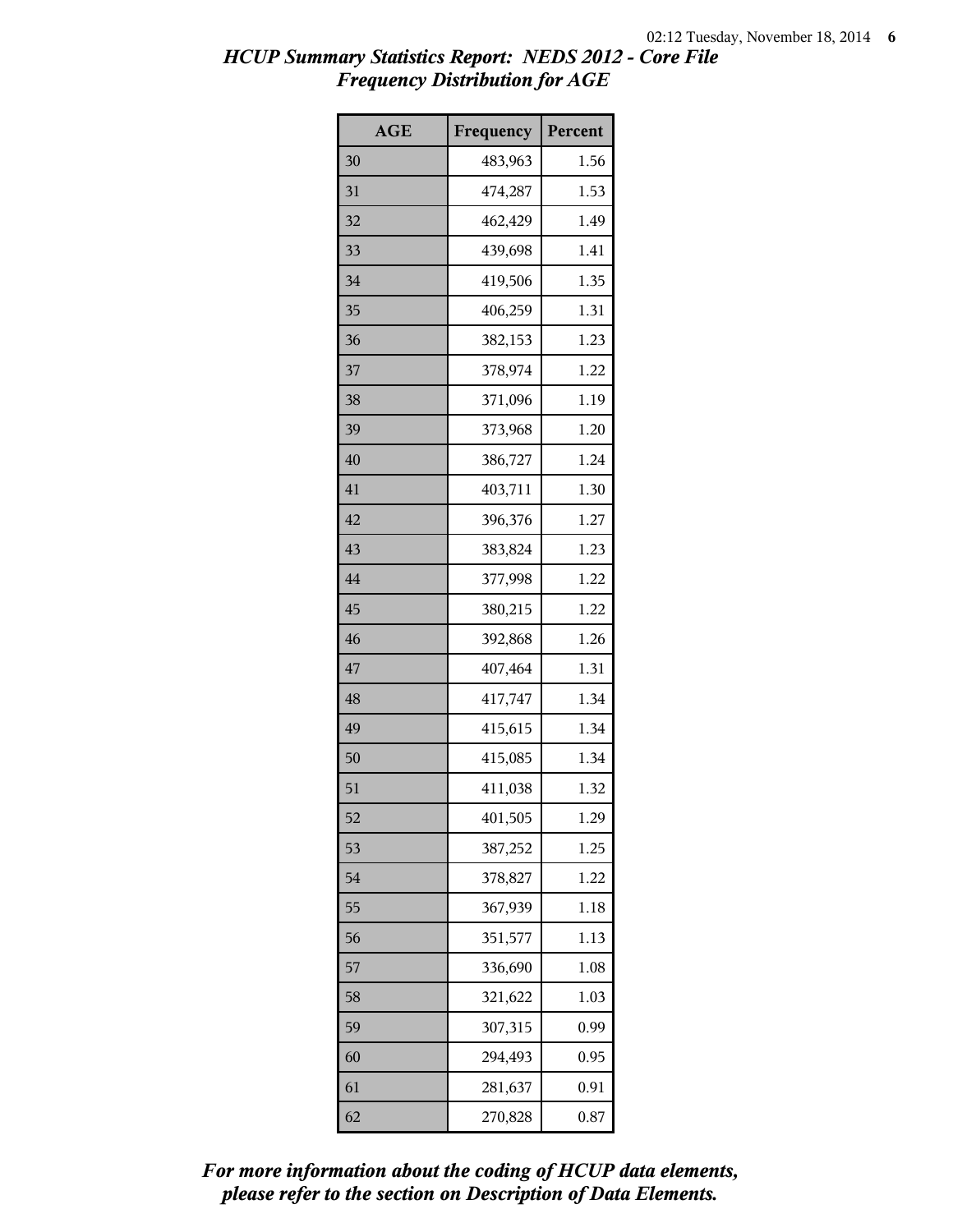| <b>AGE</b>  | Frequency | Percent |
|-------------|-----------|---------|
| 63          | 265,531   | 0.85    |
| 64          | 266,435   | 0.86    |
| 65          | 283,772   | 0.91    |
| 66          | 229,414   | 0.74    |
| 67          | 226,448   | 0.73    |
| 68          | 231,060   | 0.74    |
| 69          | 239,959   | 0.77    |
| 70          | 220,667   | 0.71    |
| 71          | 209,390   | 0.67    |
| 72          | 204,918   | 0.66    |
| 73          | 201,771   | 0.65    |
| 74          | 200,440   | 0.64    |
| 75          | 195,833   | 0.63    |
| 76          | 195,761   | 0.63    |
| 77          | 194,951   | 0.63    |
| 78          | 185,854   | 0.60    |
| 79          | 187,260   | 0.60    |
| 80          | 187,528   | 0.60    |
| 81          | 187,376   | 0.60    |
| 82          | 186,765   | 0.60    |
| 83          | 179,315   | 0.58    |
| 84          | 177,107   | 0.57    |
| 85          | 169,955   | 0.55    |
| 86          | 158,661   | 0.51    |
| 87          | 149,205   | 0.48    |
| 88          | 135,305   | 0.44    |
| 89          | 120,593   | 0.39    |
| 90 or older | 485,435   | 1.56    |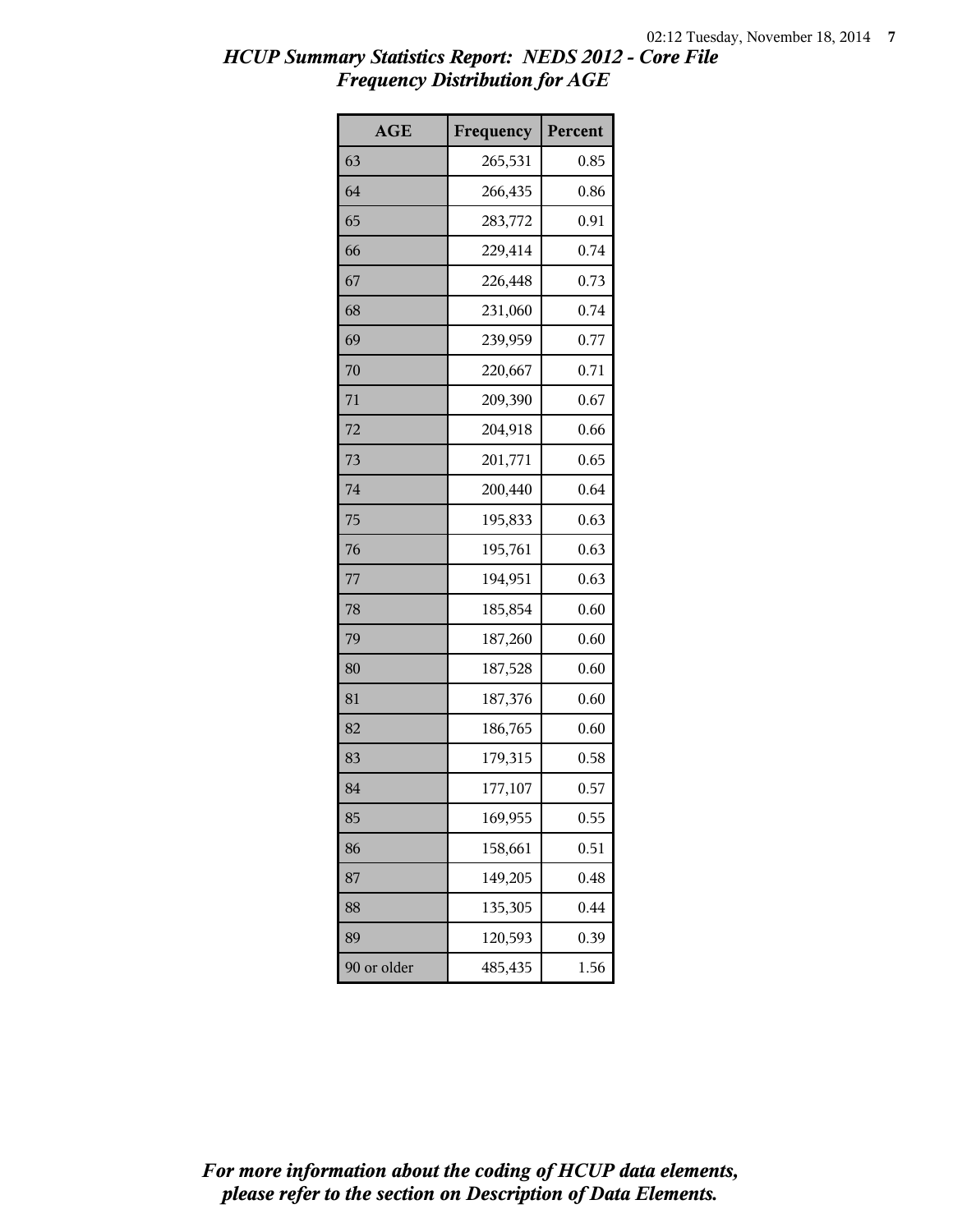| <b>AMONTH</b>        | Frequency | Percent |
|----------------------|-----------|---------|
| $\therefore$ Missing | 5,158,559 | 16.59   |
| 1: January           | 2,150,019 | 6.92    |
| 2: February          | 2,053,914 | 6.61    |
| 3: March             | 2,239,235 | 7.20    |
| 4: April             | 2,119,623 | 6.82    |
| $5:$ May             | 2,226,720 | 7.16    |
| 6: June              | 2,116,693 | 6.81    |
| 7: July              | 2,215,950 | 7.13    |
| 8: August            | 2,205,841 | 7.09    |
| 9: September         | 2,158,307 | 6.94    |
| 10: October          | 2,133,112 | 6.86    |
| 11: November         | 2,054,640 | 6.61    |
| 12: December         | 2,258,407 | 7.26    |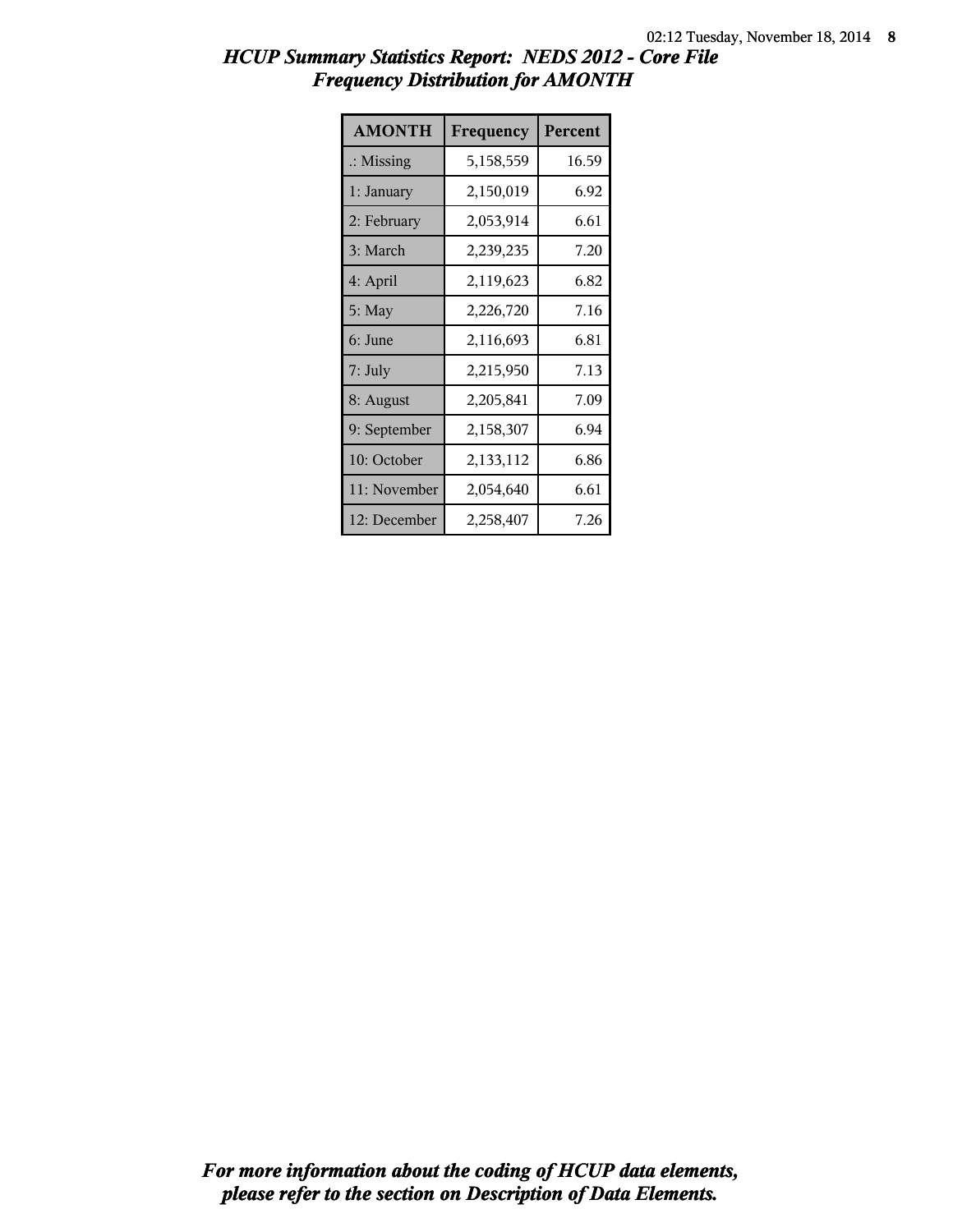| <b>AWEEKEND</b>      | Frequency  | Percent |
|----------------------|------------|---------|
| $\therefore$ Missing | 20         | 0.00    |
| 0: Monday-Friday     | 22,230,639 | 71.50   |
| 1: Saturday-Sunday   | 8,860,361  | 28.50   |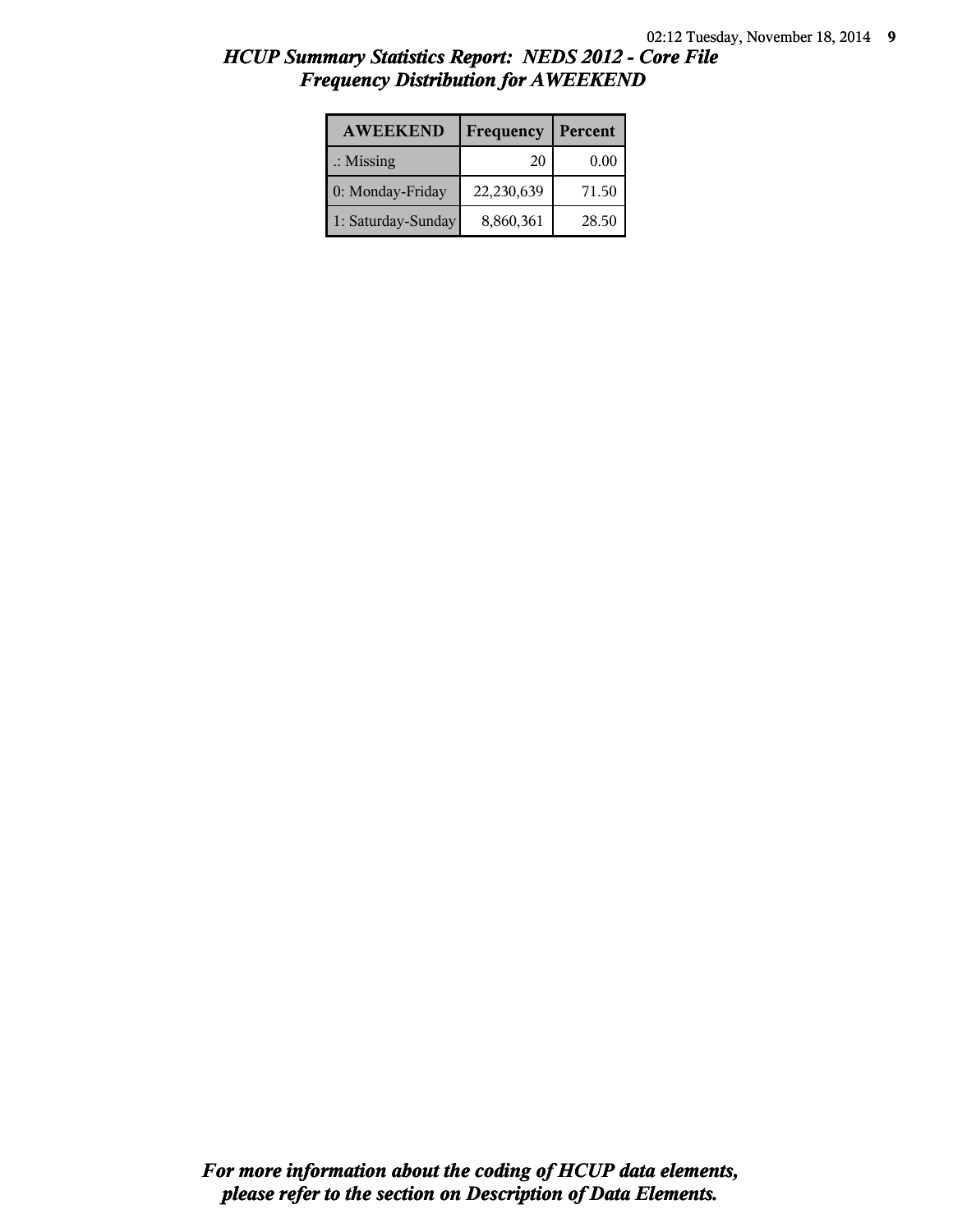| <b>CHRON1</b>            | Frequency  | Percent |
|--------------------------|------------|---------|
| $\therefore$ Missing     | 11,423     | 0.04    |
| .A: Invalid code         | 56         | 0.00    |
| .C: Inconsistent code    | 235        | 0.00    |
| 0: Non-chronic condition | 25,870,571 | 83.21   |
| 1: Chronic condition     | 5,208,735  | 16.75   |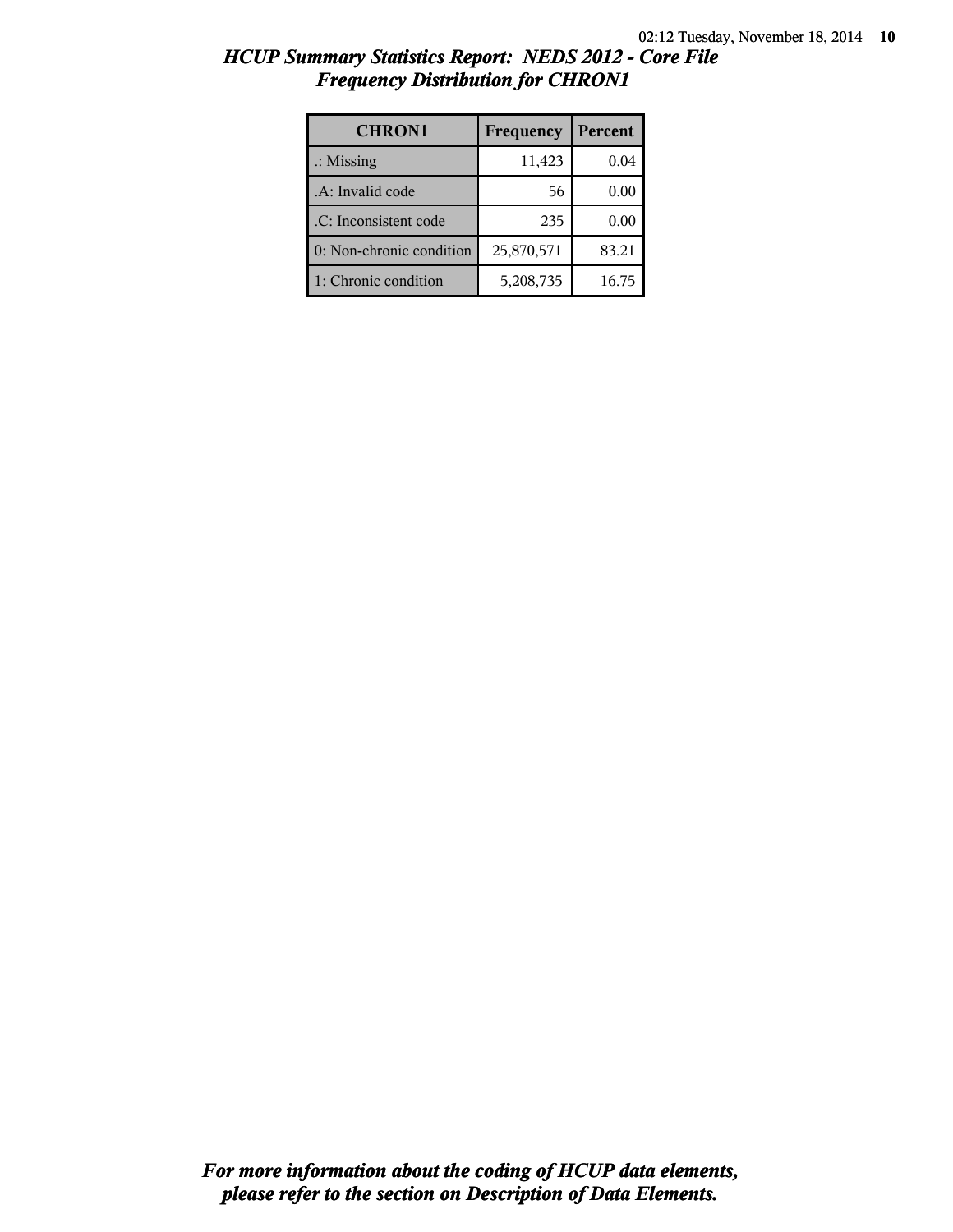| HCUP Summary Statistics Report: NEDS 2012 - Core File |  |  |
|-------------------------------------------------------|--|--|
| <b>Frequency Distribution for DIED VISIT</b>          |  |  |

| <b>DIED VISIT</b>       | Frequency  | Percent |
|-------------------------|------------|---------|
| $\therefore$ Missing    | 36,770     | 0.12    |
| 0: Did not die          | 30,899,509 | 99.38   |
| 1: Died in the ED       | 43,401     | 0.14    |
| 2: Died in the hospital | 111,340    | 0.36    |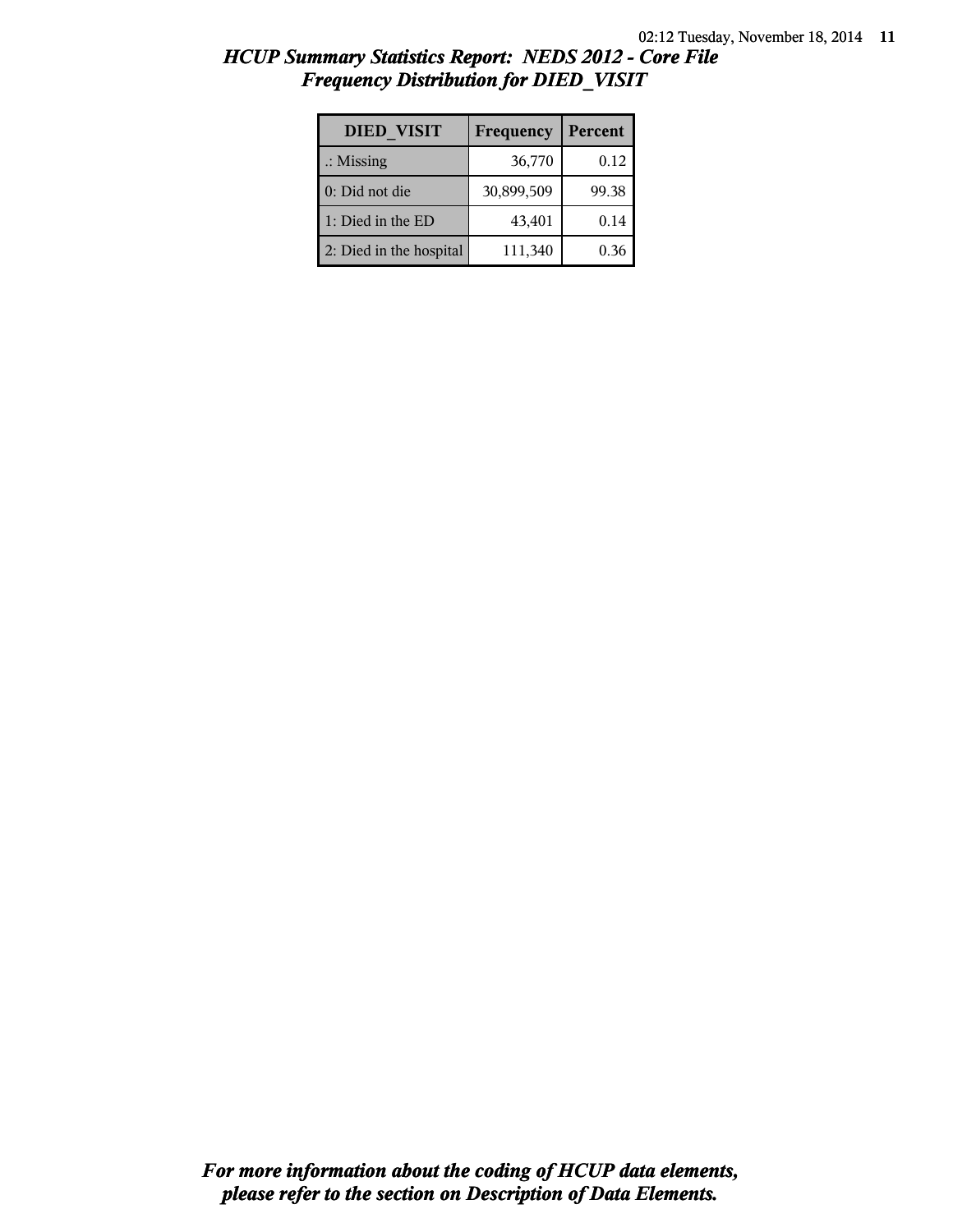|           | <b>DISCWT</b> Frequency | <b>Percent</b> |
|-----------|-------------------------|----------------|
| Non-blank | 31,091,020              | 100.00         |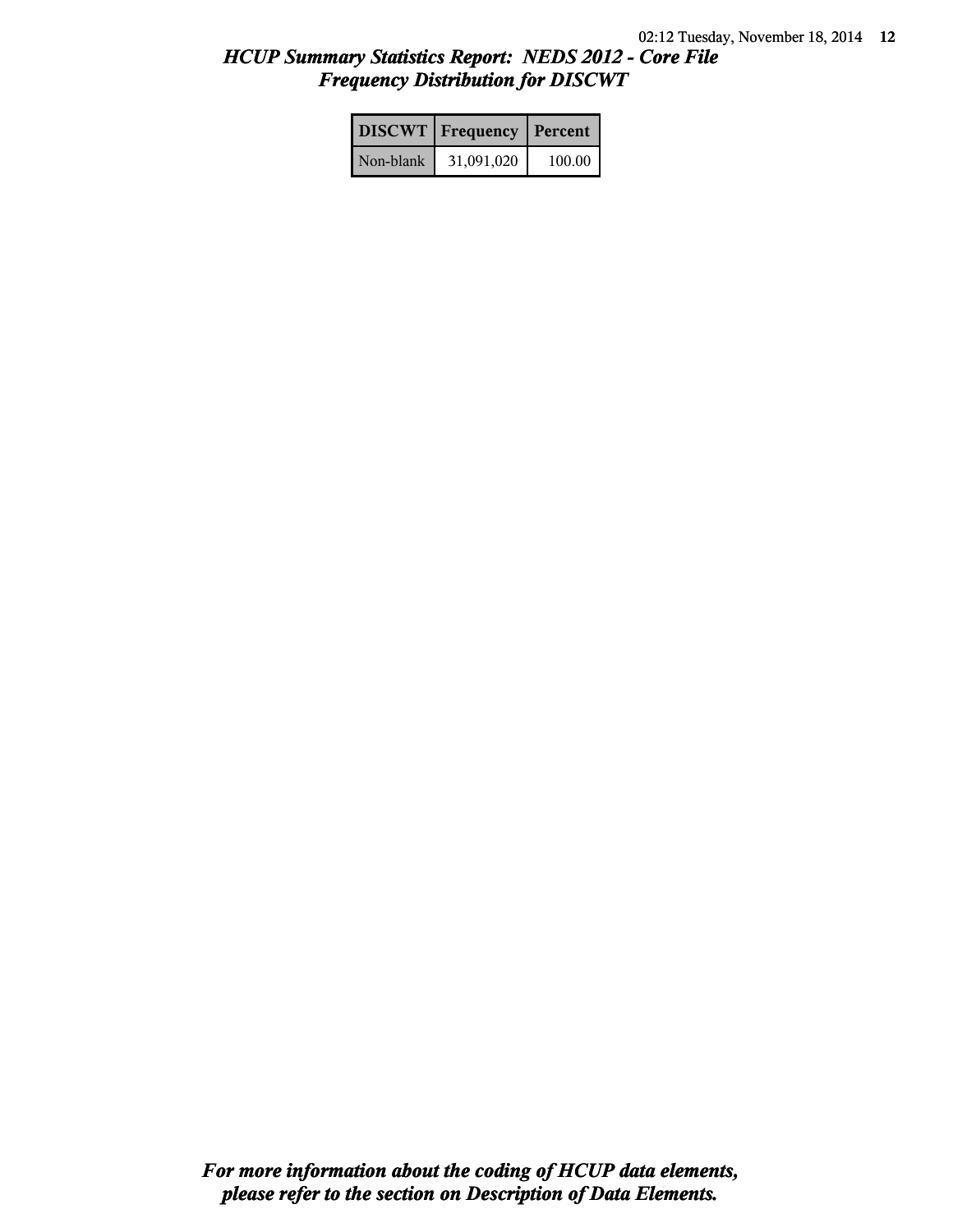| DISP ED                                                | Frequency  | Percent |
|--------------------------------------------------------|------------|---------|
| 1: Routine                                             | 25,200,642 | 81.05   |
| 2: Transfer: short-term hospital                       | 452,683    | 1.46    |
| 5: Transfer: other type of facility                    | 357,743    | 1.15    |
| 6: Home health care                                    | 37,505     | 0.12    |
| 7: Against medical advice                              | 490,548    | 1.58    |
| 9: Admitted as an inpatient to this hospital           | 4,473,479  | 14.39   |
| 20: Died in ED                                         | 43,401     | 0.14    |
| 98: Not admitted to this hospital, destination unknown | 34,854     | 0.11    |
| 99: Discharged alive, destination unknown              | 165        | 0.00    |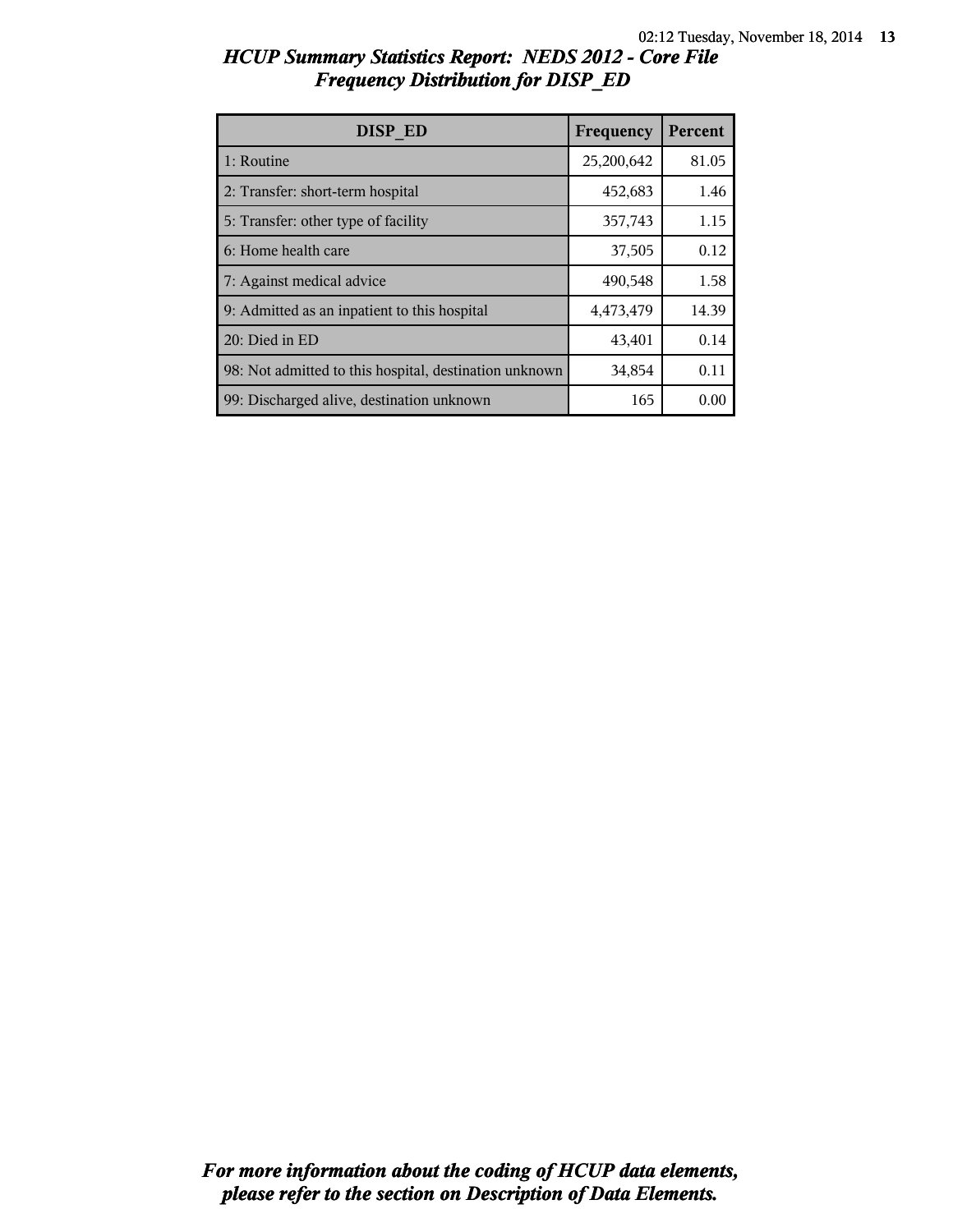| <b>DQTR</b>       | Frequency | Percent |
|-------------------|-----------|---------|
|                   | 16,493    | 0.05    |
| 1: First quarter  | 7,740,221 | 24.90   |
| 2: Second quarter | 7,747,717 | 24.92   |
| 3: Third quarter  | 7,832,925 | 25.19   |
| 4: Fourth quarter | 7,753,664 | 24.94   |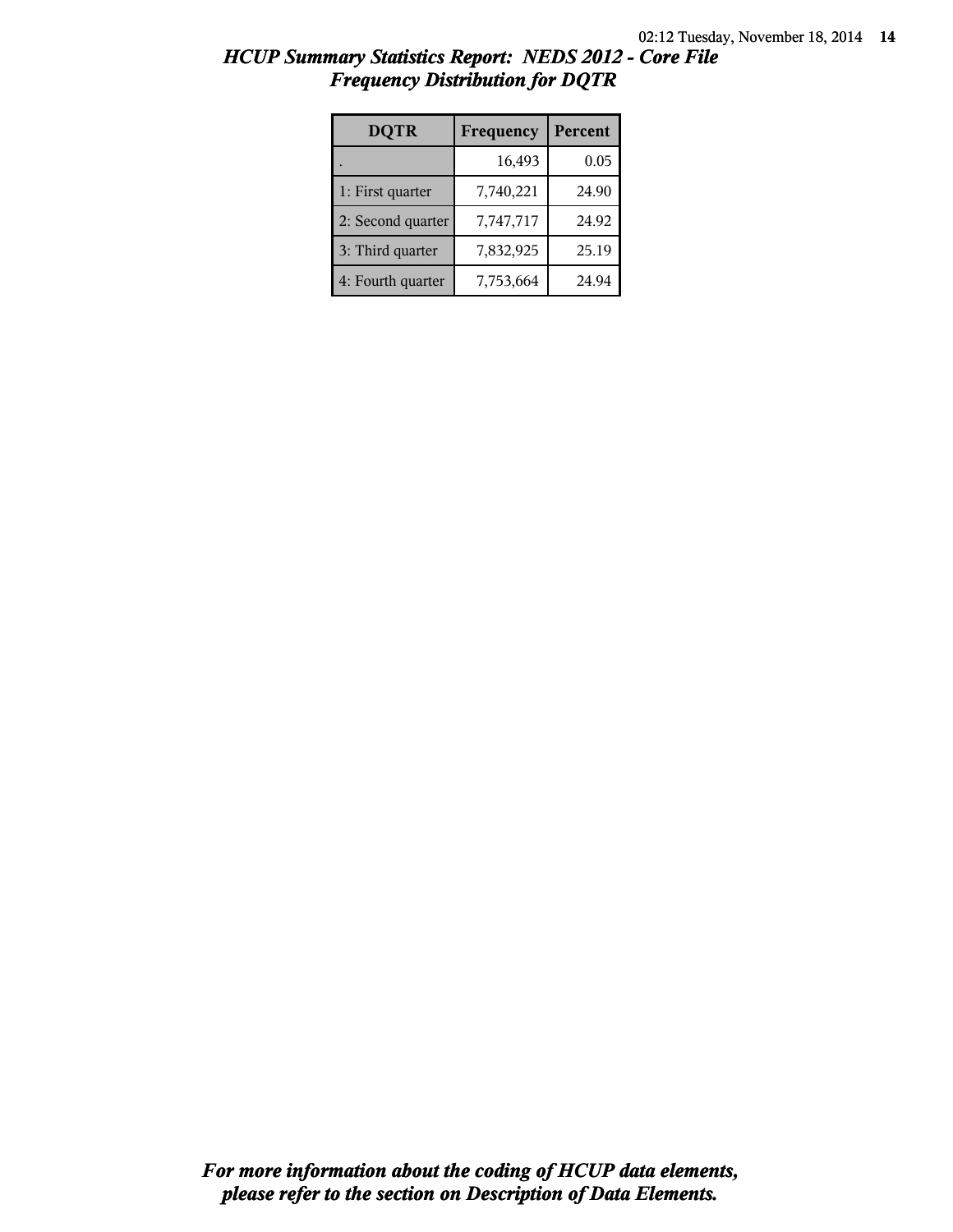| DX1                    | Frequency  | Percent |
|------------------------|------------|---------|
| Blank                  | 11,423     | 0.04    |
| Valid DX               | 31,079,306 | 99.96   |
| Inconsistent DX (incn) | 235        | 0.00    |
| Invalid DX (invl)      | 56         | 0.00    |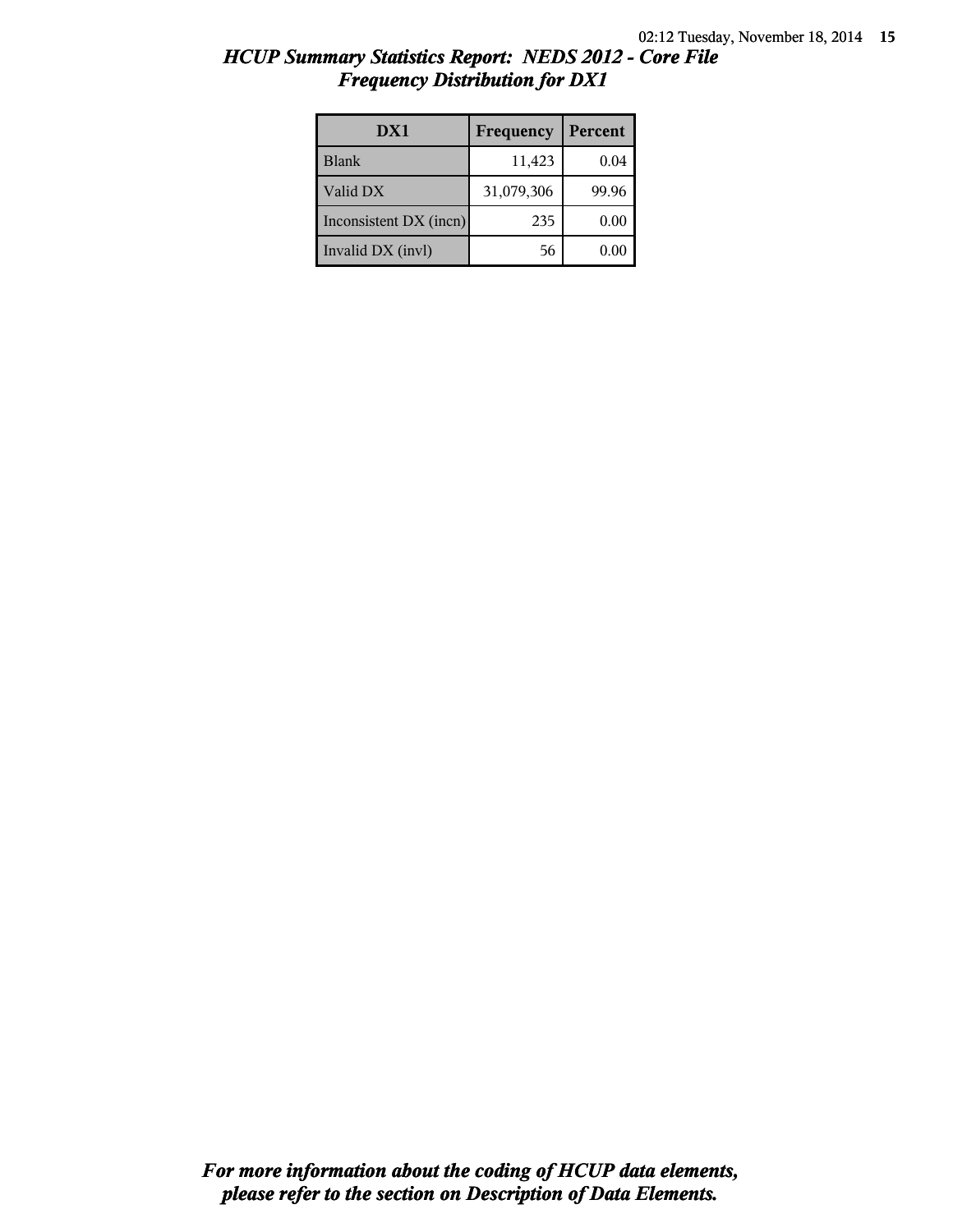| DXCCS1                                                    | Frequency | Percent |
|-----------------------------------------------------------|-----------|---------|
| $\therefore$ Missing                                      | 11,423    | 0.04    |
| A: Invalid diagnosis                                      | 56        | 0.00    |
| C: Inconsistent                                           | 235       | 0.00    |
| 1: Tuberculosis                                           | 1,135     | 0.00    |
| 2: Septicemia (except in labor)                           | 231,874   | 0.75    |
| 3: Bacterial infection; unspecified site                  | 11,370    | 0.04    |
| 4: Mycoses                                                | 85,430    | 0.27    |
| 5: HIV infection                                          | 11,964    | 0.04    |
| 6: Hepatitis                                              | 12,629    | 0.04    |
| 7: Viral infection                                        | 357,444   | 1.15    |
| 8: Other infections; including parasitic                  | 60,541    | 0.19    |
| 9: Sexually transmitted infections (not HIV or hepatitis) | 10,893    | 0.04    |
| 10: Immunizations and screening for infectious disease    | 39,952    | 0.13    |
| 11: Cancer of head and neck                               | 2,490     | 0.01    |
| 12: Cancer of esophagus                                   | 1,582     | 0.01    |
| 13: Cancer of stomach                                     | 2,657     | 0.01    |
| 14: Cancer of colon                                       | 7,993     | 0.03    |
| 15: Cancer of rectum and anus                             | 2,654     | 0.01    |
| 16: Cancer of liver and intrahepatic bile duct            | 3,082     | 0.01    |
| 17: Cancer of pancreas                                    | 4,744     | 0.02    |
| 18: Cancer of other GI organs; peritoneum                 | 1,934     | 0.01    |
| 19: Cancer of bronchus; lung                              | 18,173    | 0.06    |
| 20: Cancer; other respiratory and intrathoracic           | 182       | 0.00    |
| 21: Cancer of bone and connective tissue                  | 955       | 0.00    |
| 22: Melanomas of skin                                     | 262       | 0.00    |
| 23: Other non-epithelial cancer of skin                   | 721       | 0.00    |
| 24: Cancer of breast                                      | 2,828     | 0.01    |
| 25: Cancer of uterus                                      | 1,071     | 0.00    |
| 26: Cancer of cervix                                      | 850       | 0.00    |
| 27: Cancer of ovary                                       | 2,087     | 0.01    |
| 28: Cancer of other female genital organs                 | 260       | 0.00    |
| 29: Cancer of prostate                                    | 1,878     | 0.01    |
| 30: Cancer of testis                                      | 223       | 0.00    |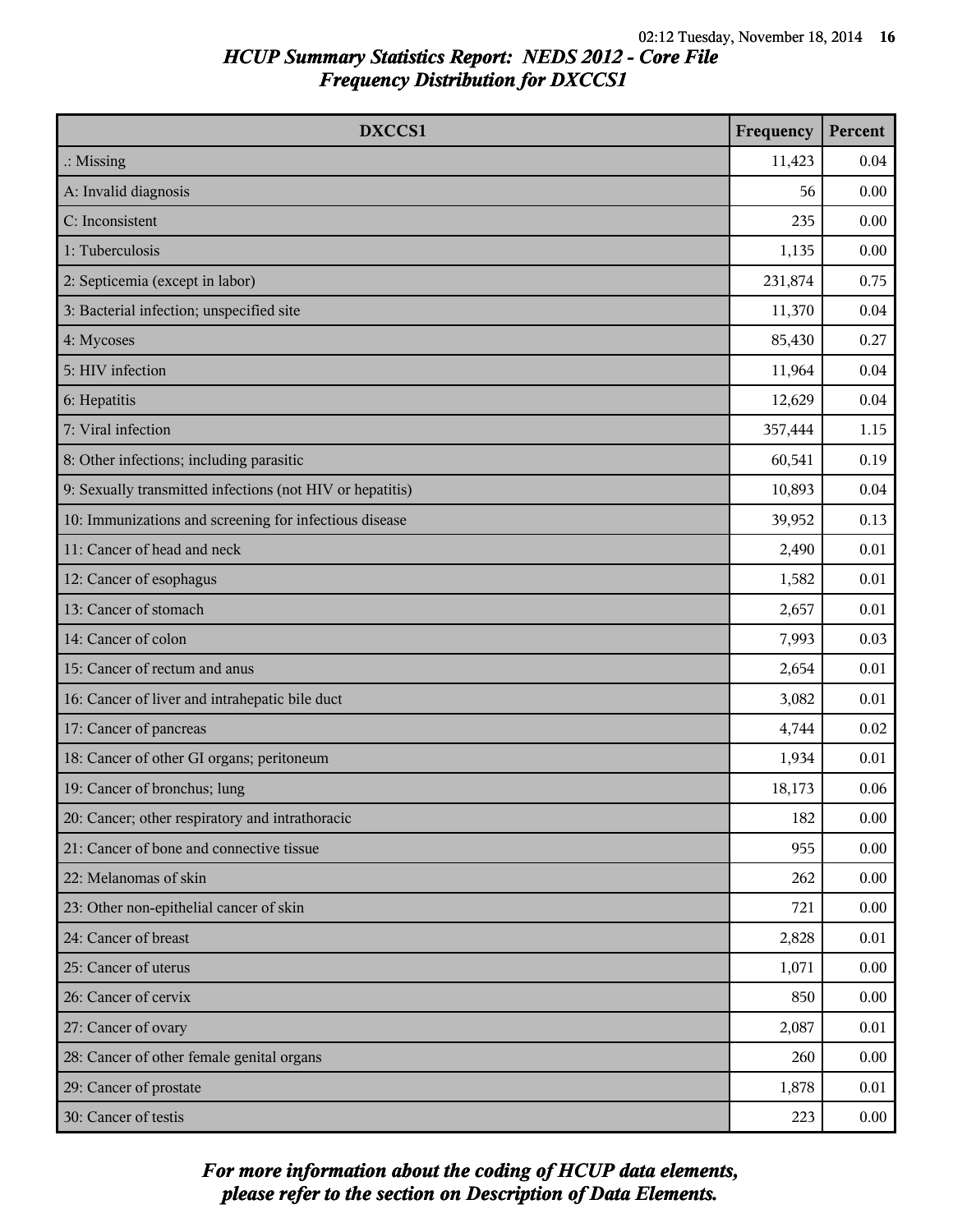| DXCCS1                                                    | Frequency | Percent |
|-----------------------------------------------------------|-----------|---------|
| 31: Cancer of other male genital organs                   | 78        | 0.00    |
| 32: Cancer of bladder                                     | 2,655     | 0.01    |
| 33: Cancer of kidney and renal pelvis                     | 1,522     | 0.00    |
| 34: Cancer of other urinary organs                        | 116       | 0.00    |
| 35: Cancer of brain and nervous system                    | 3,874     | 0.01    |
| 36: Cancer of thyroid                                     | 221       | 0.00    |
| 37: Hodgkin's disease                                     | 515       | 0.00    |
| 38: Non-Hodgkin's lymphoma                                | 5,245     | 0.02    |
| 39: Leukemias                                             | 5,660     | 0.02    |
| 40: Multiple myeloma                                      | 2,190     | 0.01    |
| 41: Cancer; other and unspecified primary                 | 811       | 0.00    |
| 42: Secondary malignancies                                | 27,692    | 0.09    |
| 43: Malignant neoplasm without specification of site      | 1,671     | 0.01    |
| 44: Neoplasms of unspecified nature or uncertain behavior | 7,627     | 0.02    |
| 45: Maintenance chemotherapy; radiotherapy                | 1,049     | 0.00    |
| 46: Benign neoplasm of uterus                             | 11,461    | 0.04    |
| 47: Other and unspecified benign neoplasm                 | 12,683    | 0.04    |
| 48: Thyroid disorders                                     | 11,213    | 0.04    |
| 49: Diabetes mellitus without complication                | 76,918    | 0.25    |
| 50: Diabetes mellitus with complications                  | 184,162   | 0.59    |
| 51: Other endocrine disorders                             | 21,985    | 0.07    |
| 52: Nutritional deficiencies                              | 1,932     | 0.01    |
| 53: Disorders of lipid metabolism                         | 1,177     | 0.00    |
| 54: Gout and other crystal arthropathies                  | 47,935    | 0.15    |
| 55: Fluid and electrolyte disorders                       | 214,294   | 0.69    |
| 56: Cystic fibrosis                                       | 711       | 0.00    |
| 57: Immunity disorders                                    | 365       | 0.00    |
| 58: Other nutritional; endocrine; and metabolic disorders | 20,256    | 0.07    |
| 59: Deficiency and other anemia                           | 71,984    | 0.23    |
| 60: Acute posthemorrhagic anemia                          | 8,232     | 0.03    |
| 61: Sickle cell anemia                                    | 52,528    | 0.17    |
| 62: Coagulation and hemorrhagic disorders                 | 15,159    | 0.05    |
| 63: Diseases of white blood cells                         | 15,083    | 0.05    |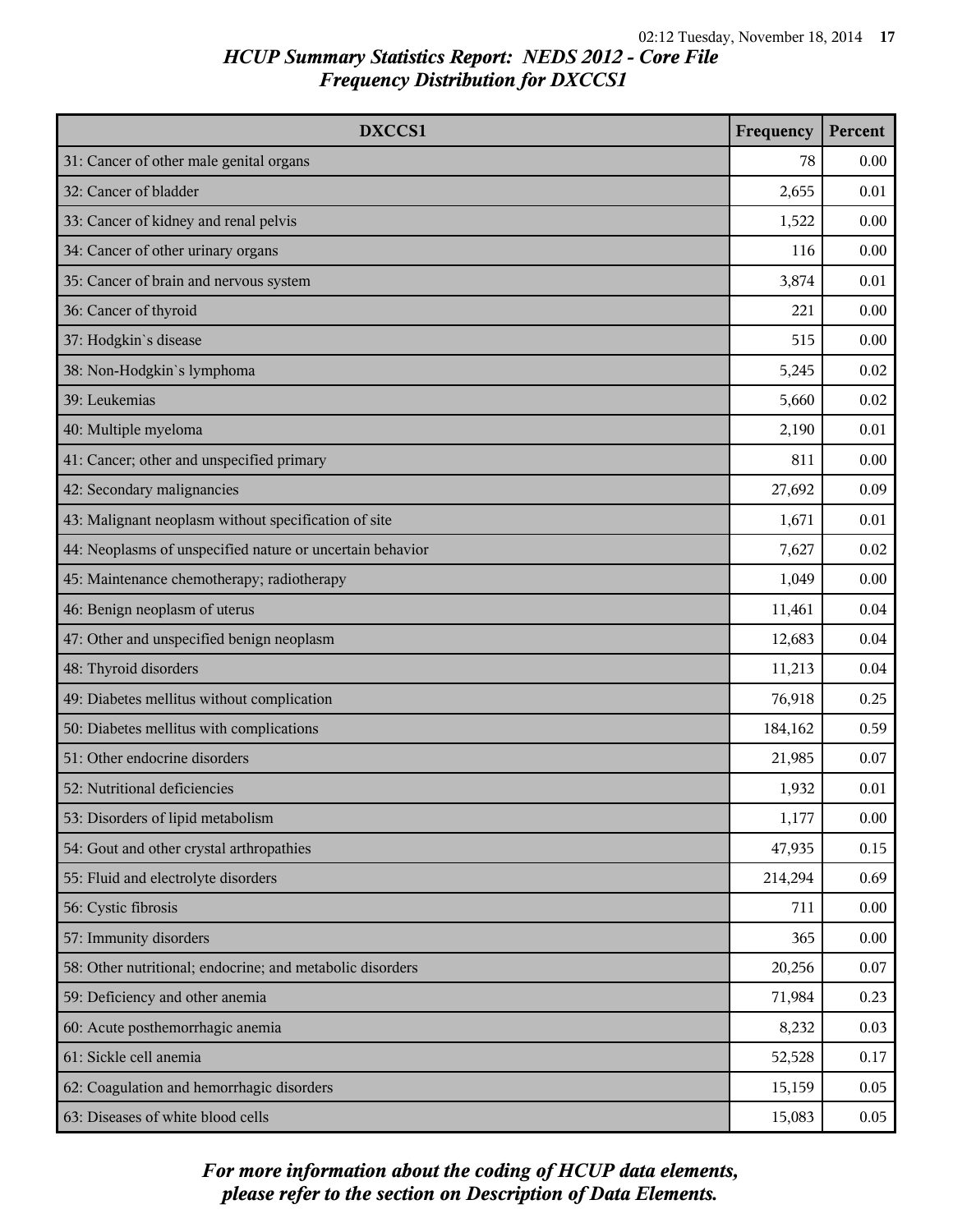| DXCCS1                                                                                                                    | Frequency | Percent |
|---------------------------------------------------------------------------------------------------------------------------|-----------|---------|
| 64: Other hematologic conditions                                                                                          | 1,283     | 0.00    |
| 76: Meningitis (except that caused by tuberculosis or sexually transmitted disease)                                       | 8,312     | 0.03    |
| 77: Encephalitis (except that caused by tuberculosis or sexually transmitted disease)                                     | 1,784     | 0.01    |
| 78: Other CNS infection and poliomyelitis                                                                                 | 1,509     | 0.00    |
| 79: Parkinson's disease                                                                                                   | 3,286     | 0.01    |
| 80: Multiple sclerosis                                                                                                    | 7,542     | 0.02    |
| 81: Other hereditary and degenerative nervous system conditions                                                           | 17,098    | 0.05    |
| 82: Paralysis                                                                                                             | 2,761     | 0.01    |
| 83: Epilepsy; convulsions                                                                                                 | 254,710   | 0.82    |
| 84: Headache; including migraine                                                                                          | 720,368   | 2.32    |
| 85: Coma; stupor; and brain damage                                                                                        | 19,852    | 0.06    |
| 86: Cataract                                                                                                              | 1,003     | 0.00    |
| 87: Retinal detachments; defects; vascular occlusion; and retinopathy                                                     | 4,818     | 0.02    |
| 88: Glaucoma                                                                                                              | 2,859     | 0.01    |
| 89: Blindness and vision defects                                                                                          | 26,329    | 0.08    |
| 90: Inflammation; infection of eye (except that caused by tuberculosis or sexually transmitteddisease)                    | 215,453   | 0.69    |
| 91: Other eye disorders                                                                                                   | 82,793    | 0.27    |
| 92: Otitis media and related conditions                                                                                   | 444,966   | 1.43    |
| 93: Conditions associated with dizziness or vertigo                                                                       | 276,622   | 0.89    |
| 94: Other ear and sense organ disorders                                                                                   | 169,620   | 0.55    |
| 95: Other nervous system disorders                                                                                        | 391,172   | 1.26    |
| 96: Heart valve disorders                                                                                                 | 6,655     | 0.02    |
| 97: Peri-; endo-; and myocarditis; cardiomyopathy (except that caused by tuberculosis or sexually<br>transmitted disease) | 14,786    | 0.05    |
| 98: Essential hypertension                                                                                                | 183,721   | 0.59    |
| 99: Hypertension with complications and secondary hypertension                                                            | 65,603    | 0.21    |
| 100: Acute myocardial infarction                                                                                          | 121,001   | 0.39    |
| 101: Coronary atherosclerosis and other heart disease                                                                     | 100,510   | 0.32    |
| 102: Nonspecific chest pain                                                                                               | 1,080,703 | 3.48    |
| 103: Pulmonary heart disease                                                                                              | 41,733    | 0.13    |
| 104: Other and ill-defined heart disease                                                                                  | 2,208     | 0.01    |
| 105: Conduction disorders                                                                                                 | 11,655    | 0.04    |
| 106: Cardiac dysrhythmias                                                                                                 | 343,018   | 1.10    |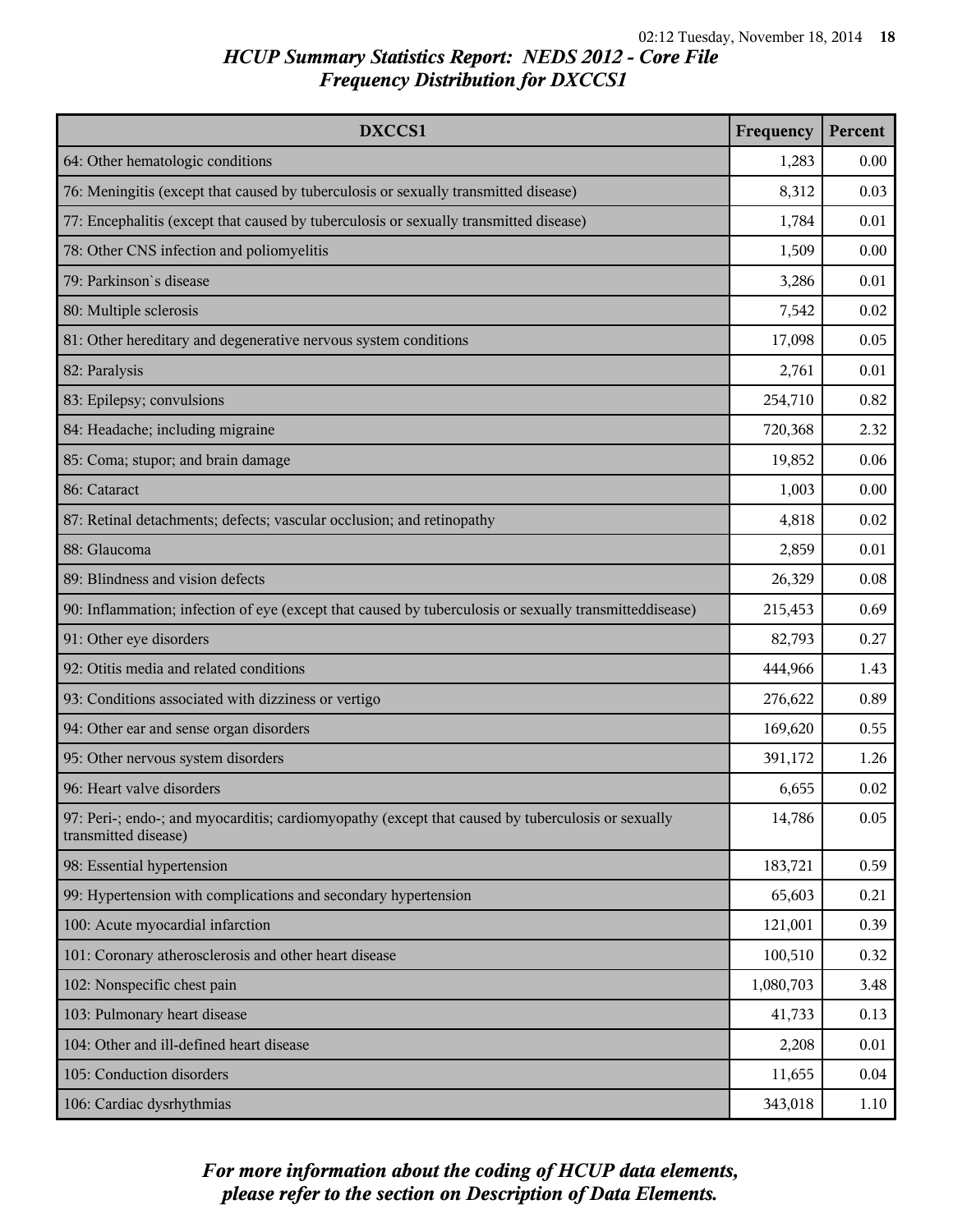| DXCCS1                                                                              | Frequency | Percent |
|-------------------------------------------------------------------------------------|-----------|---------|
| 107: Cardiac arrest and ventricular fibrillation                                    | 36,931    | 0.12    |
| 108: Congestive heart failure; nonhypertensive                                      | 205,543   | 0.66    |
| 109: Acute cerebrovascular disease                                                  | 135,378   | 0.44    |
| 110: Occlusion or stenosis of precerebral arteries                                  | 4,755     | 0.02    |
| 111: Other and ill-defined cerebrovascular disease                                  | 4,826     | 0.02    |
| 112: Transient cerebral ischemia                                                    | 62,720    | 0.20    |
| 113: Late effects of cerebrovascular disease                                        | 4,701     | 0.02    |
| 114: Peripheral and visceral atherosclerosis                                        | 22,105    | 0.07    |
| 115: Aortic; peripheral; and visceral artery aneurysms                              | 9,346     | 0.03    |
| 116: Aortic and peripheral arterial embolism or thrombosis                          | 5,400     | 0.02    |
| 117: Other circulatory disease                                                      | 64,877    | 0.21    |
| 118: Phlebitis; thrombophlebitis and thromboembolism                                | 65,330    | 0.21    |
| 119: Varicose veins of lower extremity                                              | 7,921     | 0.03    |
| 120: Hemorrhoids                                                                    | 47,644    | 0.15    |
| 121: Other diseases of veins and lymphatics                                         | 14,741    | 0.05    |
| 122: Pneumonia (except that caused by tuberculosis or sexually transmitted disease) | 399,326   | 1.28    |
| 123: Influenza                                                                      | 96,470    | 0.31    |
| 124: Acute and chronic tonsillitis                                                  | 78,276    | 0.25    |
| 125: Acute bronchitis                                                               | 375,516   | 1.21    |
| 126: Other upper respiratory infections                                             | 1,363,123 | 4.38    |
| 127: Chronic obstructive pulmonary disease and bronchiectasis                       | 464,718   | 1.49    |
| 128: Asthma                                                                         | 476,107   | 1.53    |
| 129: Aspiration pneumonitis; food/vomitus                                           | 36,353    | 0.12    |
| 130: Pleurisy; pneumothorax; pulmonary collapse                                     | 50,684    | 0.16    |
| 131: Respiratory failure; insufficiency; arrest (adult)                             | 76,431    | 0.25    |
| 132: Lung disease due to external agents                                            | 7,937     | 0.03    |
| 133: Other lower respiratory disease                                                | 507,635   | 1.63    |
| 134: Other upper respiratory disease                                                | 200,762   | 0.65    |
| 135: Intestinal infection                                                           | 111,181   | 0.36    |
| 136: Disorders of teeth and jaw                                                     | 465,444   | 1.50    |
| 137: Diseases of mouth; excluding dental                                            | 53,394    | 0.17    |
| 138: Esophageal disorders                                                           | 96,463    | 0.31    |
| 139: Gastroduodenal ulcer (except hemorrhage)                                       | 15,976    | 0.05    |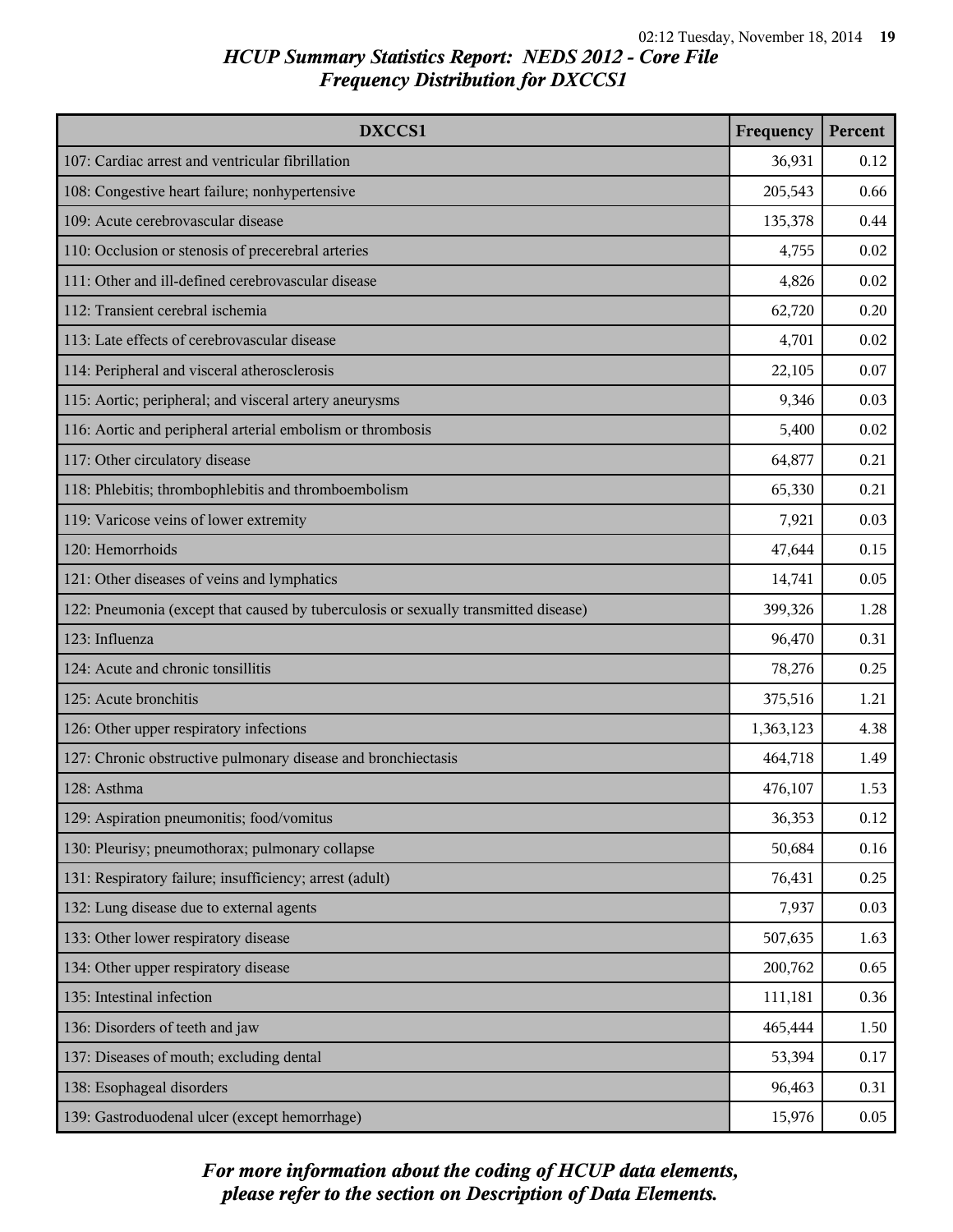| DXCCS1                                                 | Frequency | Percent |
|--------------------------------------------------------|-----------|---------|
| 140: Gastritis and duodenitis                          | 139,417   | 0.45    |
| 141: Other disorders of stomach and duodenum           | 35,306    | 0.11    |
| 142: Appendicitis and other appendiceal conditions     | 82,958    | 0.27    |
| 143: Abdominal hernia                                  | 65,948    | 0.21    |
| 144: Regional enteritis and ulcerative colitis         | 29,080    | 0.09    |
| 145: Intestinal obstruction without hernia             | 86,387    | 0.28    |
| 146: Diverticulosis and diverticulitis                 | 103,309   | 0.33    |
| 147: Anal and rectal conditions                        | 38,711    | 0.12    |
| 148: Peritonitis and intestinal abscess                | 6,340     | 0.02    |
| 149: Biliary tract disease                             | 162,046   | 0.52    |
| 151: Other liver diseases                              | 42,087    | 0.14    |
| 152: Pancreatic disorders (not diabetes)               | 87,347    | 0.28    |
| 153: Gastrointestinal hemorrhage                       | 151,150   | 0.49    |
| 154: Noninfectious gastroenteritis                     | 277,249   | 0.89    |
| 155: Other gastrointestinal disorders                  | 368,501   | 1.19    |
| 156: Nephritis; nephrosis; renal sclerosis             | 2,060     | 0.01    |
| 157: Acute and unspecified renal failure               | 103,840   | 0.33    |
| 158: Chronic renal failure                             | 11,438    | 0.04    |
| 159: Urinary tract infections                          | 770,171   | 2.48    |
| 160: Calculus of urinary tract                         | 289,996   | 0.93    |
| 161: Other diseases of kidney and ureters              | 14,777    | 0.05    |
| 162: Other diseases of bladder and urethra             | 6,194     | 0.02    |
| 163: Genitourinary symptoms and ill-defined conditions | 181,380   | 0.58    |
| 164: Hyperplasia of prostate                           | 9,680     | 0.03    |
| 165: Inflammatory conditions of male genital organs    | 50,413    | 0.16    |
| 166: Other male genital disorders                      | 46,139    | 0.15    |
| 167: Nonmalignant breast conditions                    | 37,843    | 0.12    |
| 168: Inflammatory diseases of female pelvic organs     | 113,680   | 0.37    |
| 169: Endometriosis                                     | 3,412     | 0.01    |
| 170: Prolapse of female genital organs                 | 2,735     | 0.01    |
| 171: Menstrual disorders                               | 84,040    | 0.27    |
| 172: Ovarian cyst                                      | 70,895    | 0.23    |
| 173: Menopausal disorders                              | 3,243     | 0.01    |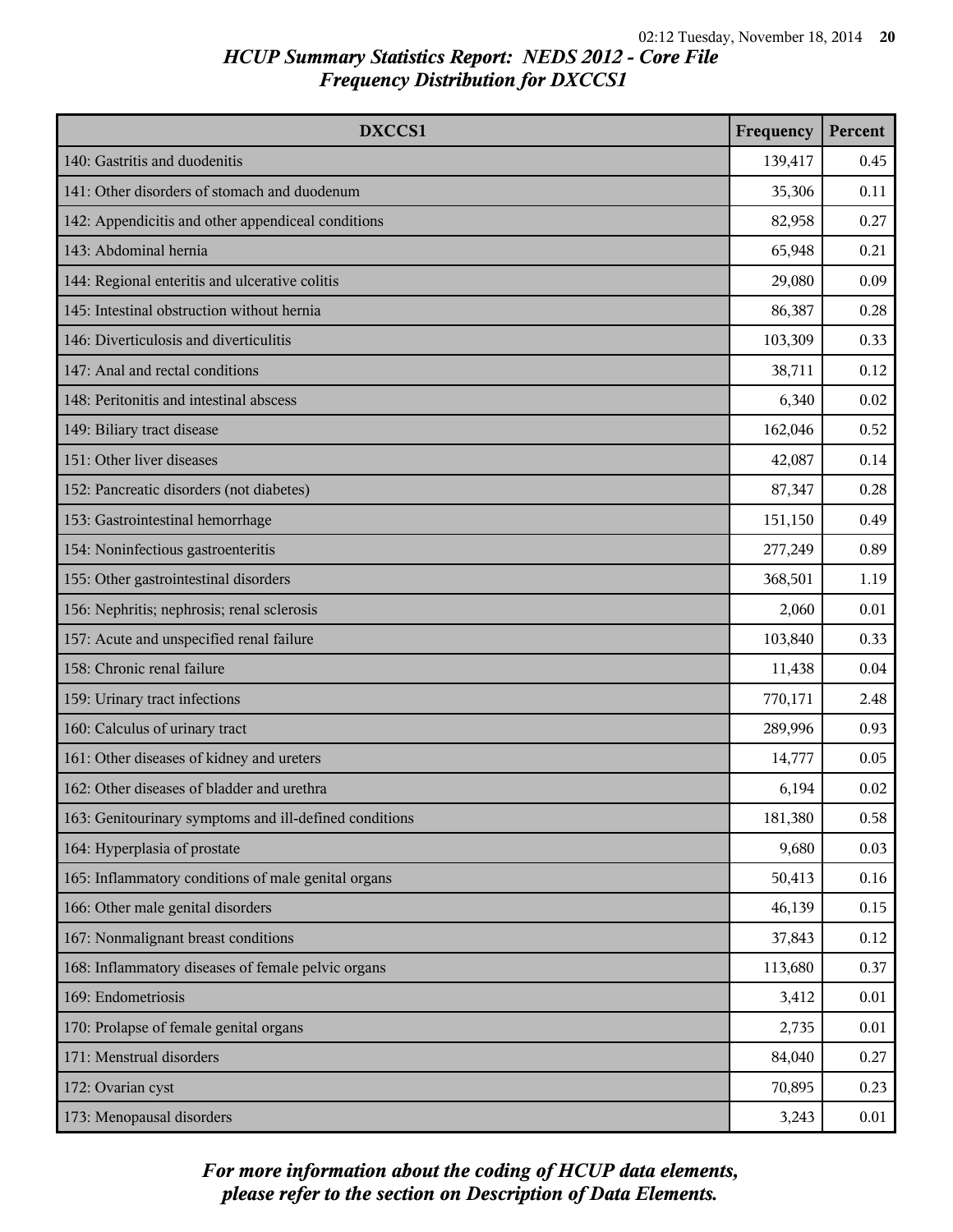| DXCCS1                                                                                                             | Frequency | Percent |
|--------------------------------------------------------------------------------------------------------------------|-----------|---------|
| 174: Female infertility                                                                                            | 115       | 0.00    |
| 175: Other female genital disorders                                                                                | 150,660   | 0.48    |
| 176: Contraceptive and procreative management                                                                      | 1,036     | 0.00    |
| 177: Spontaneous abortion                                                                                          | 37,835    | 0.12    |
| 178: Induced abortion                                                                                              | 8,533     | 0.03    |
| 179: Postabortion complications                                                                                    | 1,892     | 0.01    |
| 180: Ectopic pregnancy                                                                                             | 11,271    | 0.04    |
| 181: Other complications of pregnancy                                                                              | 423,339   | 1.36    |
| 182: Hemorrhage during pregnancy; abruptio placenta; placenta previa                                               | 143,837   | 0.46    |
| 183: Hypertension complicating pregnancy; childbirth and the puerperium                                            | 10,961    | 0.04    |
| 184: Early or threatened labor                                                                                     | 35,550    | 0.11    |
| 185: Prolonged pregnancy                                                                                           | 6,043     | 0.02    |
| 186: Diabetes or abnormal glucose tolerance complicating pregnancy; childbirth; or the puerperium                  | 3,744     | 0.01    |
| 187: Malposition; malpresentation                                                                                  | 1,913     | 0.01    |
| 188: Fetopelvic disproportion; obstruction                                                                         | 737       | 0.00    |
| 189: Previous C-section                                                                                            | 5,231     | 0.02    |
| 190: Fetal distress and abnormal forces of labor                                                                   | 6,001     | 0.02    |
| 191: Polyhydramnios and other problems of amniotic cavity                                                          | 6,815     | 0.02    |
| 192: Umbilical cord complication                                                                                   | 2,878     | 0.01    |
| 193: OB-related trauma to perineum and vulva                                                                       | 10,771    | 0.03    |
| 194: Forceps delivery                                                                                              | 164       | 0.00    |
| 195: Other complications of birth; puerperium affecting management of mother                                       | 49,646    | 0.16    |
| 196: Normal pregnancy and/or delivery                                                                              | 22,141    | 0.07    |
| 197: Skin and subcutaneous tissue infections                                                                       | 799,304   | 2.57    |
| 198: Other inflammatory condition of skin                                                                          | 39,117    | 0.13    |
| 199: Chronic ulcer of skin                                                                                         | 19,470    | 0.06    |
| 200: Other skin disorders                                                                                          | 230,685   | 0.74    |
| 201: Infective arthritis and osteomyelitis (except that caused by tuberculosis or sexually transmitted<br>disease) | 13,477    | 0.04    |
| 202: Rheumatoid arthritis and related disease                                                                      | 8,486     | 0.03    |
| 203: Osteoarthritis                                                                                                | 32,872    | 0.11    |
| 204: Other non-traumatic joint disorders                                                                           | 420,714   | 1.35    |
| 205: Spondylosis; intervertebral disc disorders; other back problems                                               | 905,503   | 2.91    |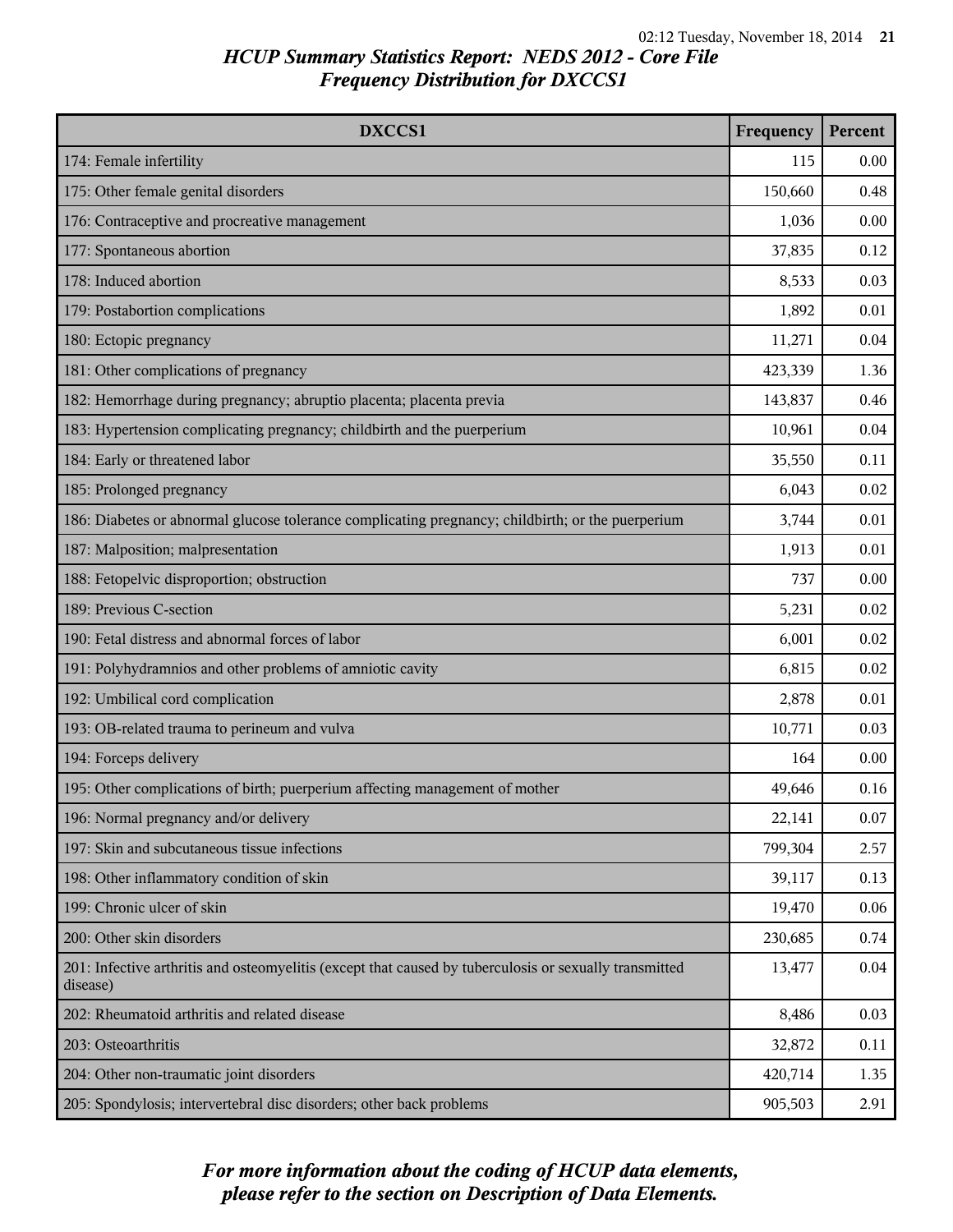| <b>DXCCS1</b>                                                        | Frequency | Percent |
|----------------------------------------------------------------------|-----------|---------|
| 206: Osteoporosis                                                    | 389       | 0.00    |
| 207: Pathological fracture                                           | 12,434    | 0.04    |
| 208: Acquired foot deformities                                       | 1,713     | 0.01    |
| 209: Other acquired deformities                                      | 3,485     | 0.01    |
| 210: Systemic lupus erythematosus and connective tissue disorders    | 6,510     | 0.02    |
| 211: Other connective tissue disease                                 | 513,776   | 1.65    |
| 212: Other bone disease and musculoskeletal deformities              | 48,713    | 0.16    |
| 213: Cardiac and circulatory congenital anomalies                    | 1,648     | 0.01    |
| 214: Digestive congenital anomalies                                  | 2,982     | 0.01    |
| 215: Genitourinary congenital anomalies                              | 2,183     | 0.01    |
| 216: Nervous system congenital anomalies                             | 499       | 0.00    |
| 217: Other congenital anomalies                                      | 4,121     | 0.01    |
| 218: Liveborn                                                        | 873       | 0.00    |
| 219: Short gestation; low birth weight; and fetal growth retardation | 114       | 0.00    |
| 220: Intrauterine hypoxia and birth asphyxia                         | 86        | 0.00    |
| 221: Respiratory distress syndrome                                   | 138       | 0.00    |
| 222: Hemolytic jaundice and perinatal jaundice                       | 6,603     | 0.02    |
| 223: Birth trauma                                                    | 242       | 0.00    |
| 224: Other perinatal conditions                                      | 43,380    | 0.14    |
| 225: Joint disorders and dislocations; trauma-related                | 117,182   | 0.38    |
| 226: Fracture of neck of femur (hip)                                 | 68,370    | 0.22    |
| 227: Spinal cord injury                                              | 3,087     | 0.01    |
| 228: Skull and face fractures                                        | 68,505    | 0.22    |
| 229: Fracture of upper limb                                          | 410,073   | 1.32    |
| 230: Fracture of lower limb                                          | 234,318   | 0.75    |
| 231: Other fractures                                                 | 126,948   | 0.41    |
| 232: Sprains and strains                                             | 1,415,187 | 4.55    |
| 233: Intracranial injury                                             | 164,865   | 0.53    |
| 234: Crushing injury or internal injury                              | 46,860    | 0.15    |
| 235: Open wounds of head; neck; and trunk                            | 538,958   | 1.73    |
| 236: Open wounds of extremities                                      | 701,018   | 2.25    |
| 237: Complication of device; implant or graft                        | 119,875   | 0.39    |
| 238: Complications of surgical procedures or medical care            | 157,762   | 0.51    |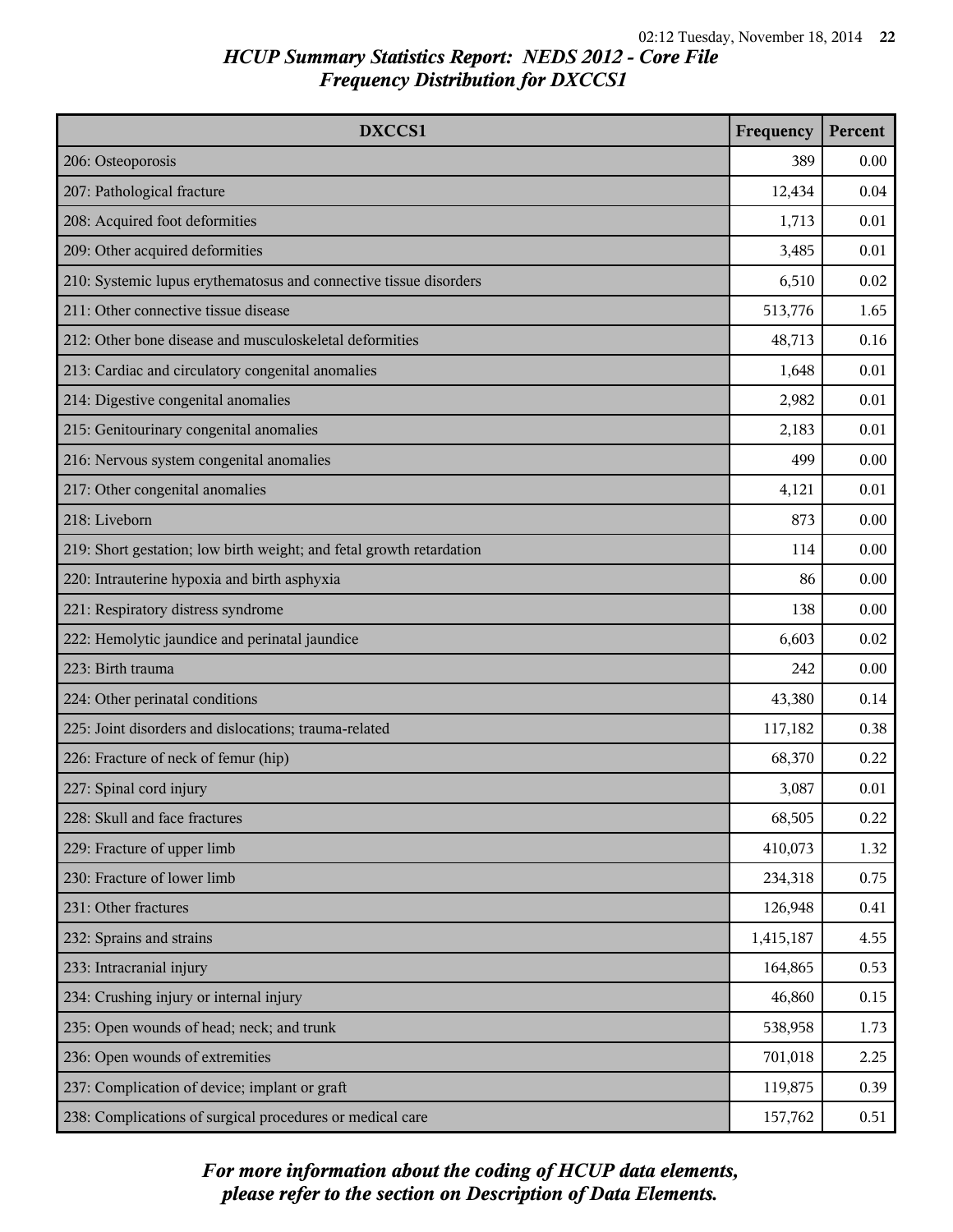| DXCCS1                                                                                     | Frequency | Percent |
|--------------------------------------------------------------------------------------------|-----------|---------|
| 239: Superficial injury; contusion                                                         | 1,326,105 | 4.27    |
| 240: Burns                                                                                 | 91,913    | 0.30    |
| 241: Poisoning by psychotropic agents                                                      | 42,262    | 0.14    |
| 242: Poisoning by other medications and drugs                                              | 98,195    | 0.32    |
| 243: Poisoning by nonmedicinal substances                                                  | 77,153    | 0.25    |
| 244: Other injuries and conditions due to external causes                                  | 763,320   | 2.46    |
| 245: Syncope                                                                               | 276,447   | 0.89    |
| 246: Fever of unknown origin                                                               | 368,222   | 1.18    |
| 247: Lymphadenitis                                                                         | 41,210    | 0.13    |
| 248: Gangrene                                                                              | 3,597     | 0.01    |
| 249: Shock                                                                                 | 758       | 0.00    |
| 250: Nausea and vomiting                                                                   | 451,224   | 1.45    |
| 251: Abdominal pain                                                                        | 1,339,739 | 4.31    |
| 252: Malaise and fatigue                                                                   | 120,389   | 0.39    |
| 253: Allergic reactions                                                                    | 416,070   | 1.34    |
| 254: Rehabilitation care; fitting of prostheses; and adjustment of devices                 | 1,567     | 0.01    |
| 255: Administrative/social admission                                                       | 114,026   | 0.37    |
| 256: Medical examination/evaluation                                                        | 48,509    | 0.16    |
| 257: Other aftercare                                                                       | 238,895   | 0.77    |
| 258: Other screening for suspected conditions (not mental disorders or infectious disease) | 53,623    | 0.17    |
| 259: Residual codes; unclassified                                                          | 263,448   | 0.85    |
| 650: Adjustment disorders                                                                  | 29,297    | 0.09    |
| 651: Anxiety disorders                                                                     | 222,974   | 0.72    |
| 652: Attention-deficit, conduct, and disruptive behavior disorders                         | 22,314    | 0.07    |
| 653: Delirium, dementia, and amnestic and other cognitive disorders                        | 50,948    | 0.16    |
| 654: Developmental disorders                                                               | 8,145     | 0.03    |
| 655: Disorders usually diagnosed in infancy, childhood, or adolescence                     | 3,486     | 0.01    |
| 656: Impulse control disorders, NEC                                                        | 3,577     | 0.01    |
| 657: Mood disorders                                                                        | 299,908   | 0.96    |
| 658: Personality disorders                                                                 | 4,125     | 0.01    |
| 659: Schizophrenia and other psychotic disorders                                           | 144,895   | 0.47    |
| 660: Alcohol-related disorders                                                             | 273,517   | 0.88    |
| 661: Substance-related disorders                                                           | 144,493   | 0.46    |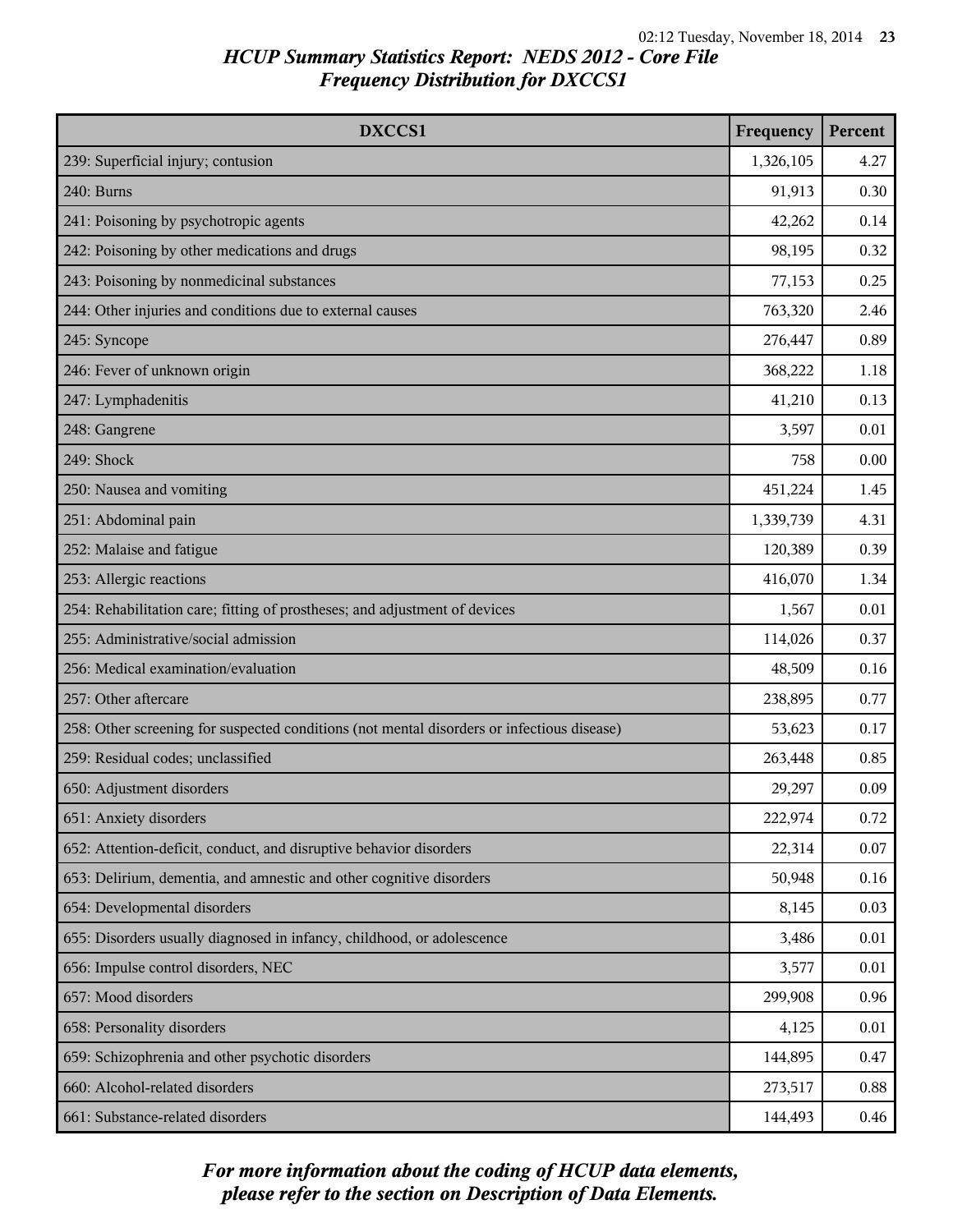| DXCCS1                                                                | Frequency | Percent |
|-----------------------------------------------------------------------|-----------|---------|
| 662: Suicide and intentional self-inflicted injury                    | 45.164    | 0.15    |
| 663: Screening and history of mental health and substance abuse codes | 39.628    | 0.13    |
| 670: Miscellaneous disorders                                          | 36.144    | 0.12    |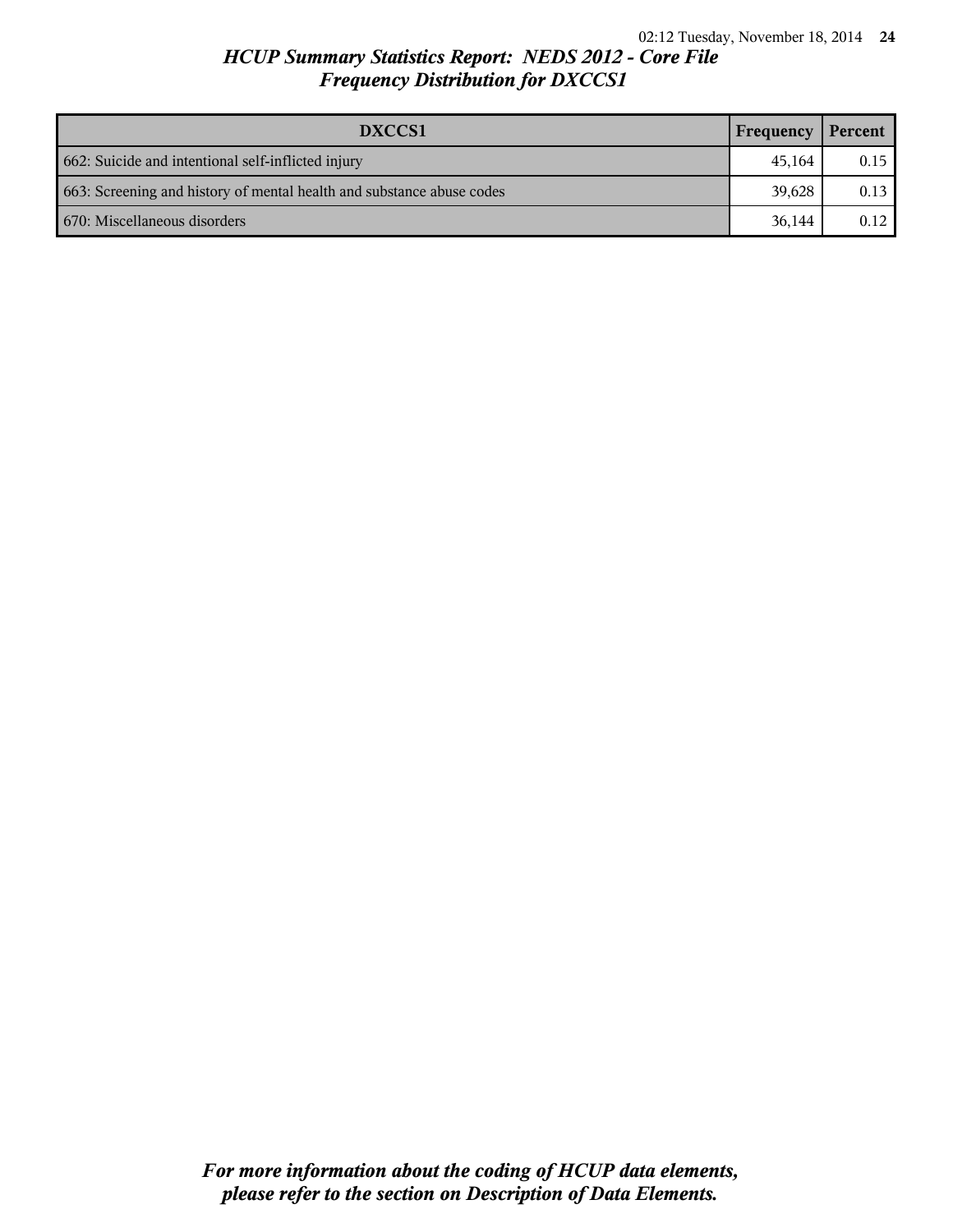| <b>ECODE1</b>     | Frequency  | Percent |
|-------------------|------------|---------|
| <b>Blank</b>      | 23,426,073 | 75.35   |
| Valid DX          | 7,664,922  | 24.65   |
| Invalid DX (invl) | 25         | 0.00    |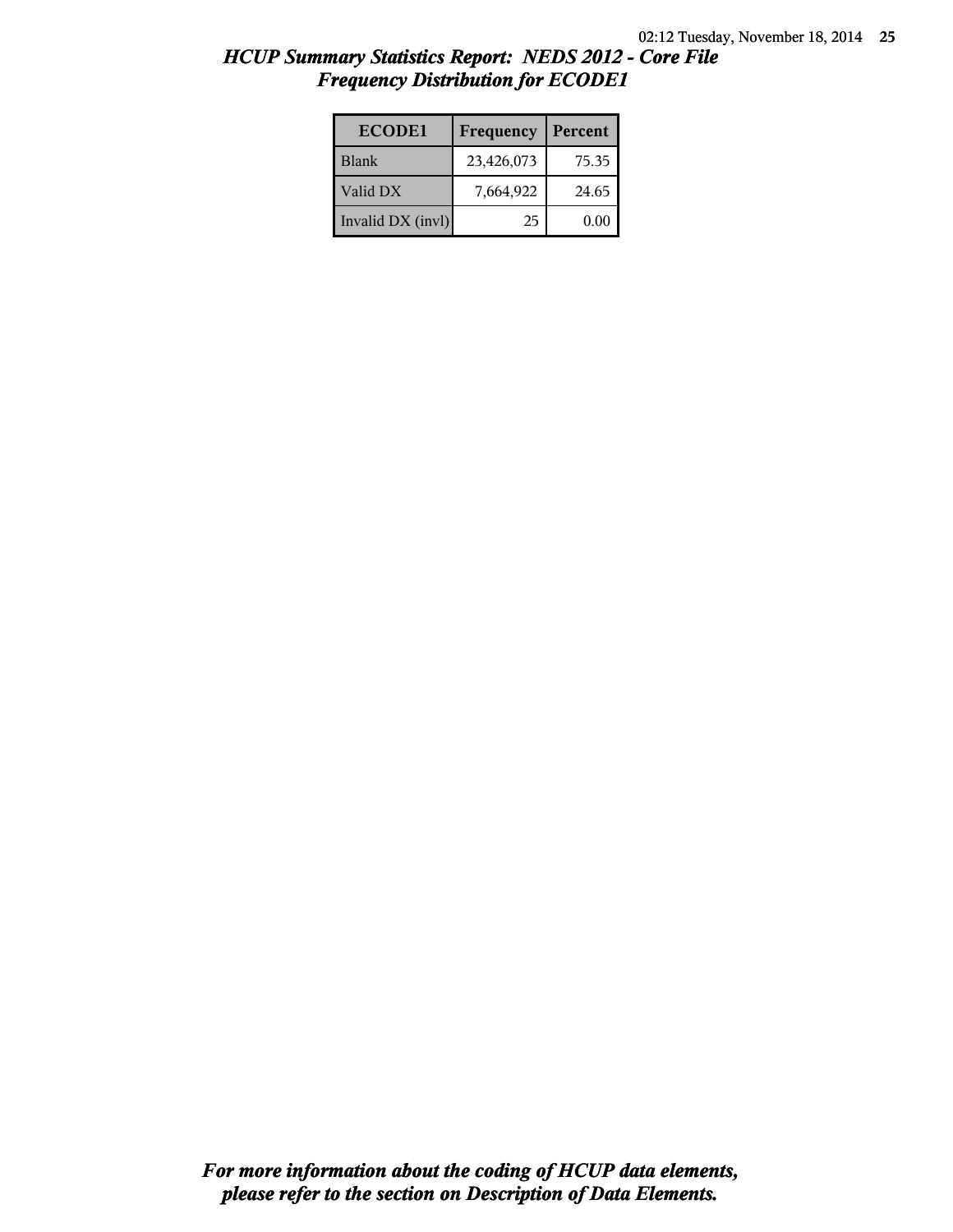| <b>EDEVENT</b>                                                                           | Frequency  | Percent |
|------------------------------------------------------------------------------------------|------------|---------|
| 1: ED visit in which the patient is treated and released                                 | 26,086,438 | 83.90   |
| 2: ED visit in which the patient is admitted to this same hospital                       | 4,473,479  | 14.39   |
| 3: ED visit in which the patient is transferred to another short-term hospital           | 452,683    | 1.46    |
| 9: ED visit in which the patient died in the ED                                          | 43,401     | 0.14    |
| 98: ED visit in which patient is not admitted to this same hospital, destination unknown | 34,854     | 0.11    |
| 99: ED visit in which the patient is discharged alive, destination unknown               | 165        | 0.00    |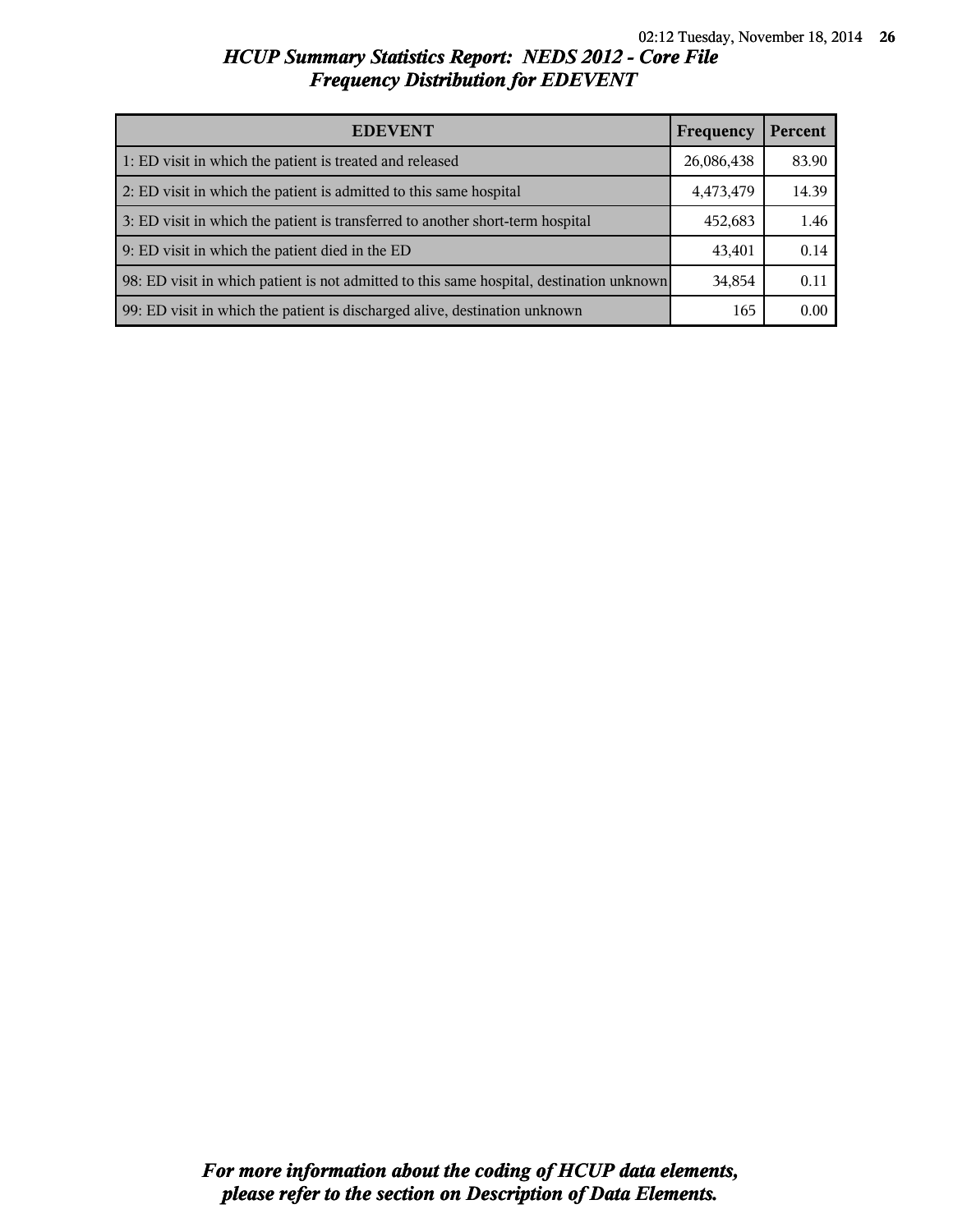| E CCS1                                             | Frequency  | Percent |
|----------------------------------------------------|------------|---------|
| $\therefore$ Missing                               | 23,426,073 | 75.35   |
| A: Invalid diagnosis                               | 25         | 0.00    |
| 662: Suicide and intentional self-inflicted injury | 88,018     | 0.28    |
| 2601: E Codes: Cut/pierceb                         | 388,304    | 1.25    |
| 2602: E Codes: Drowning/submersion                 | 2,278      | 0.01    |
| 2603: E Codes: Fall                                | 1,698,861  | 5.46    |
| 2604: E Codes: Fire/burn                           | 77,393     | 0.25    |
| 2605: E Codes: Firearm                             | 13,534     | 0.04    |
| 2606: E Codes: Machinery                           | 21,508     | 0.07    |
| 2607: E Codes: Motor vehicle traffic (MVT)         | 639,396    | 2.06    |
| 2608: E Codes: Pedal cyclist; not MVT              | 60,715     | 0.20    |
| 2609: E Codes: Pedestrian; not MVT                 | 3,829      | 0.01    |
| 2610: E Codes: Transport; not MVT                  | 59,208     | 0.19    |
| 2611: E Codes: Natural/environment                 | 279,279    | 0.90    |
| 2612: E Codes: Overexertion                        | 483,776    | 1.56    |
| 2613: E Codes: Poisoning                           | 130,791    | 0.42    |
| 2614: E Codes: Struck by; against                  | 780,923    | 2.51    |
| 2615: E Codes: Suffocation                         | 9,447      | 0.03    |
| 2616: E Codes: Adverse effects of medical care     | 231,777    | 0.75    |
| 2617: E Codes: Adverse effects of medical drugs    | 365,091    | 1.17    |
| 2618: E Codes: Other specified and classifiable    | 269,298    | 0.87    |
| 2619: E Codes: Other specified; NEC                | 190,434    | 0.61    |
| 2620: E Codes: Unspecified                         | 733,260    | 2.36    |
| 2621: E Codes: Place of occurrence                 | 1,137,802  | 3.66    |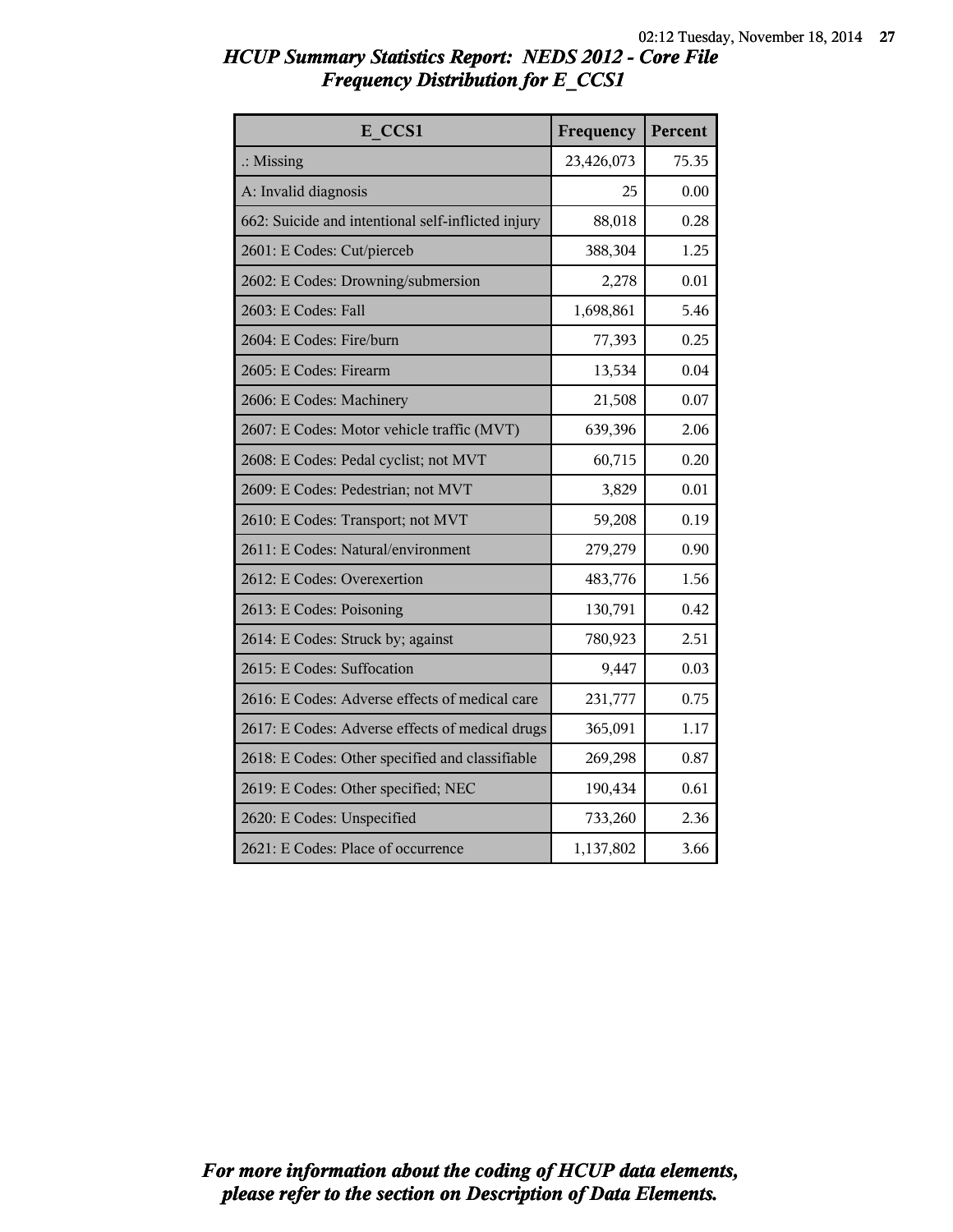| <b>FEMALE</b>        | Frequency  | Percent |
|----------------------|------------|---------|
| $\therefore$ Missing | 829        | 0.00    |
| .A: Invalid          | $\leq 10$  | * **    |
| .C: Inconsistent     | 1,238      | 0.00    |
| 0: Male              | 13,797,512 | 44.38   |
| 1: Female            | 17,291,435 | 55.62   |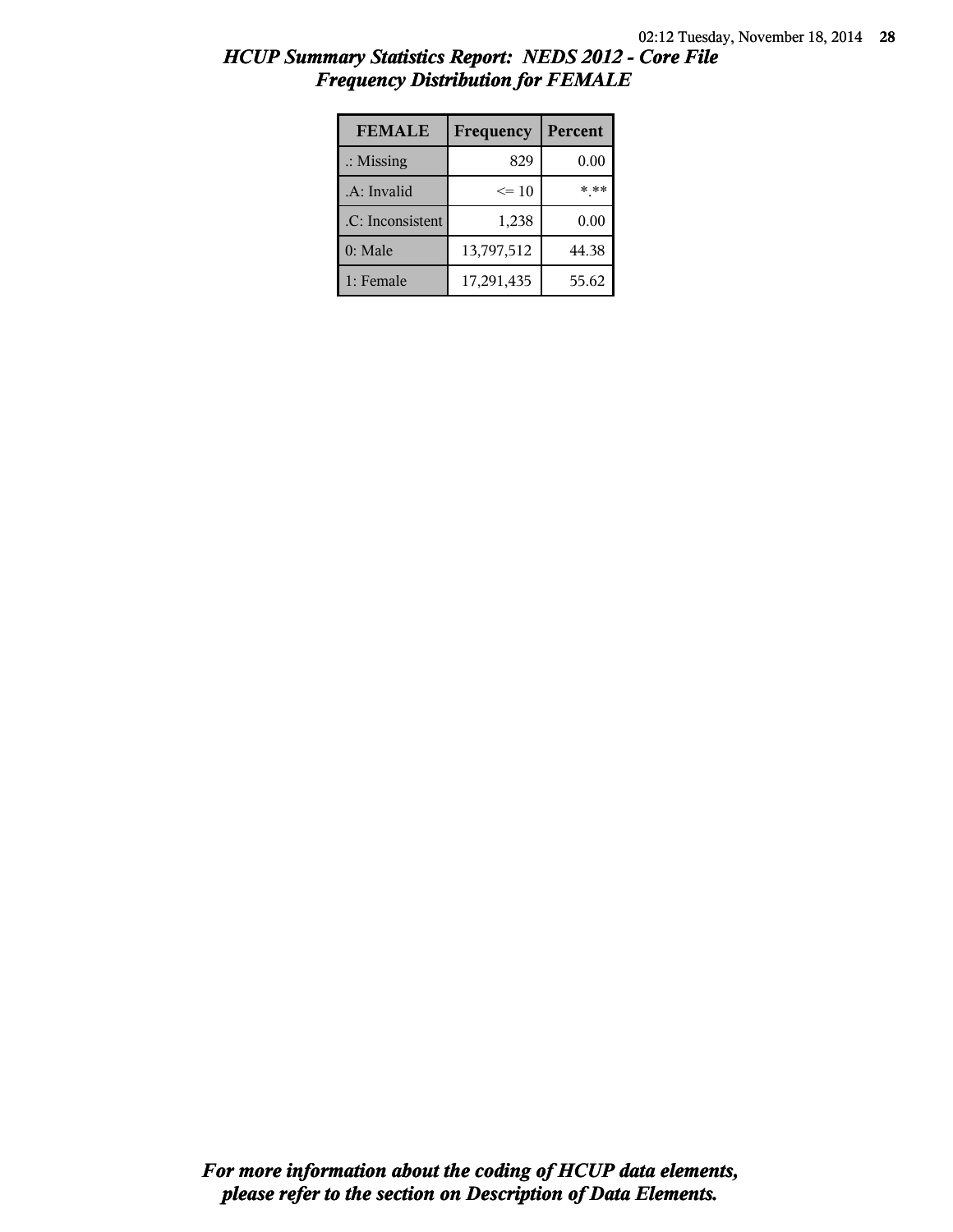| <b>HCUPFILE</b> | Frequency  | Percent |
|-----------------|------------|---------|
| <b>SEDD</b>     | 26,617,541 | 85.61   |
| <b>SID</b>      | 4,473,479  | 14.39   |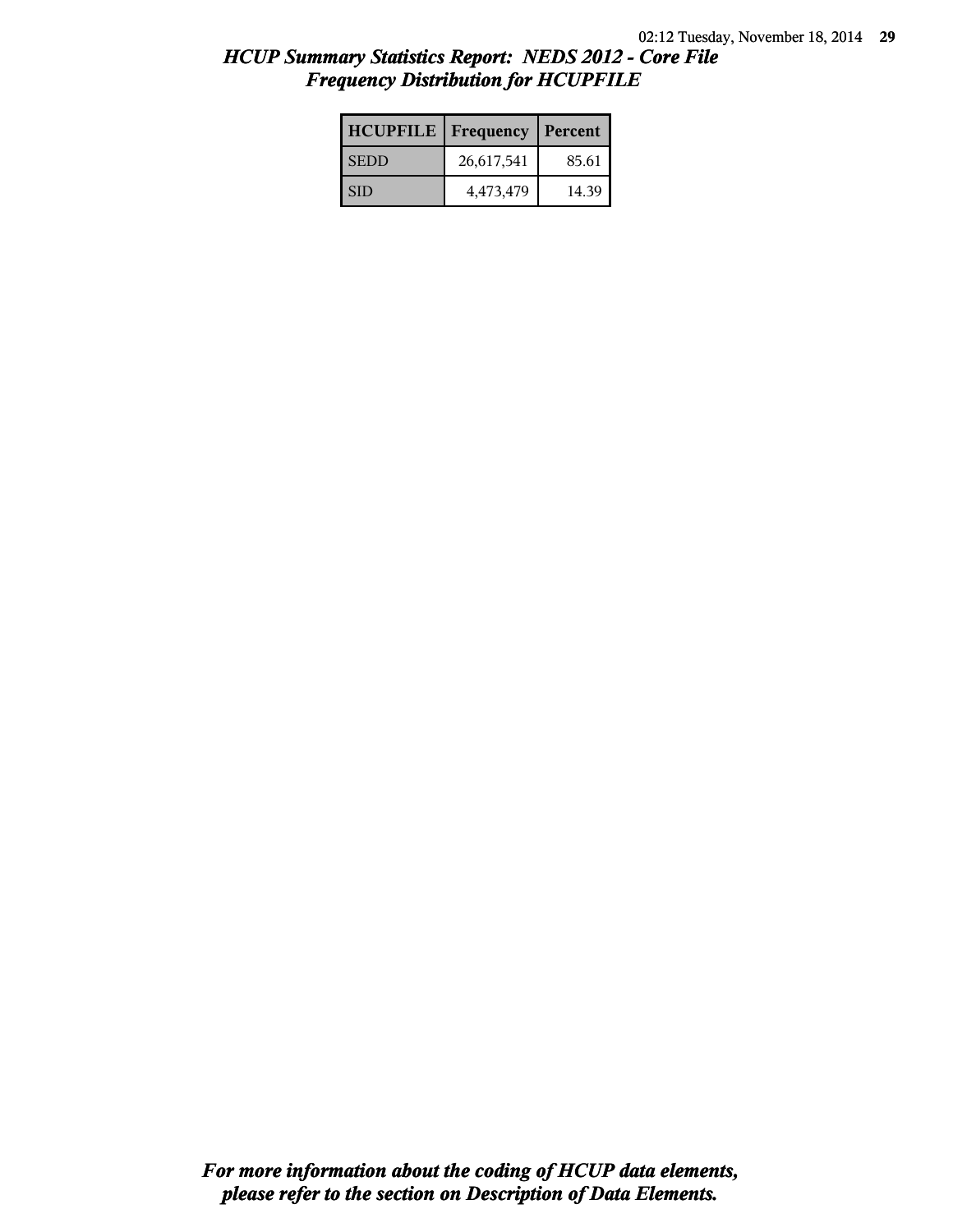| <b>INJURY</b>                                                              | Frequency  | Percent |
|----------------------------------------------------------------------------|------------|---------|
| 0: No injury diagnoses reported                                            | 24,198,711 | 77.83   |
| 1: Injury is reported in first-listed diagnosis                            | 6,178,056  | 19.87   |
| 2: Injury is reported in a diagnosis other than the first-listed diagnosis | 714,253    | 2.30    |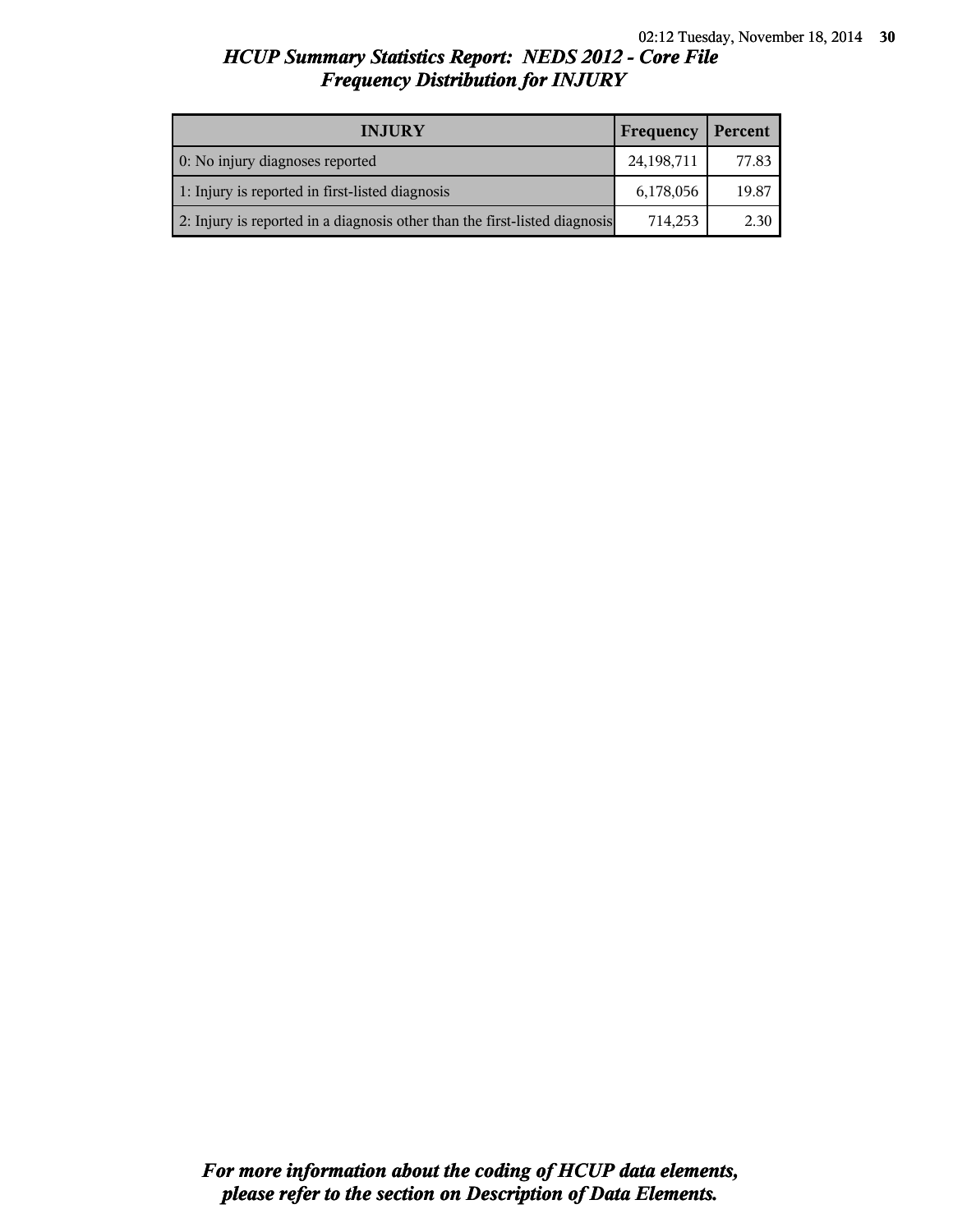| <b>INJURY CUT</b> | Frequency  | Percent |
|-------------------|------------|---------|
|                   | 30,574,840 | 98.34   |
|                   | 516,180    | 1.66    |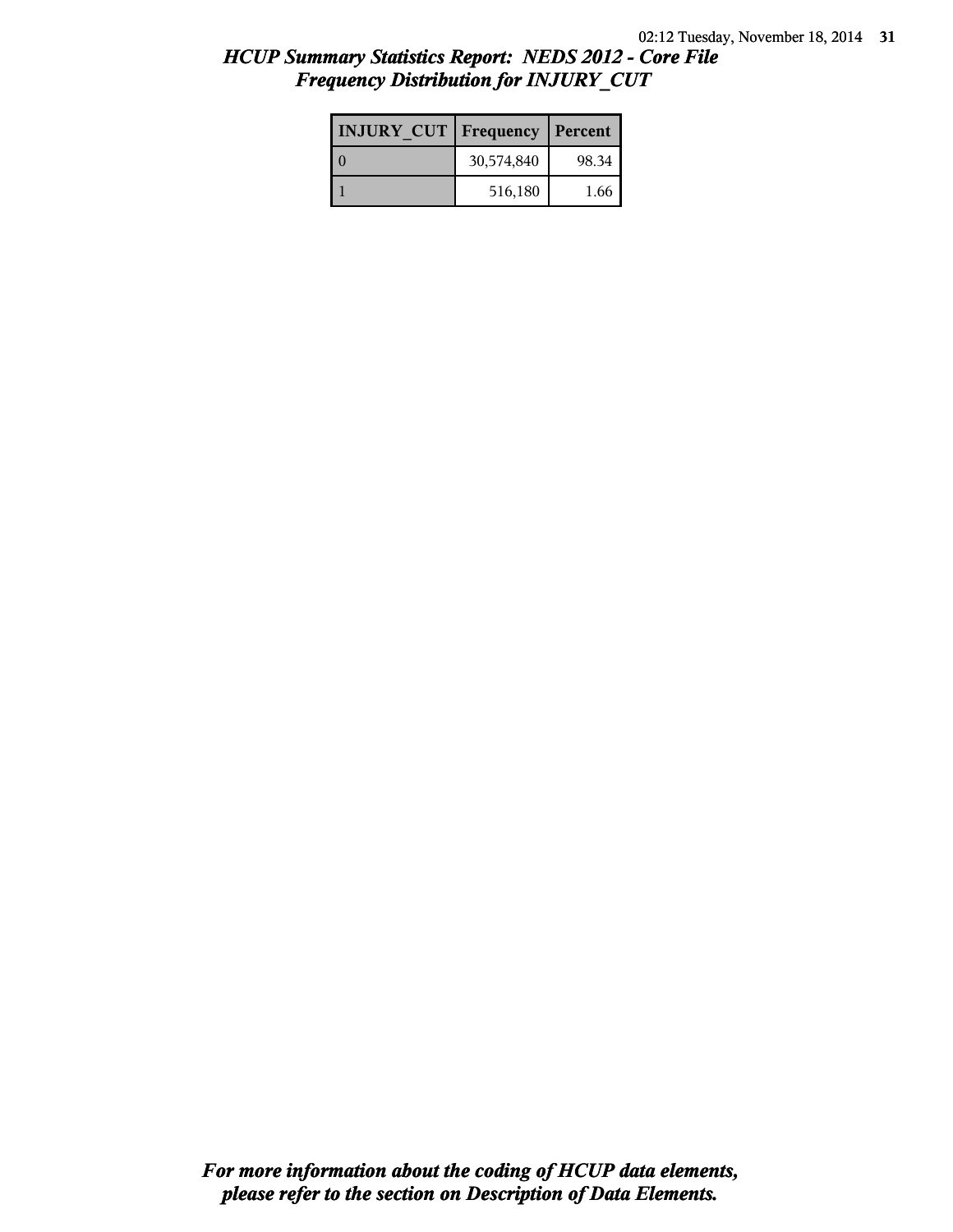| <b>INJURY DROWN</b> | <b>Frequency</b> | Percent |
|---------------------|------------------|---------|
|                     | 31,087,857       | 99.99   |
|                     | 3,163            | 0.01    |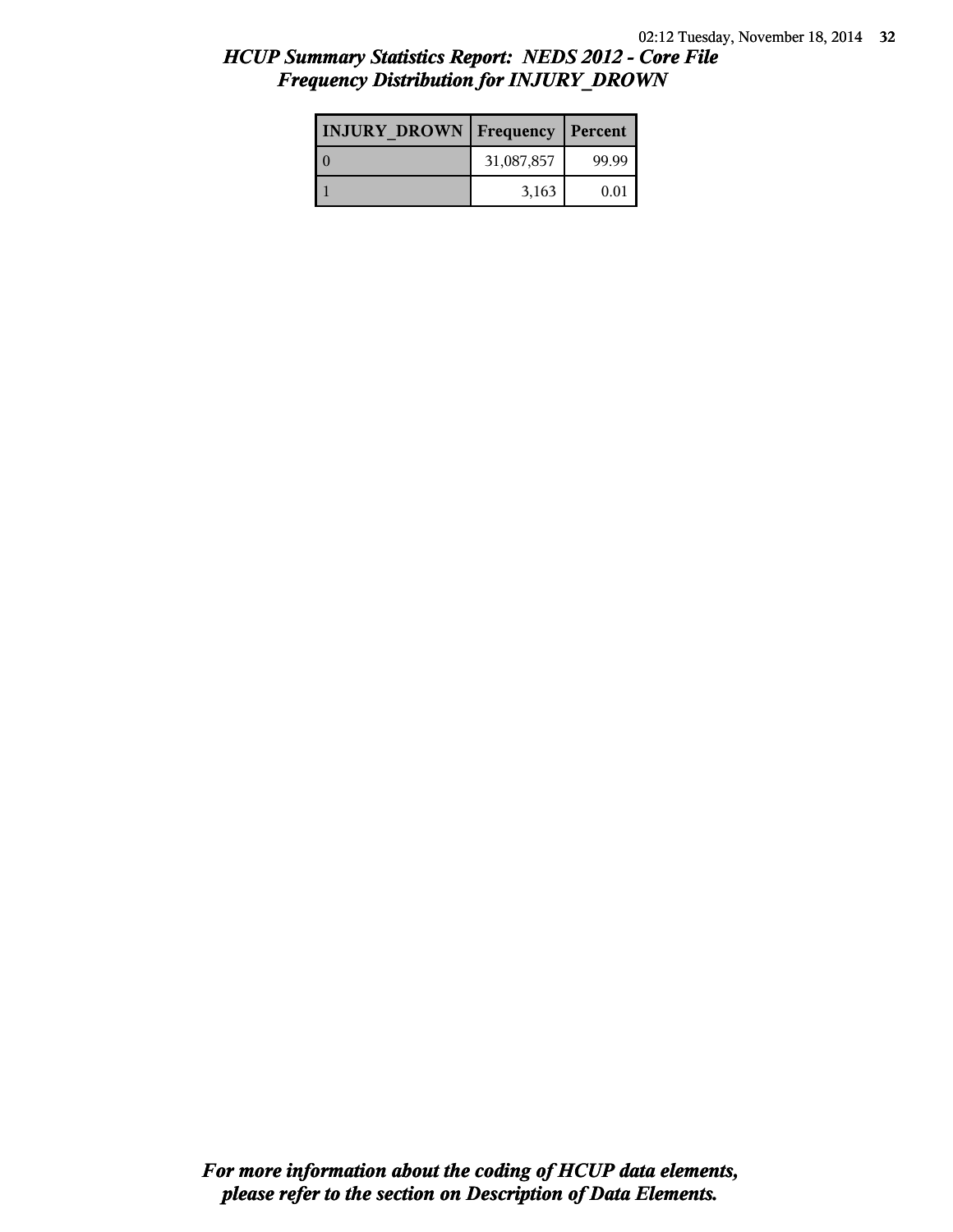| <b>INJURY FALL   Frequency   Percent</b> |            |       |
|------------------------------------------|------------|-------|
|                                          | 28,981,557 | 93.22 |
|                                          | 2,109,463  | 6.78  |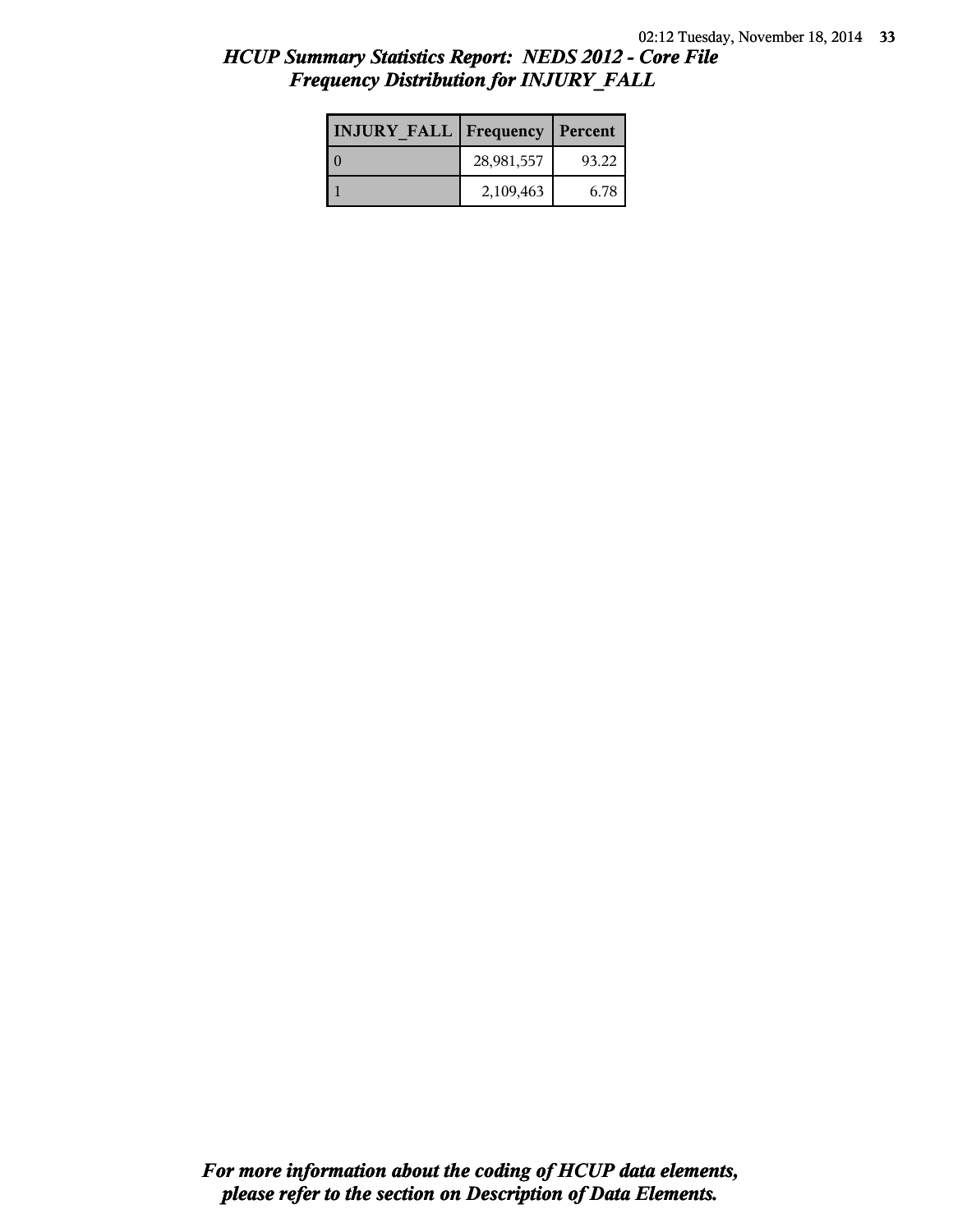| <b>INJURY FIRE   Frequency   Percent</b> |            |       |
|------------------------------------------|------------|-------|
|                                          | 30,989,950 | 99.67 |
|                                          | 101,070    | 0.33  |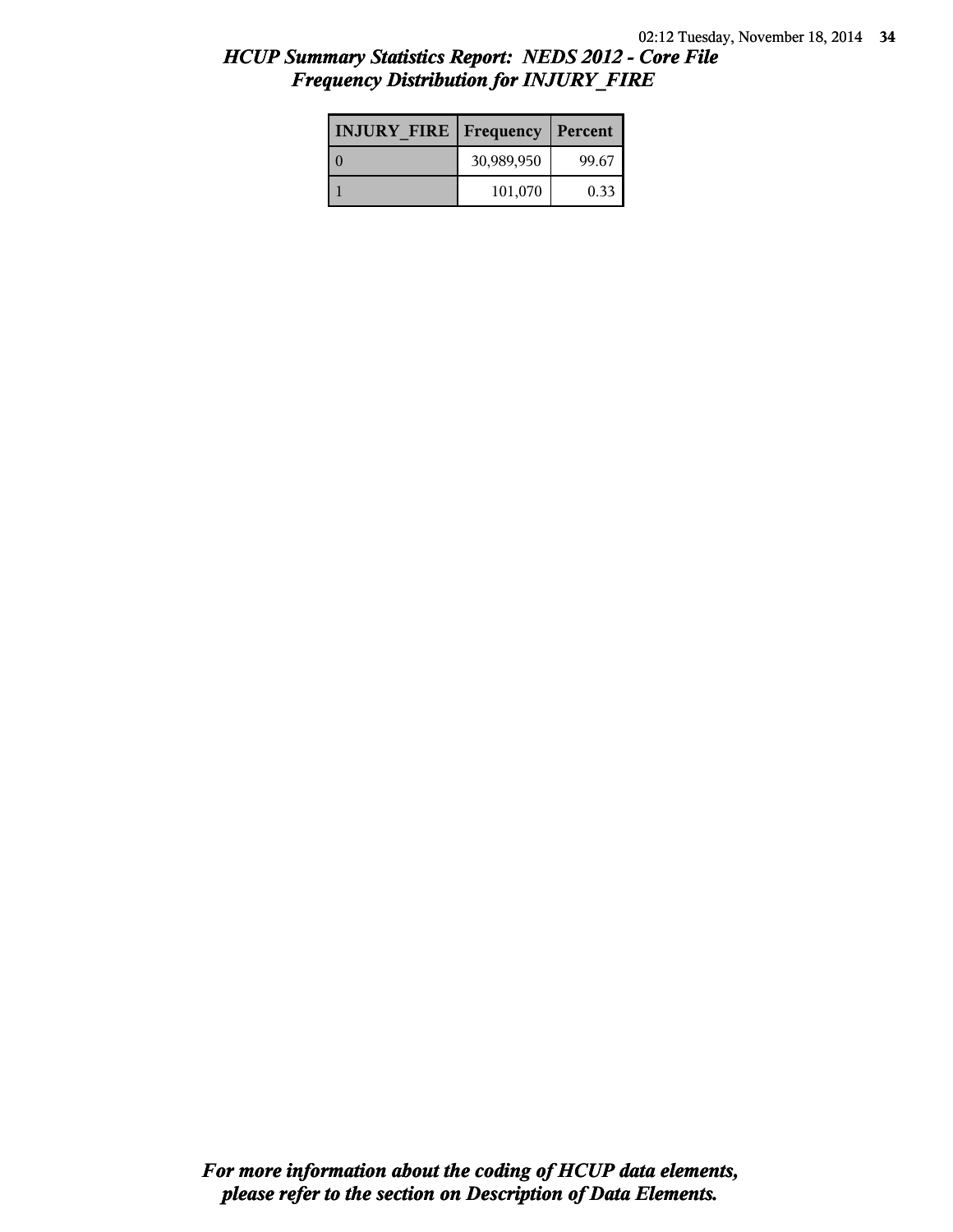## *HCUP Summary Statistics Report: NEDS 2012 - Core File Frequency Distribution for INJURY\_FIREARM*

| <b>INJURY FIREARM   Frequency   Percent  </b> |            |       |
|-----------------------------------------------|------------|-------|
|                                               | 31,073,278 | 99.94 |
|                                               | 17.742     | 0.06  |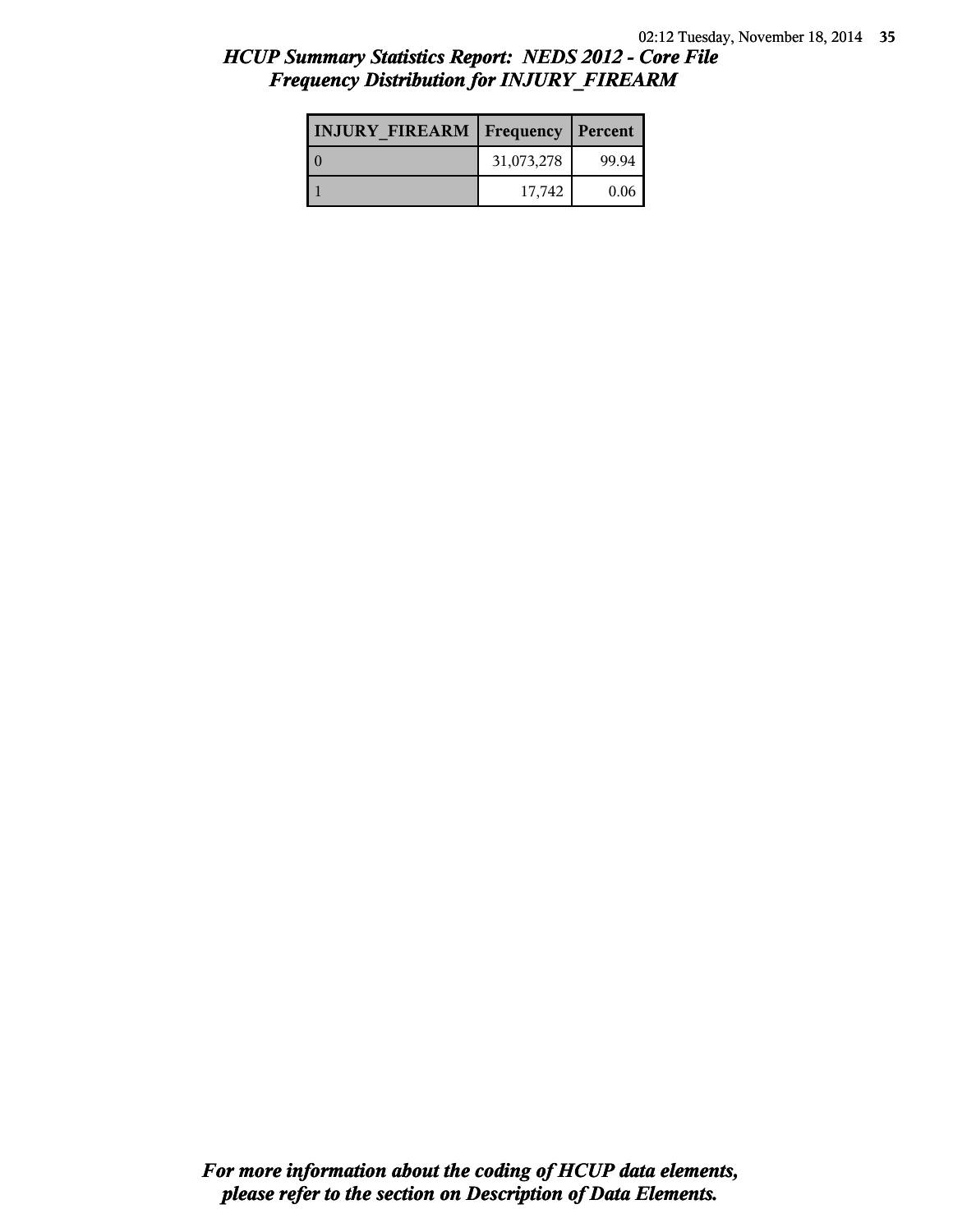# *HCUP Summary Statistics Report: NEDS 2012 - Core File Frequency Distribution for INJURY\_MACHINERY*

| <b>INJURY MACHINERY   Frequency   Percent</b> |            |       |
|-----------------------------------------------|------------|-------|
| LΩ                                            | 31,064,701 | 99.92 |
|                                               | 26,319     | 0.08  |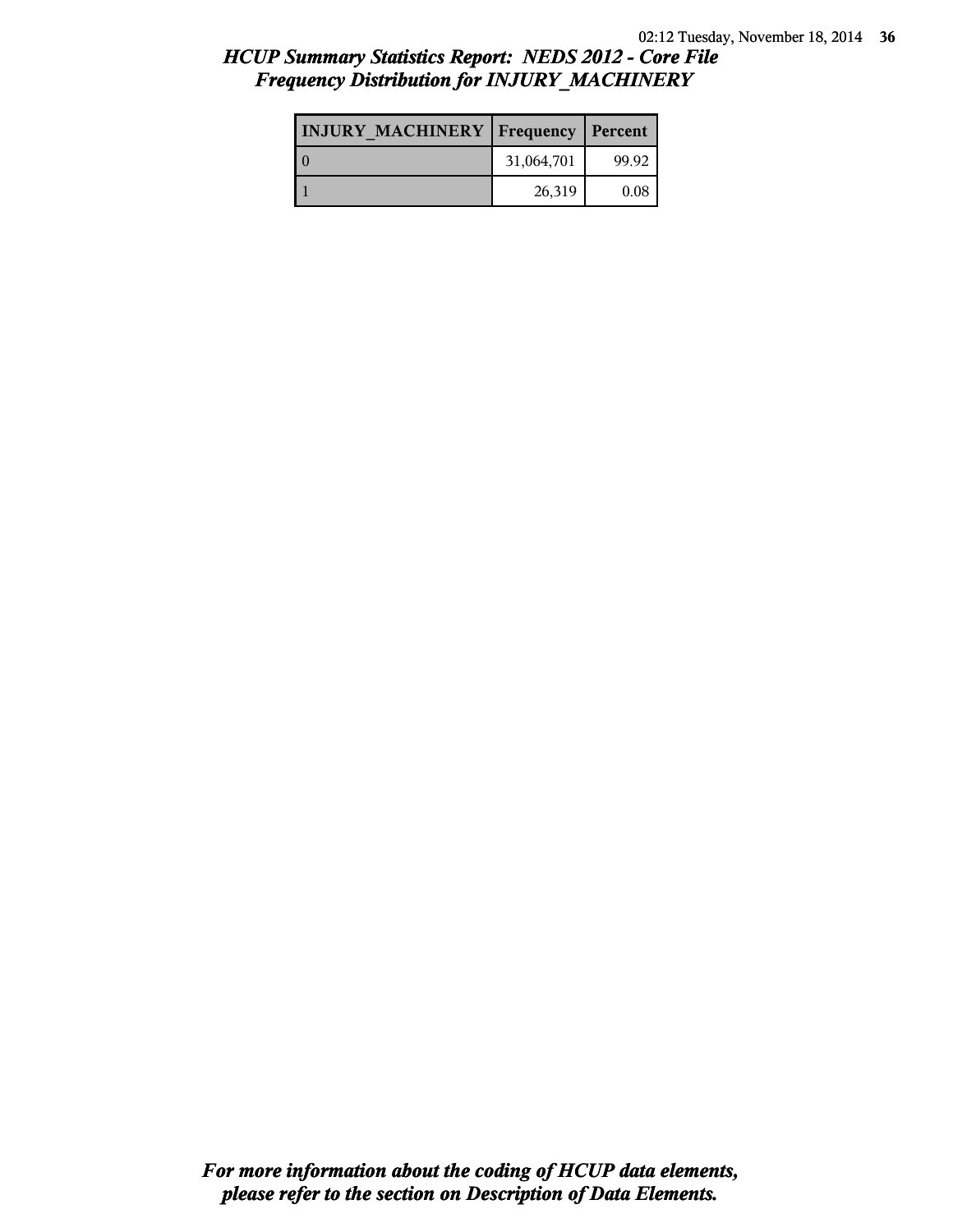| <b>INJURY MVT</b> | Frequency   Percent |       |
|-------------------|---------------------|-------|
|                   | 30,341,214          | 97.59 |
|                   | 749,806             | 2.41  |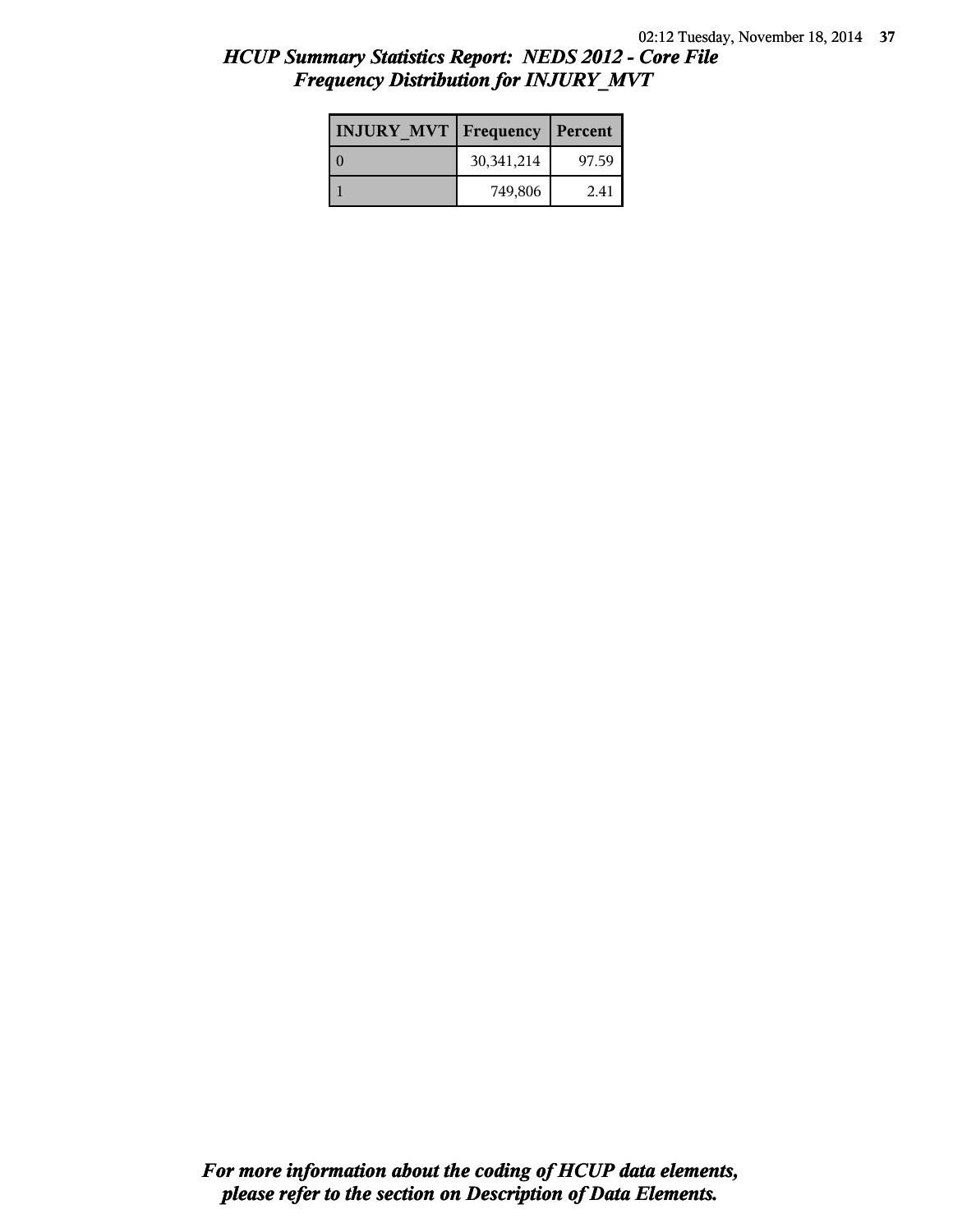#### *HCUP Summary Statistics Report: NEDS 2012 - Core File Frequency Distribution for INJURY\_NATURE*

| <b>INJURY NATURE   Frequency   Percent</b> |            |       |
|--------------------------------------------|------------|-------|
|                                            | 30,753,337 | 98.91 |
|                                            | 337,683    | 1.09  |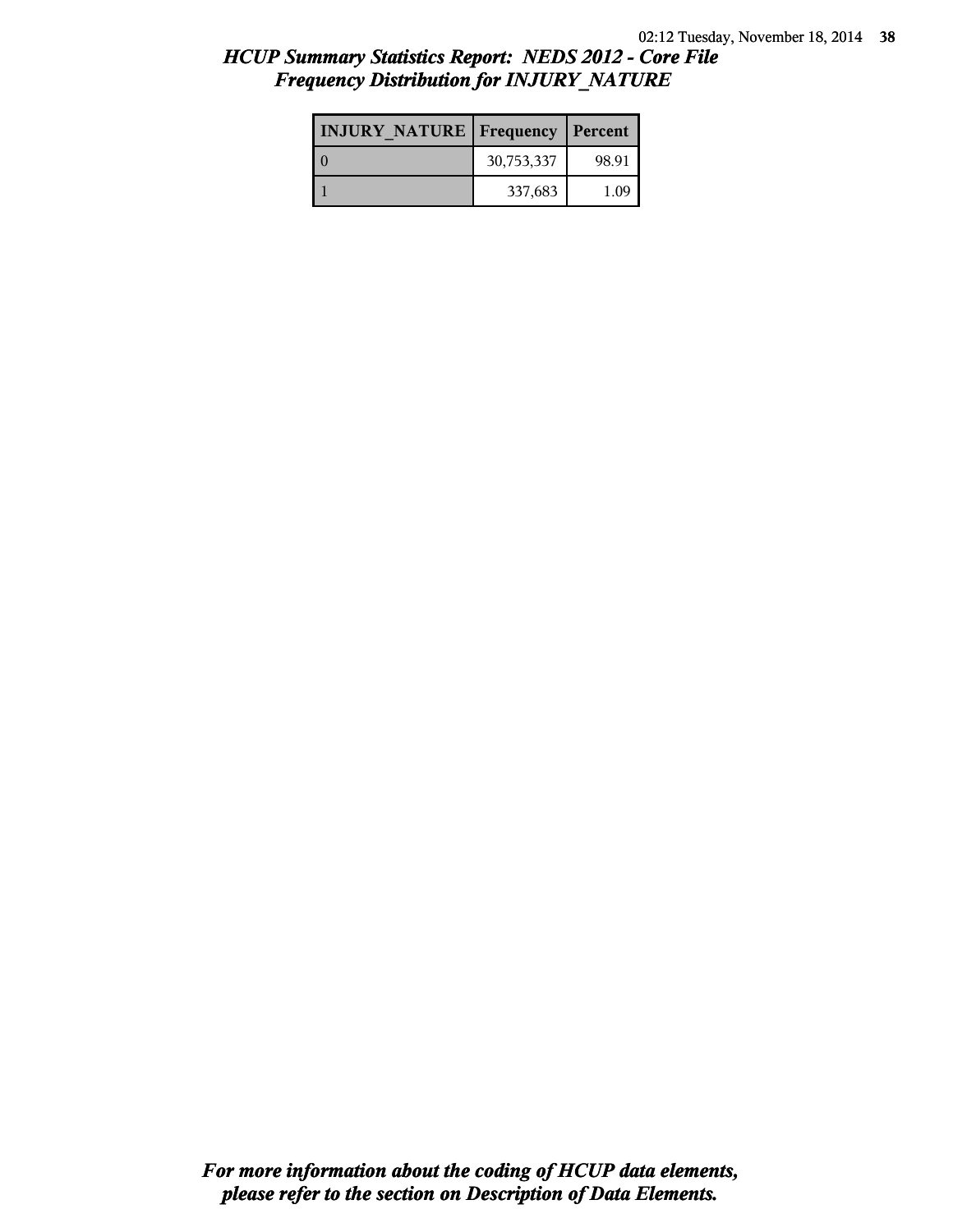| <b>INJURY POISON</b> | Frequency  | Percent |
|----------------------|------------|---------|
|                      | 30,865,820 | 99.28   |
|                      | 225,200    | 0.72    |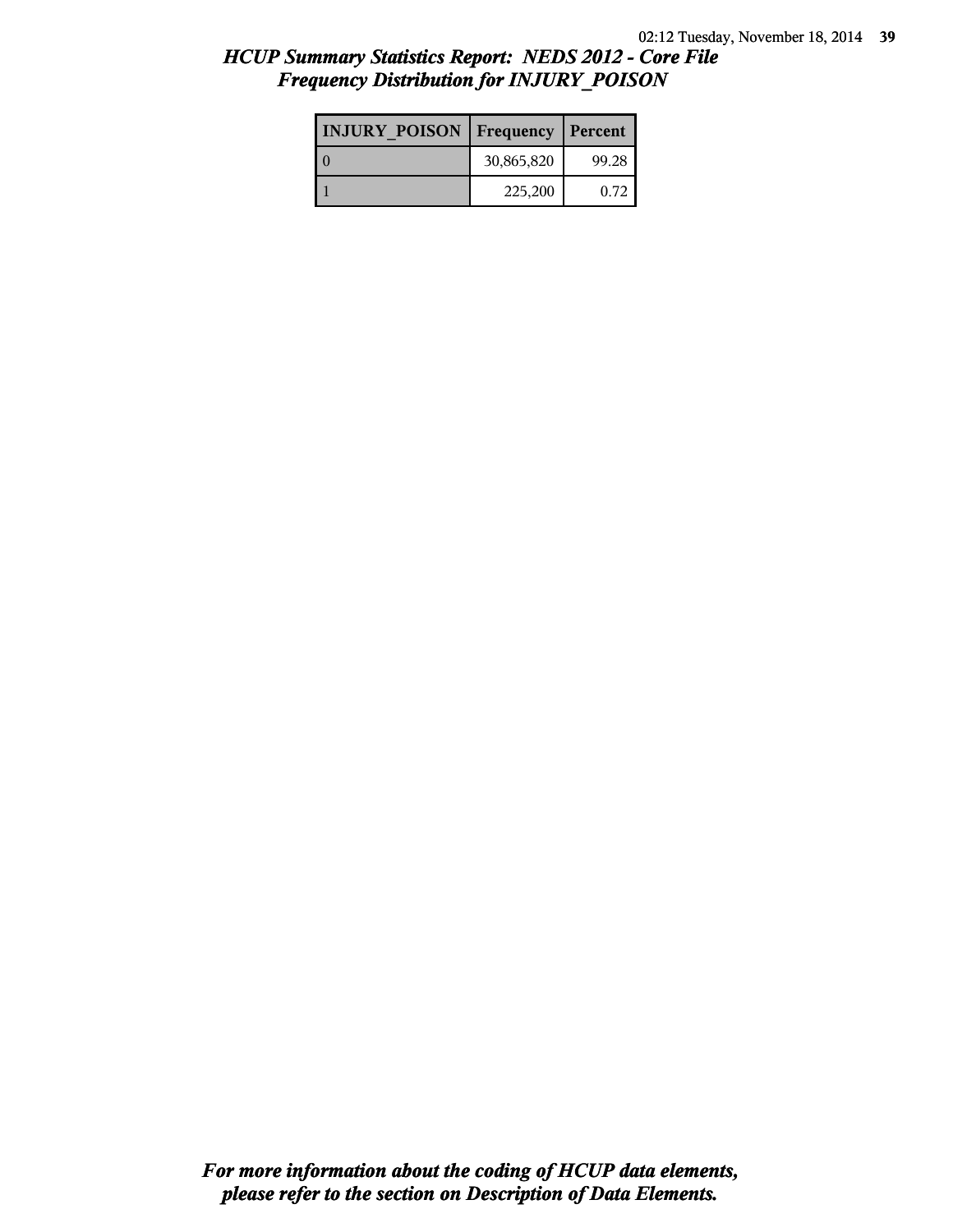| <b>INJURY SEVERITY</b>  | Frequency  | Percent |
|-------------------------|------------|---------|
| $\overline{0}$          | 24,716,561 | 79.50   |
| $\mathbf{1}$            | 3,954,439  | 12.72   |
| $\overline{2}$          | 467,593    | 1.50    |
| $\overline{\mathbf{3}}$ | 57,923     | 0.19    |
| $\overline{4}$          | 1,123,337  | 3.61    |
| 5                       | 368,292    | 1.18    |
| 6                       | 53,138     | 0.17    |
| 8                       | 21,694     | 0.07    |
| 9                       | 133,449    | 0.43    |
| 10                      | 23,129     | 0.07    |
| 11                      | 3,463      | 0.01    |
| 12                      | 2,709      | 0.01    |
| 13                      | 10,602     | 0.03    |
| 14                      | 9,046      | 0.03    |
| 16                      | 16,634     | 0.05    |

17 11,738 0.04 2,566 0.01

19 1,307 0.00 2,437 0.01 21 1,965 0.01 22 2,845 0.01 1,155 0.00

 2,189 0.01 884 0.00 781 0.00 1,628 0.01 107 0.00 59 0.00 132 0.00 705 0.00 117 0.00 193 0.00 219 0.00

#### *HCUP Summary Statistics Report: NEDS 2012 - Core File Frequency Distribution for INJURY\_SEVERITY*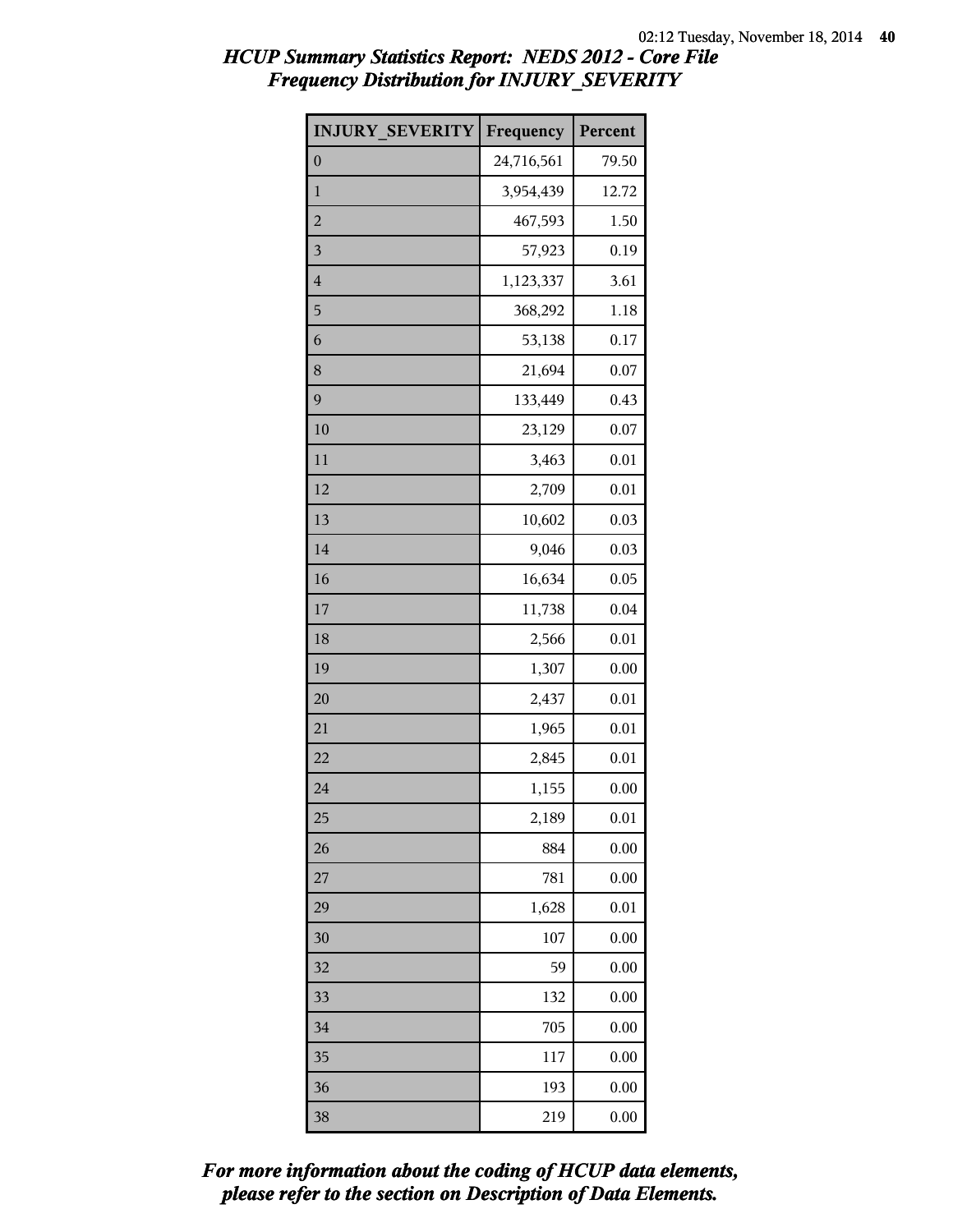| <b>INJURY SEVERITY</b> | Frequency | Percent |
|------------------------|-----------|---------|
| 41                     | 183       | 0.00    |
| 42                     | 16        | 0.00    |
| 43                     | 138       | 0.00    |
| 45                     | 55        | 0.00    |
| 48                     | 12        | 0.00    |
| 50                     | 74        | 0.00    |
| 51                     | $\leq 10$ | * **    |
| 54                     | 12        | 0.00    |
| 57                     | 14        | 0.00    |
| 59                     | 14        | 0.00    |
| 66                     | $\leq 10$ | * **    |
| 75                     | 556       | 0.00    |
| 99                     | 96,902    | 0.31    |

## *HCUP Summary Statistics Report: NEDS 2012 - Core File Frequency Distribution for INJURY\_SEVERITY*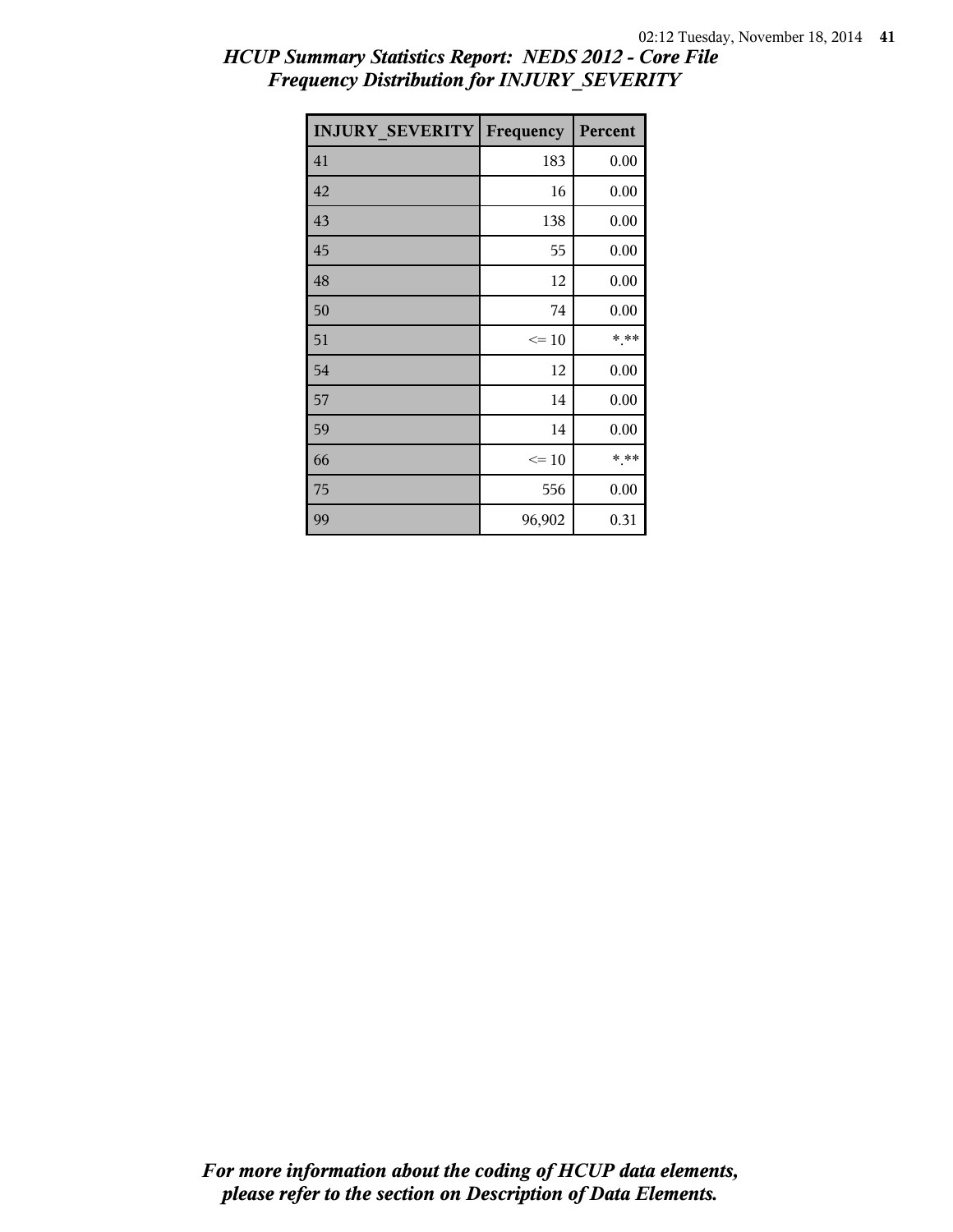| <b>INJURY STRUCK   Frequency</b> |            | Percent |
|----------------------------------|------------|---------|
|                                  | 30,112,075 | 96.85   |
|                                  | 978,945    | 3.15    |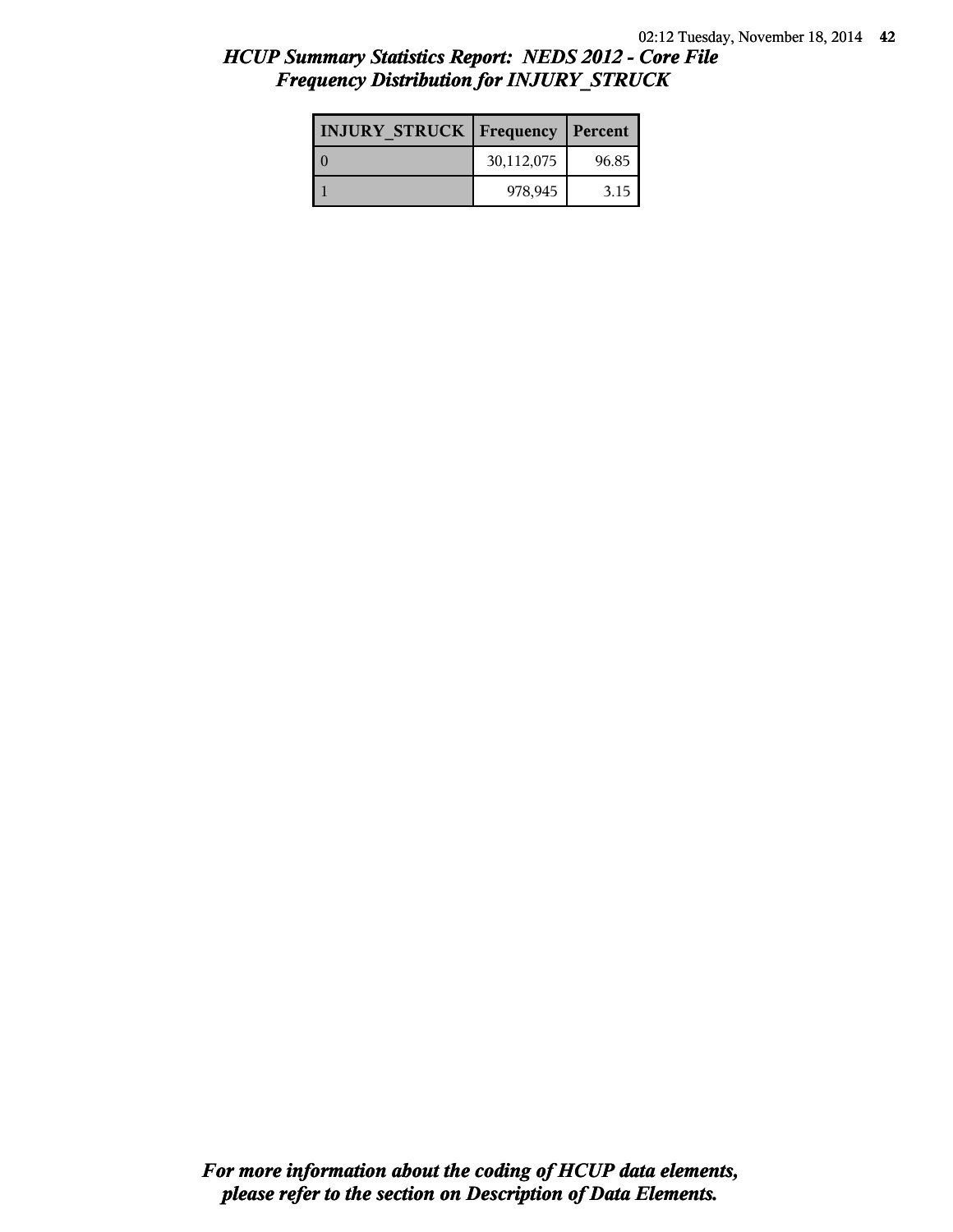## *HCUP Summary Statistics Report: NEDS 2012 - Core File Frequency Distribution for INJURY\_SUFFOCATION*

| <b>INJURY SUFFOCATION   Frequency   Percent</b> |            |       |
|-------------------------------------------------|------------|-------|
|                                                 | 31,078,796 | 99.96 |
|                                                 | 12,224     | 0.04  |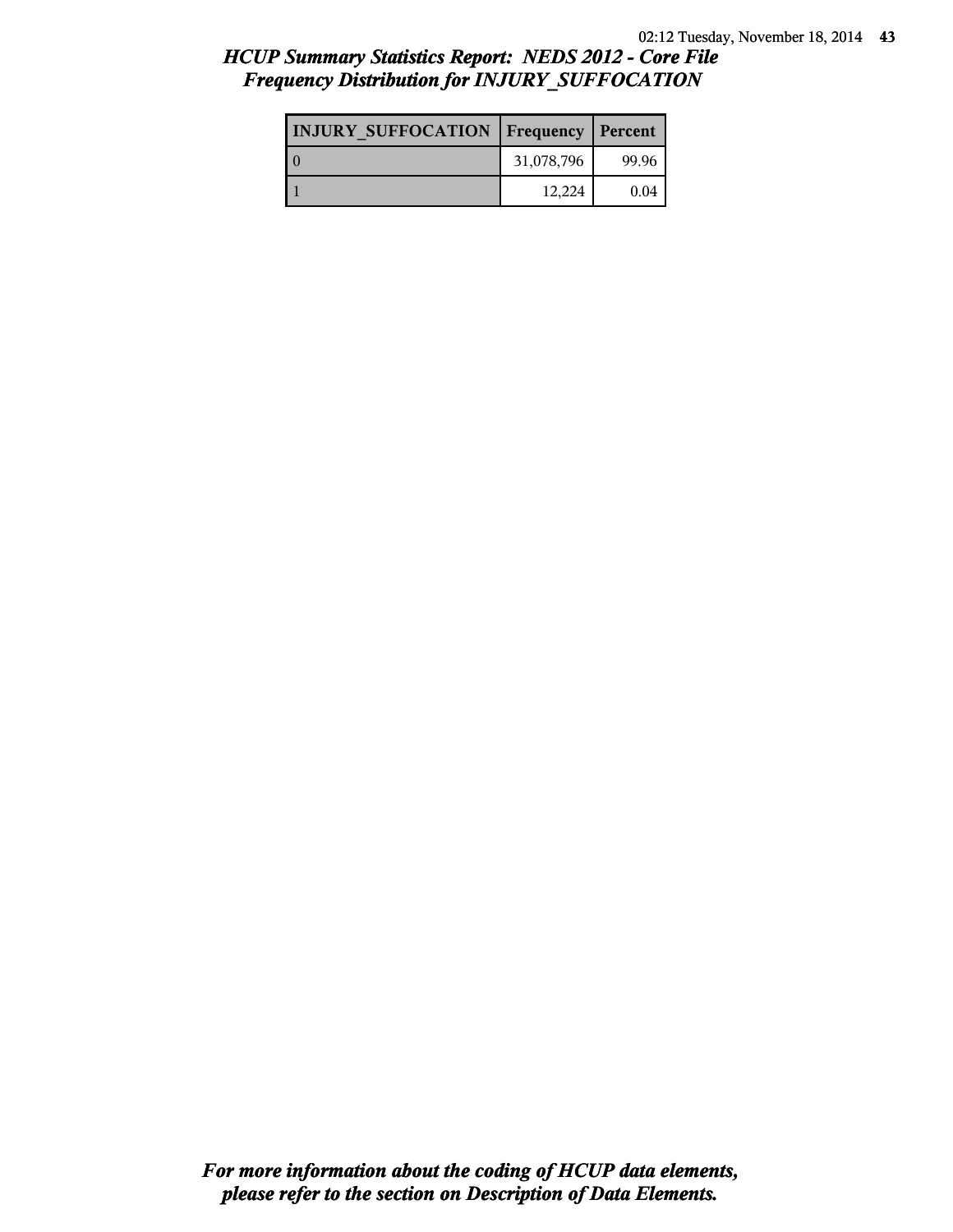| <b>INTENT ASSAULT Frequency</b> |            | Percent |
|---------------------------------|------------|---------|
|                                 | 30,798,673 | 99.06   |
|                                 | 292,347    | 0.94    |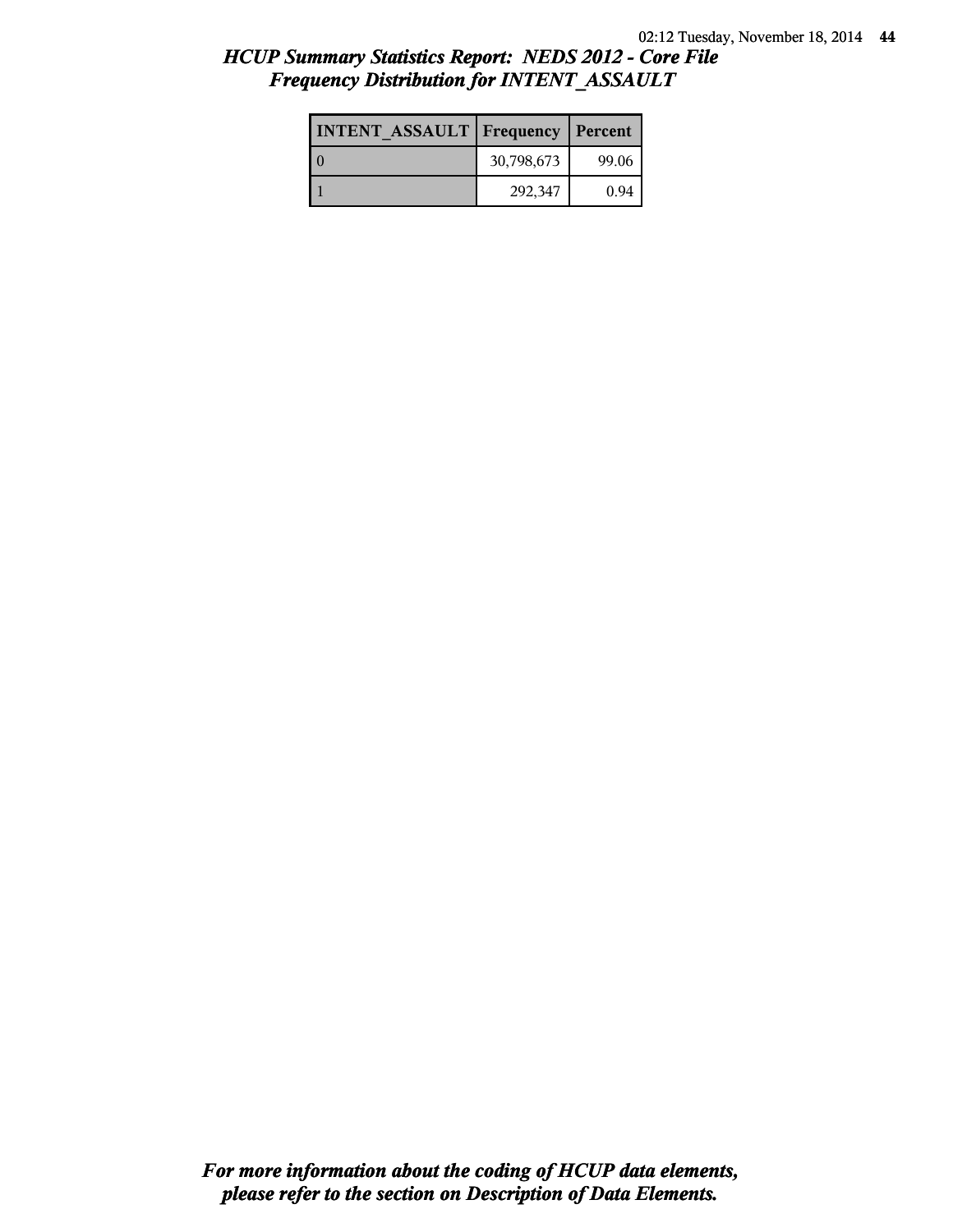# *HCUP Summary Statistics Report: NEDS 2012 - Core File Frequency Distribution for INTENT\_SELF\_HARM*

| <b>INTENT SELF HARM   Frequency   Percent</b> |            |       |
|-----------------------------------------------|------------|-------|
| l 0                                           | 30,781,452 | 99.00 |
|                                               | 309,568    | 1.00  |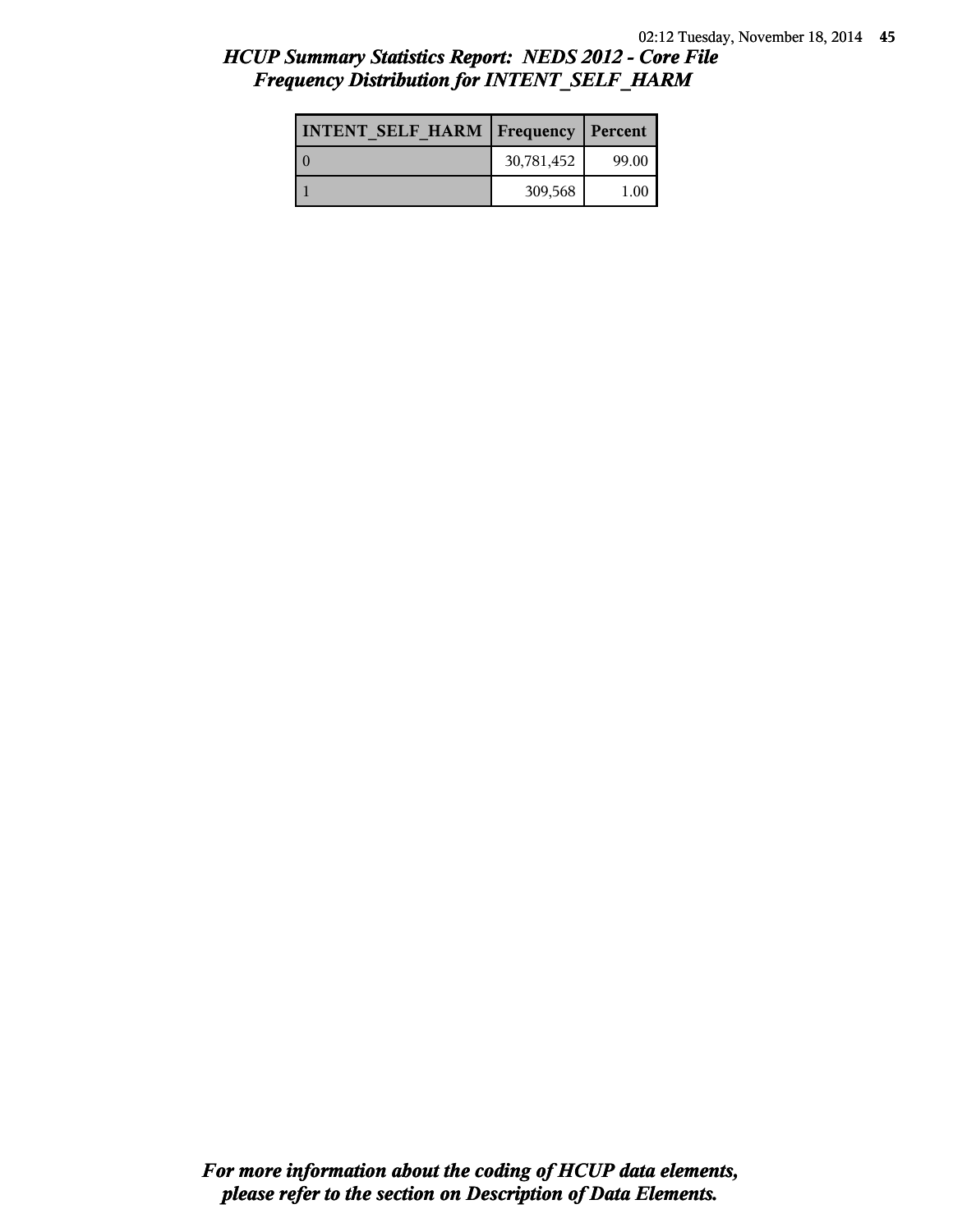# *HCUP Summary Statistics Report: NEDS 2012 - Core File Frequency Distribution for INTENT\_UNINTENTIONAL*

| <b>INTENT UNINTENTIONAL   Frequency   Percent</b> |            |       |
|---------------------------------------------------|------------|-------|
|                                                   | 24,167,951 | 77.73 |
|                                                   | 6,923,069  | 22.27 |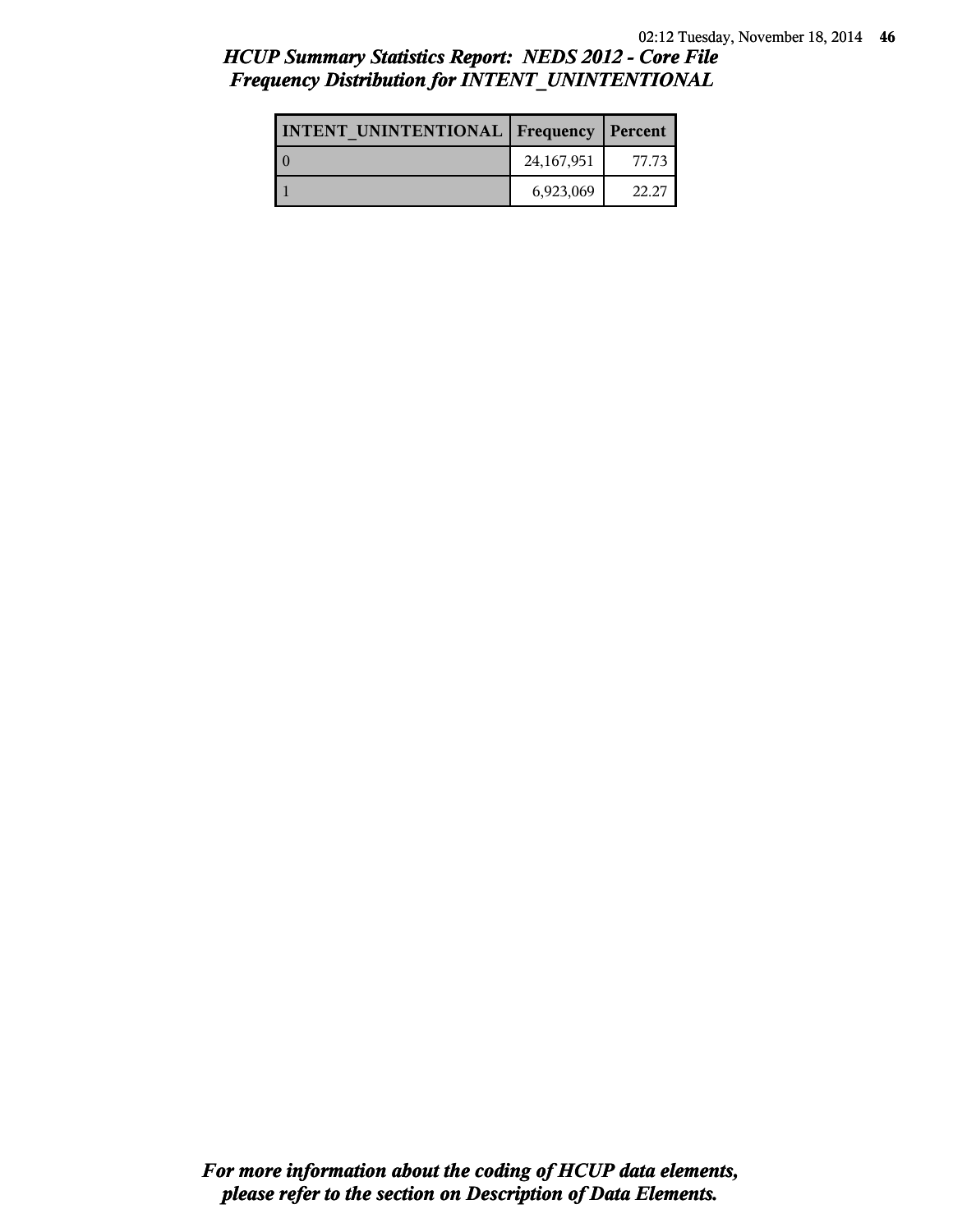| <b>MULTINJURY</b> | Frequency  | Percent |
|-------------------|------------|---------|
|                   | 29,294,632 | 94.22   |
|                   | 1,796,388  | 5.78    |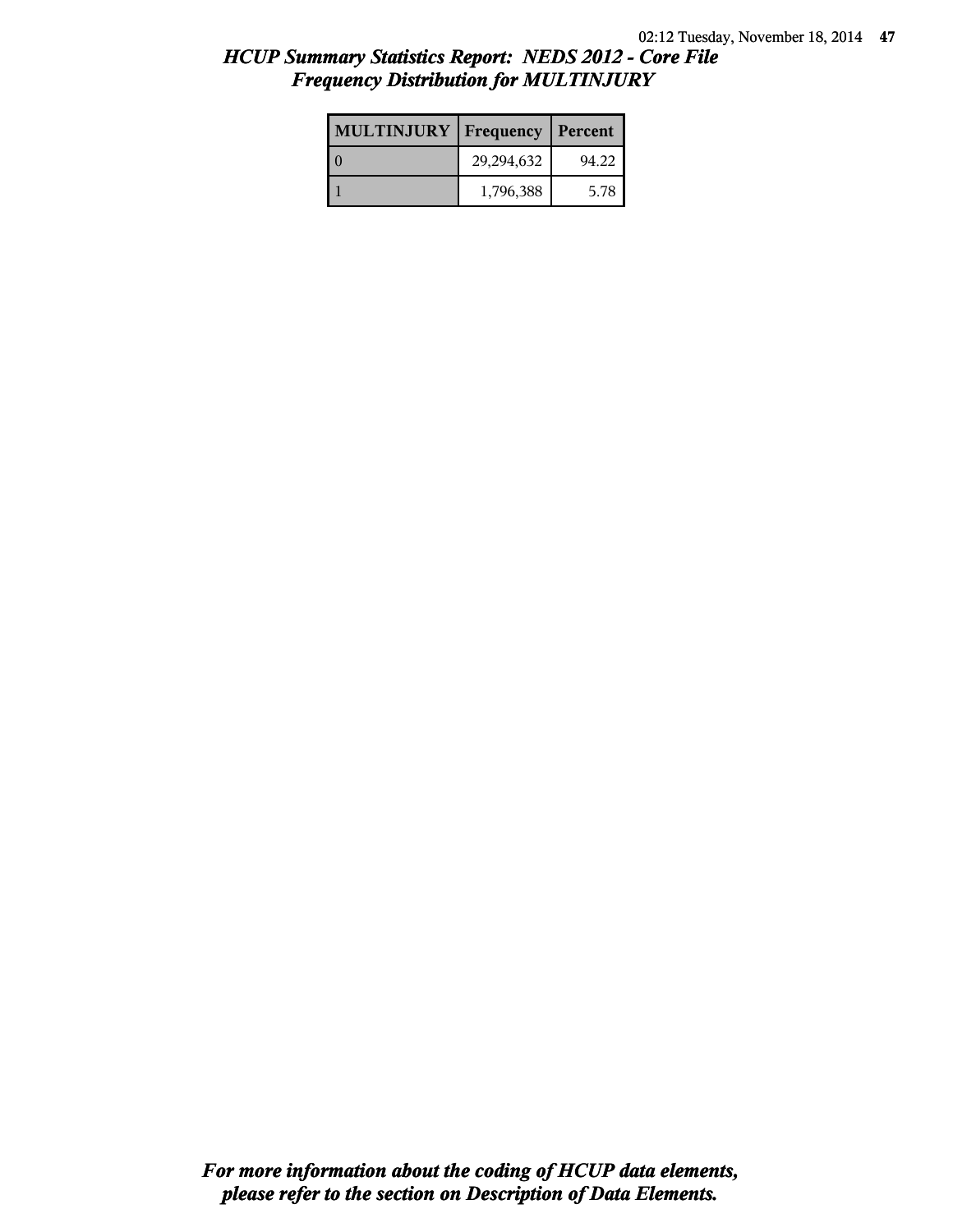| <b>NDX</b>     | Frequency | Percent |
|----------------|-----------|---------|
| $\overline{0}$ | 9,623     | 0.03    |
| $\mathbf{1}$   | 8,866,975 | 28.52   |
| $\overline{2}$ | 6,752,696 | 21.72   |
| 3              | 4,239,254 | 13.63   |
| $\overline{4}$ | 2,692,824 | 8.66    |
| 5              | 1,798,892 | 5.79    |
| 6              | 1,308,655 | 4.21    |
| 7              | 943,303   | 3.03    |
| 8              | 745,031   | 2.40    |
| 9              | 711,156   | 2.29    |
| 10             | 535,766   | 1.72    |
| 11             | 371,242   | 1.19    |
| 12             | 317,908   | 1.02    |
| 13             | 275,319   | 0.89    |
| 14             | 244,636   | 0.79    |
| 15             | 308,308   | 0.99    |
| 16 or greater  | 969,432   | 3.12    |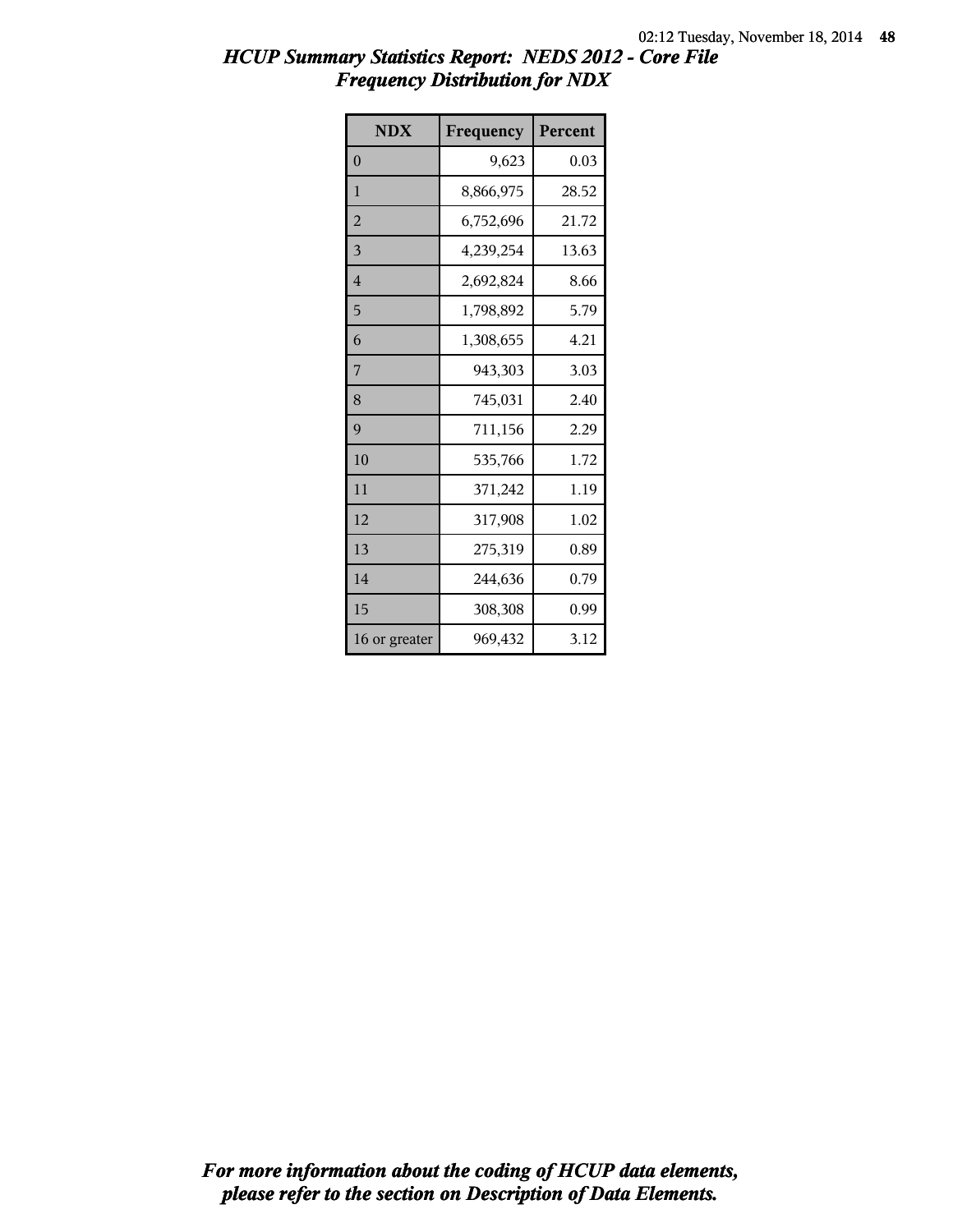| <b>NECODE</b>  | Frequency   | Percent |
|----------------|-------------|---------|
| $\theta$       | 23,426,073  | 75.35   |
| $\mathbf{1}$   | 2,892,844   | 9.30    |
| $\overline{2}$ | 3, 142, 278 | 10.11   |
| 3              | 933,267     | 3.00    |
| $\overline{4}$ | 605,430     | 1.95    |
| 5              | 33,350      | 0.11    |
| 6              | 50,083      | 0.16    |
| 7              | 1,646       | 0.01    |
| 8              | 5,880       | 0.02    |
| 9 or greater   | 169         | 0.00    |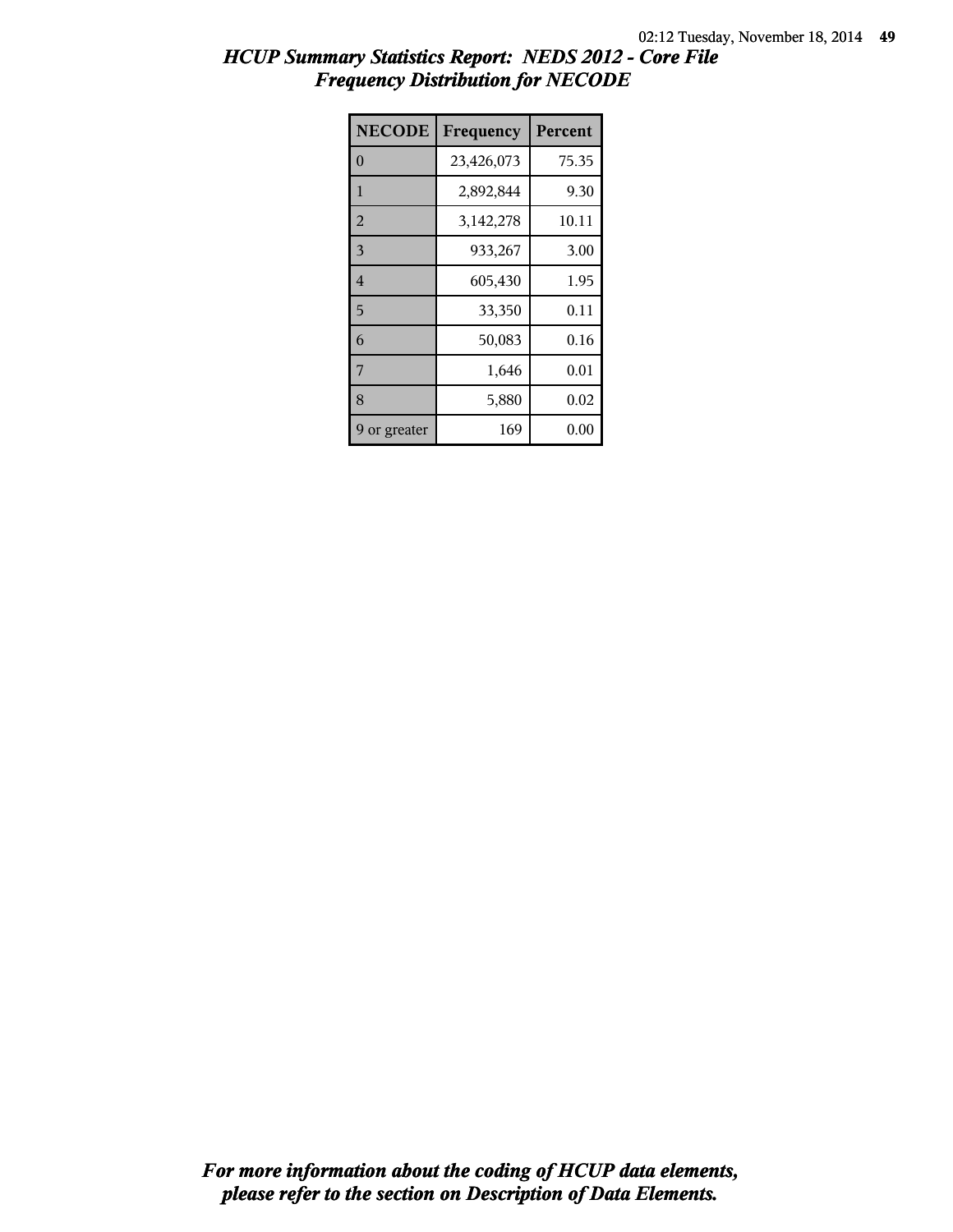| PAY1                 | Frequency | Percent |
|----------------------|-----------|---------|
| $\therefore$ Missing | 42,939    | 0.14    |
| .A: Invalid          | 1,697     | 0.01    |
| 1: Medicare          | 6,749,008 | 21.71   |
| 2: Medicaid          | 8,799,010 | 28.30   |
| 3: Private insurance | 8,471,373 | 27.25   |
| 4: Self-pay          | 5,258,498 | 16.91   |
| 5: No charge         | 193,207   | 0.62    |
| 6: Other             | 1,575,288 | 5.07    |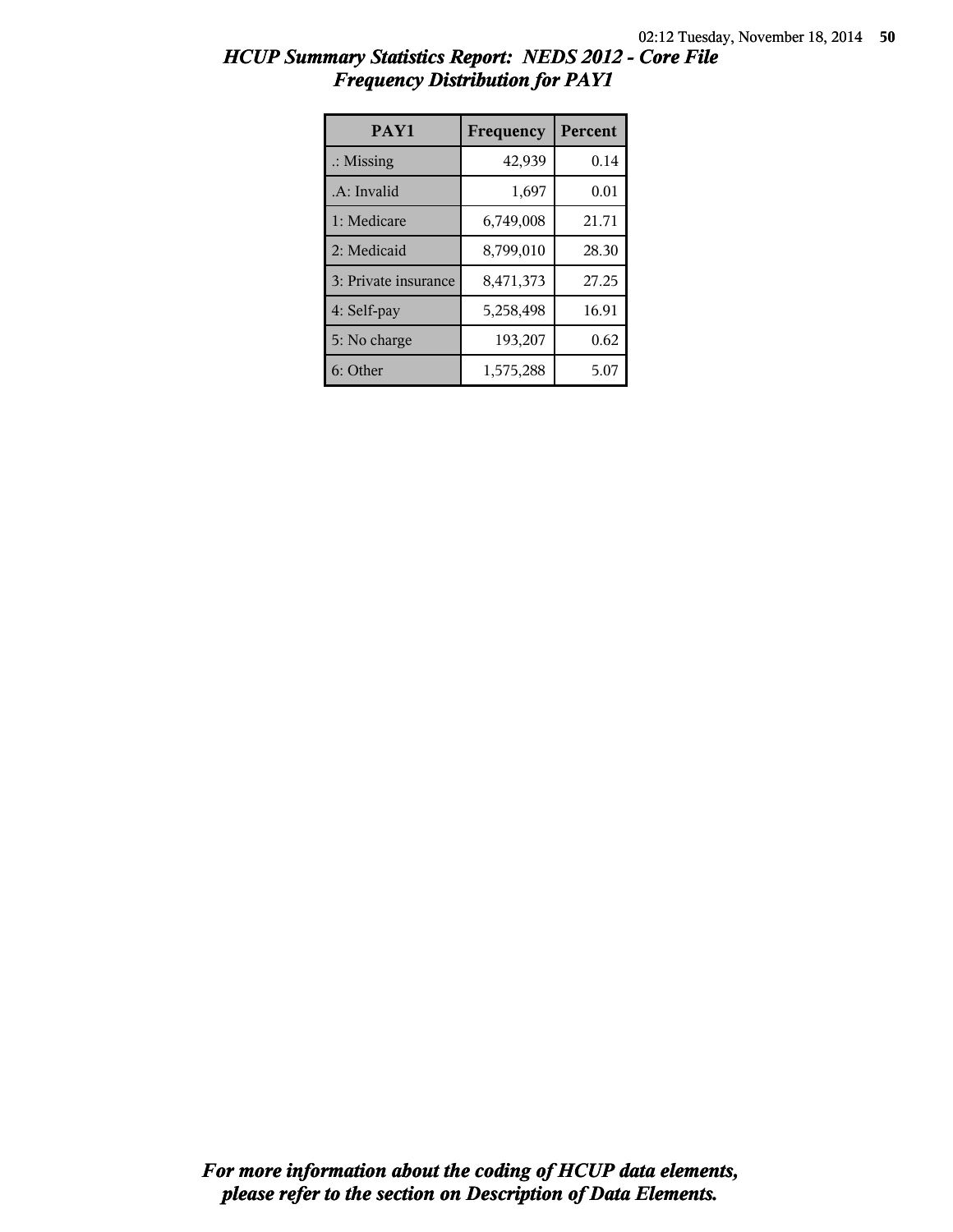| PAY <sub>2</sub>     | Frequency  | Percent |
|----------------------|------------|---------|
| $\therefore$ Missing | 22,158,907 | 71.27   |
| .A: Invalid          | 408,126    | 1.31    |
| 1: Medicare          | 878,408    | 2.83    |
| 2: Medicaid          | 1,932,132  | 6.21    |
| 3: Private insurance | 2,919,171  | 9.39    |
| 4: Self-pay          | 2,310,300  | 7.43    |
| 5: No charge         | 25,571     | 0.08    |
| 6: Other             | 458,405    | 1.47    |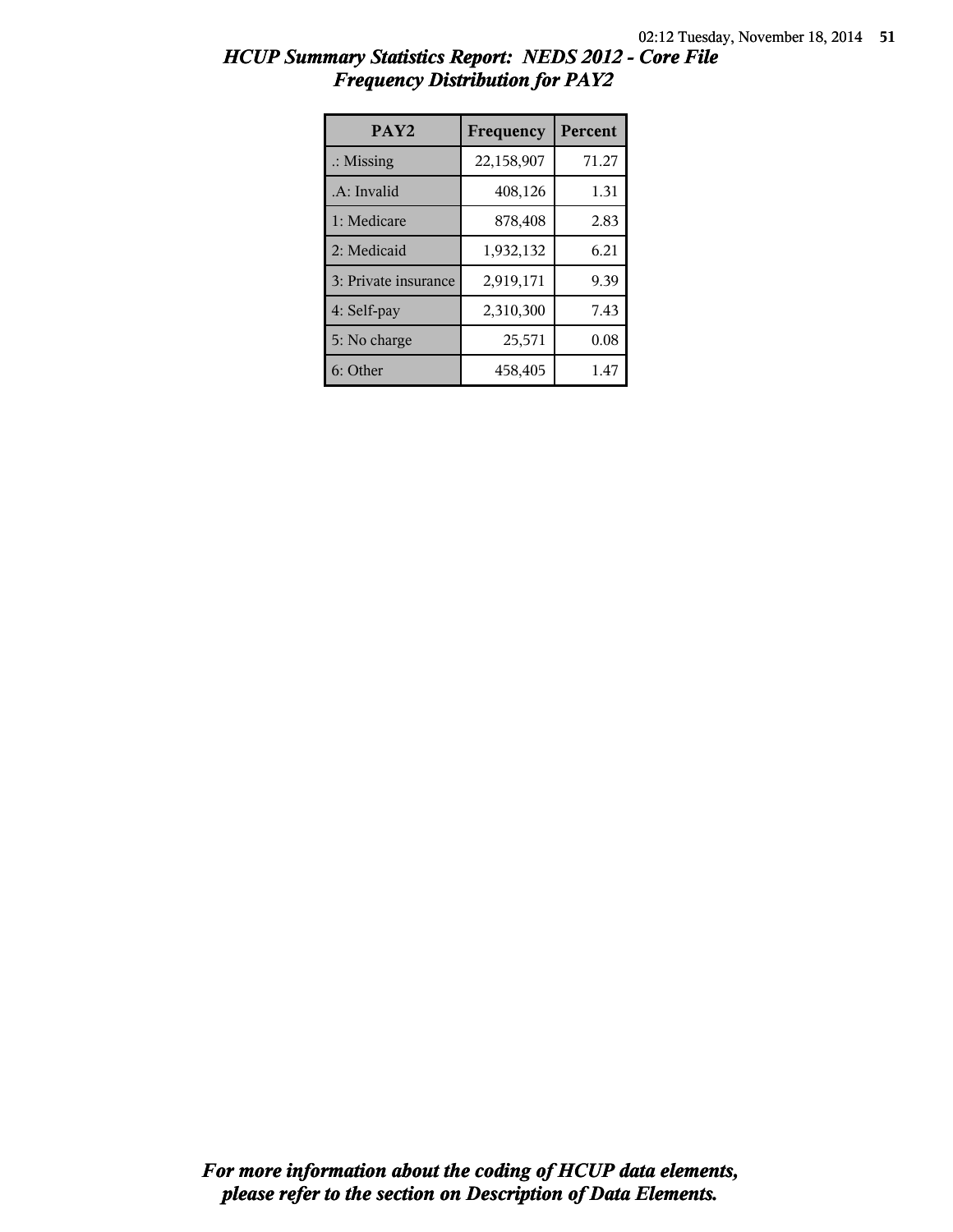| PL NCHS2006            | Frequency | Percent |
|------------------------|-----------|---------|
| $\therefore$ Missing   | 150,216   | 0.48    |
| 1: Large Central Metro | 8,947,282 | 28.78   |
| 2: Large Fringe Metro  | 6,964,583 | 22.40   |
| 3: Medium Metro        | 6,656,935 | 21.41   |
| 4: Small Metro         | 2,764,304 | 8.89    |
| 5: Micropolitan        | 3,533,725 | 11.37   |
| 6: Noncore             | 2,073,975 | 6.67    |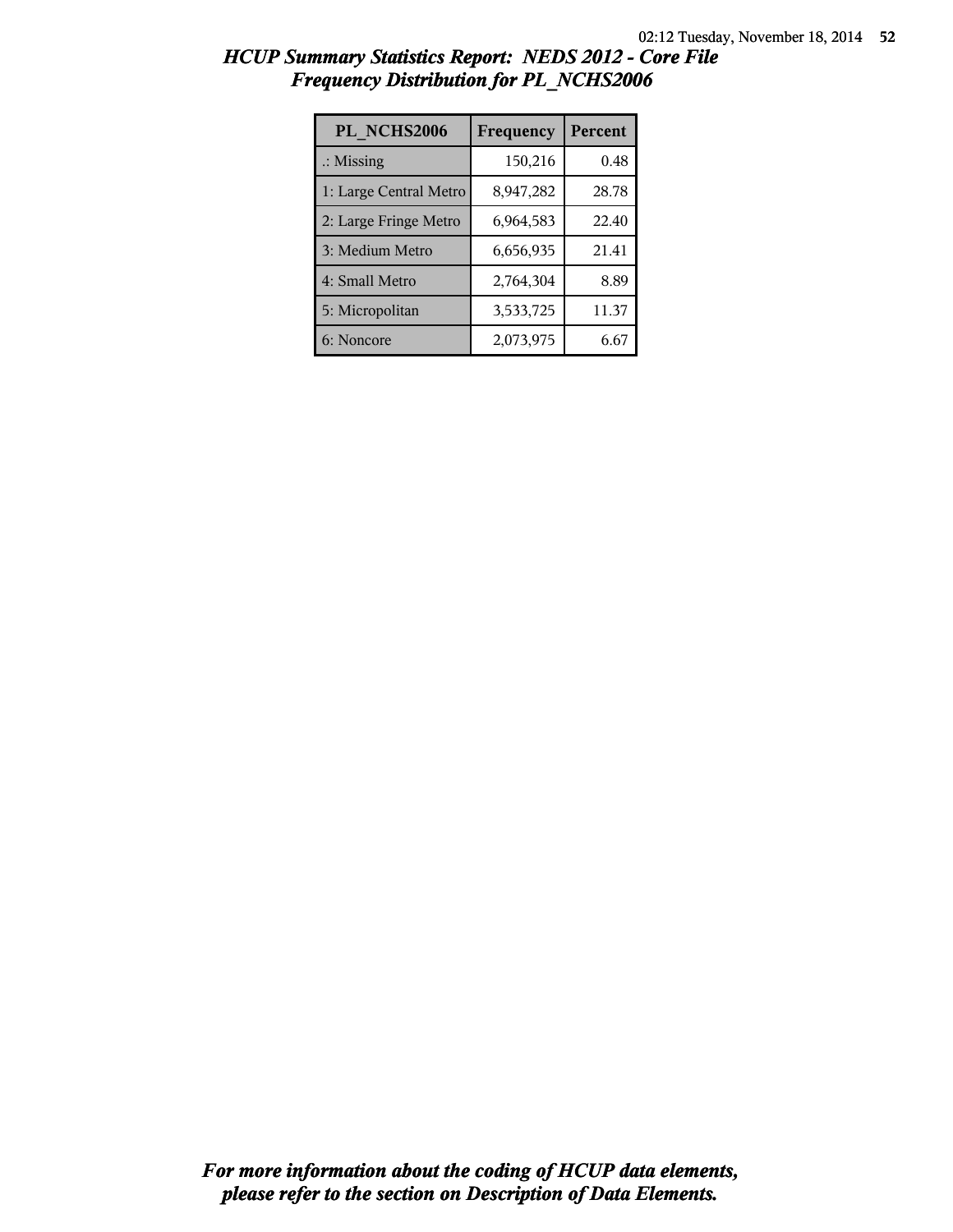| <b>TOTCHG ED</b>     | Frequency  | Percent |
|----------------------|------------|---------|
| $\therefore$ Missing | 4,543,841  | 14.61   |
| .A: Invalid          | 5,710      | 0.02    |
| .C: Inconsistent     | 136,160    | 0.44    |
| \$100-\$1,000        | 9,598,178  | 30.87   |
| $$1,001 - $5,000$    | 13,830,462 | 44.48   |
| \$5,001-\$10,000     | 2,078,034  | 6.68    |
| \$10,001-\$50,000    | 887,189    | 2.85    |
| \$50,001-\$75,000    | 8,343      | 0.03    |
| Over \$75,000        | 3,103      | 0.01    |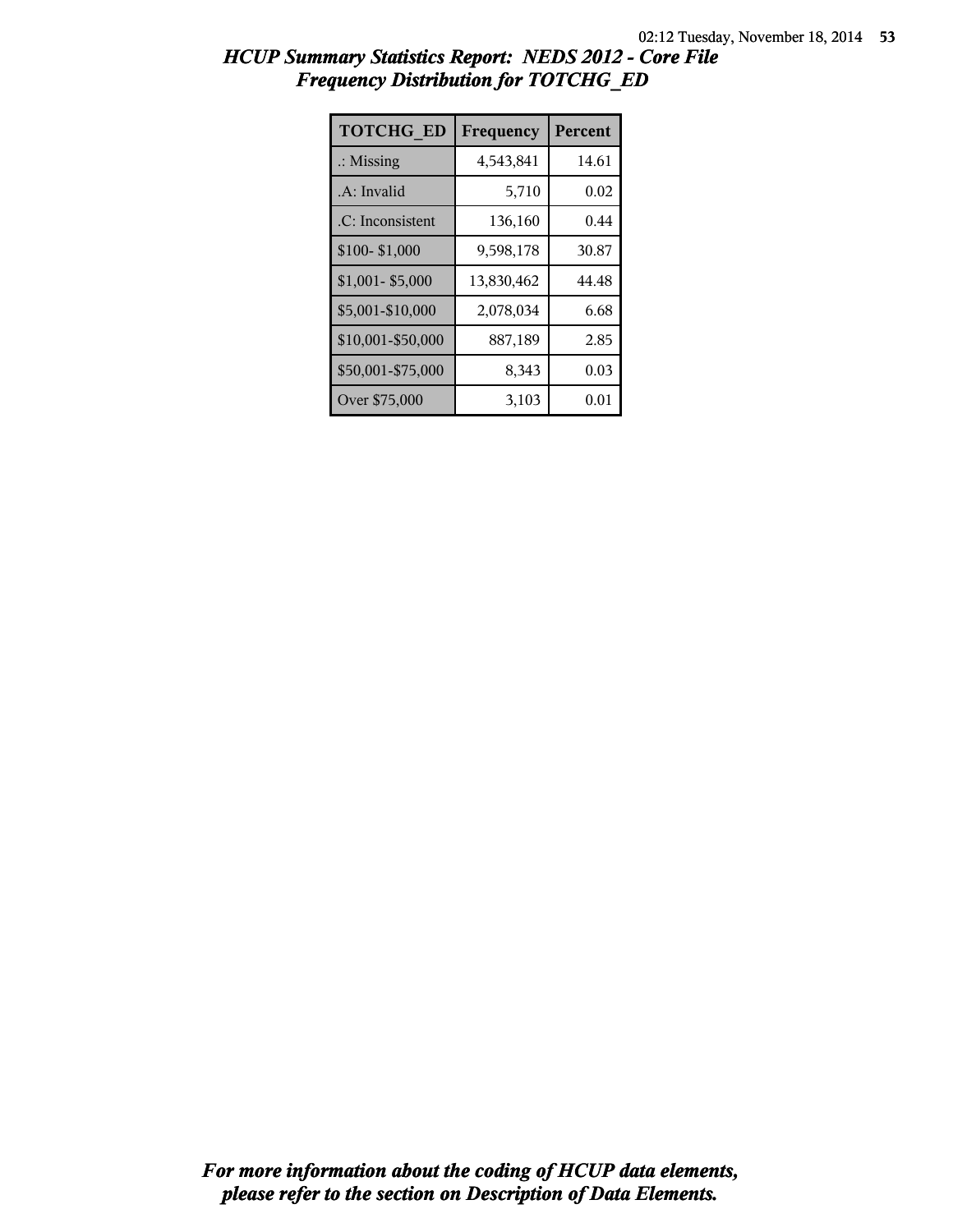|      | <b>YEAR</b> Frequency | Percent |
|------|-----------------------|---------|
| 2012 | 31,091,020            | 100.00  |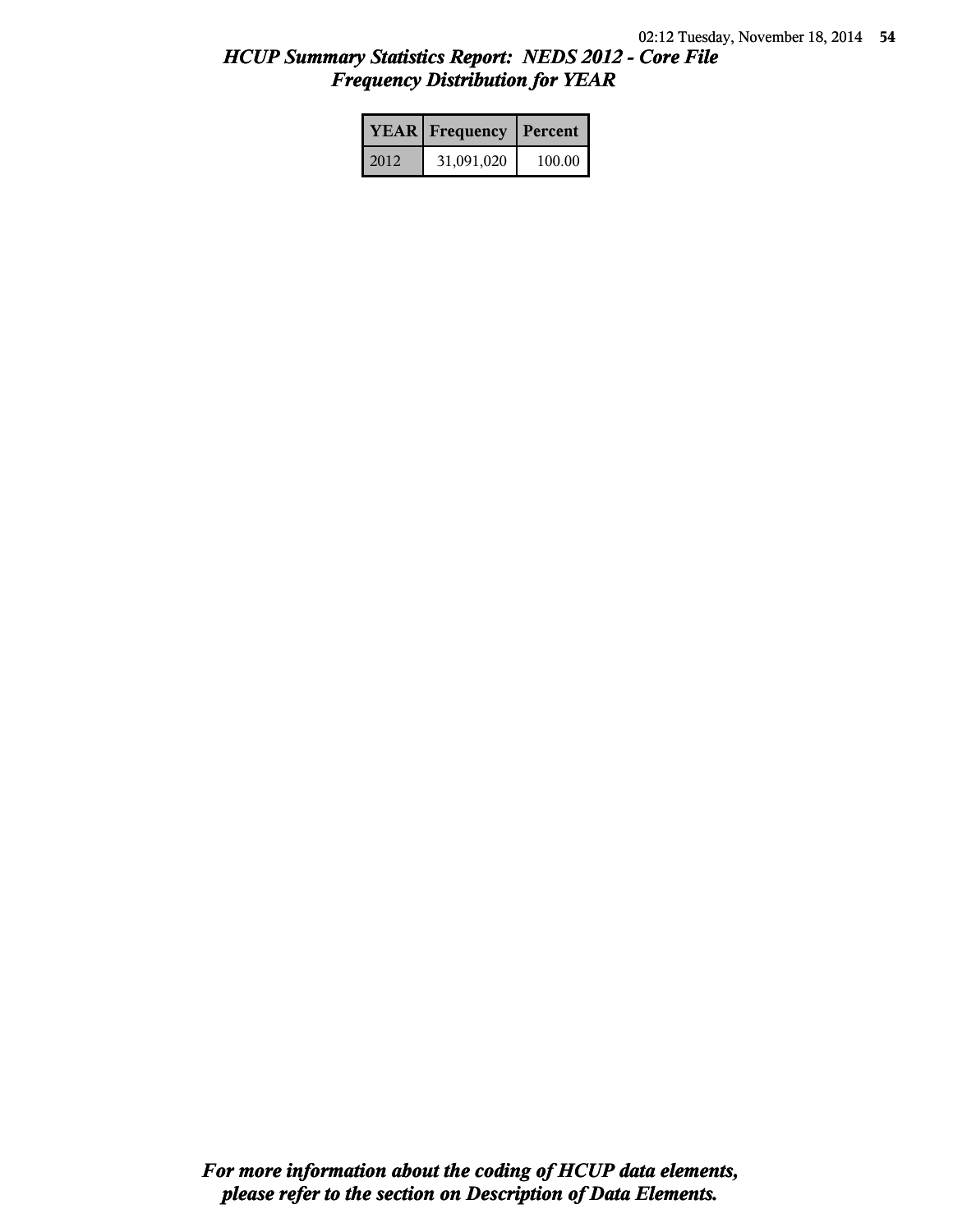| <b>ZIPINC QRTL</b>   | Frequency  | Percent |
|----------------------|------------|---------|
| $\therefore$ Missing | 596,416    | 1.92    |
| .A: Invalid          | 3,470      | 0.01    |
| 1: First quartile    | 10,526,531 | 33.86   |
| 2: Second quartile   | 7,962,008  | 25.61   |
| 3: Third quartile    | 6,830,839  | 21.97   |
| 4: Fourth quartile   | 5,171,756  | 16.63   |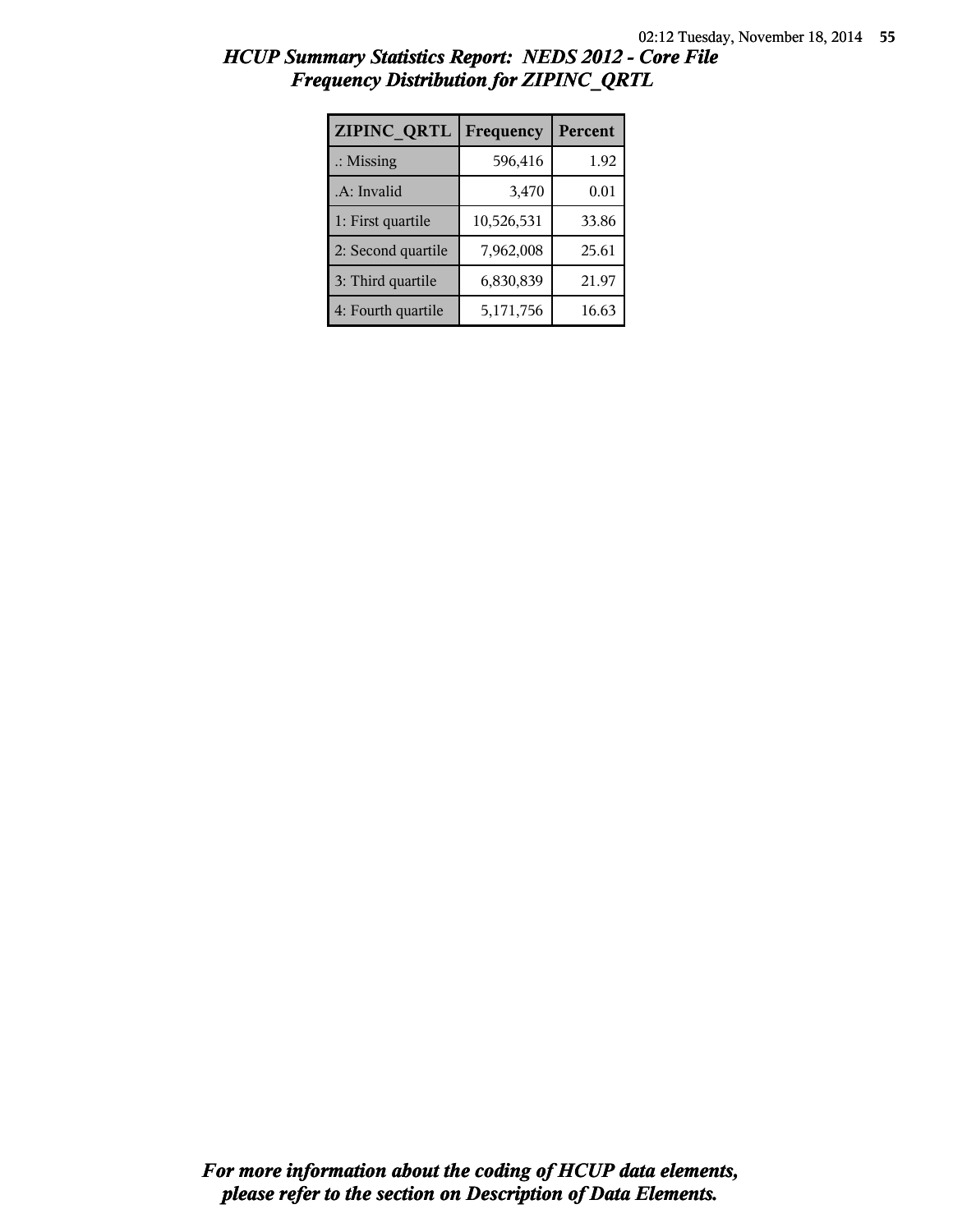| <b>Moments</b>         |            |                                |            |
|------------------------|------------|--------------------------------|------------|
| N                      | 31091020   | <b>Sum Weights</b><br>31091020 |            |
| Mean                   | 4.32276519 | <b>Sum Observations</b>        | 134399179  |
| <b>Std Deviation</b>   | 1.40996257 | Variance                       | 1.98799444 |
| <b>Skewness</b>        | 4.14561584 | <b>Kurtosis</b>                | 36.5734749 |
| <b>Uncorrected SS</b>  | 642784866  | <b>Corrected SS</b>            | 61808772.9 |
| <b>Coeff Variation</b> | 32.6171444 | <b>Std Error Mean</b>          | 0.00025287 |

#### *Variable: DISCWT (Weight to ED Visits in AHA universe)*

| <b>Basic Statistical Measures</b> |          |                            |          |
|-----------------------------------|----------|----------------------------|----------|
| Location<br><b>Variability</b>    |          |                            |          |
| <b>Mean</b>                       | 4.322765 | <b>Std Deviation</b>       | 1.40996  |
| <b>Median</b>                     | 4.211416 | <b>Variance</b>            | 1.98799  |
| Mode                              | 3.820544 | Range                      | 17.51668 |
|                                   |          | <b>Interquartile Range</b> | 1.11853  |

| <b>Tests for Location: Mu0=0</b> |                             |          |                |         |
|----------------------------------|-----------------------------|----------|----------------|---------|
| <b>Test</b>                      | <b>Statistic</b><br>p Value |          |                |         |
| Student's t                      | 17095.1                     |          | Pr >  t        | < 0001  |
| <b>Sign</b>                      | M                           | 15545510 | $Pr \ge =  M $ | < 0.001 |
| <b>Signed Rank   S</b>           |                             | 2.417E14 | $Pr \geq  S $  | < 0001  |

| <b>Quantiles (Definition 5)</b> |                 |  |
|---------------------------------|-----------------|--|
| Quantile                        | <b>Estimate</b> |  |
| $100\%$ Max                     | 18.16790        |  |
| 99%                             | 8.24773         |  |
| 95%                             | 5.97191         |  |
| 90%                             | 5.68986         |  |
| 75% Q3                          | 4.83808         |  |
| 50% Median                      | 4.21142         |  |
| 25% Q1                          | 3.71955         |  |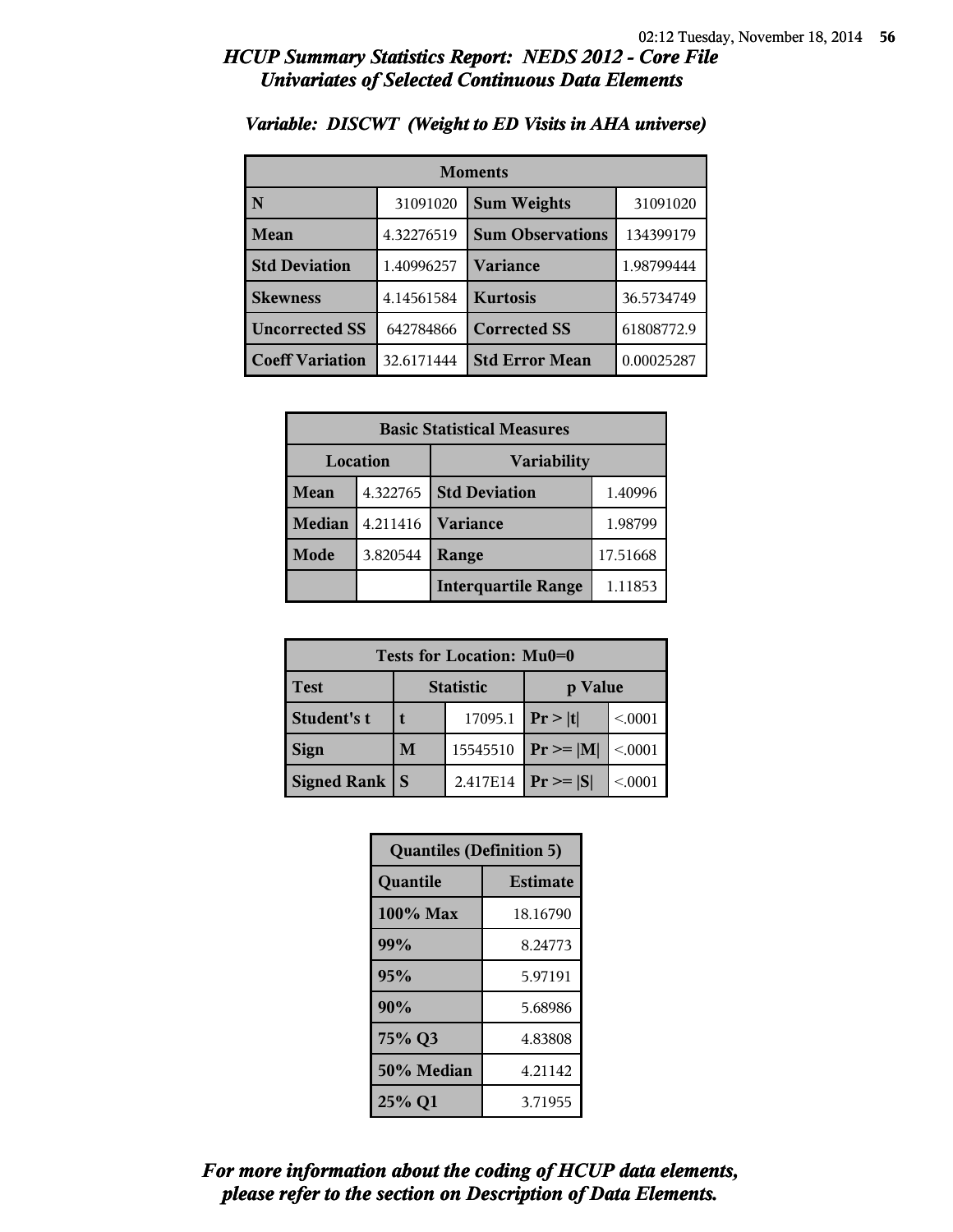| <b>Quantiles (Definition 5)</b> |  |  |  |
|---------------------------------|--|--|--|
| <b>Estimate</b><br>Quantile     |  |  |  |
| 10%<br>3.06597                  |  |  |  |
| 5%<br>2.45030                   |  |  |  |
| 1%<br>1.37746                   |  |  |  |
| $0\%$ Min<br>0.65122            |  |  |  |

*Variable: DISCWT (Weight to ED Visits in AHA universe)*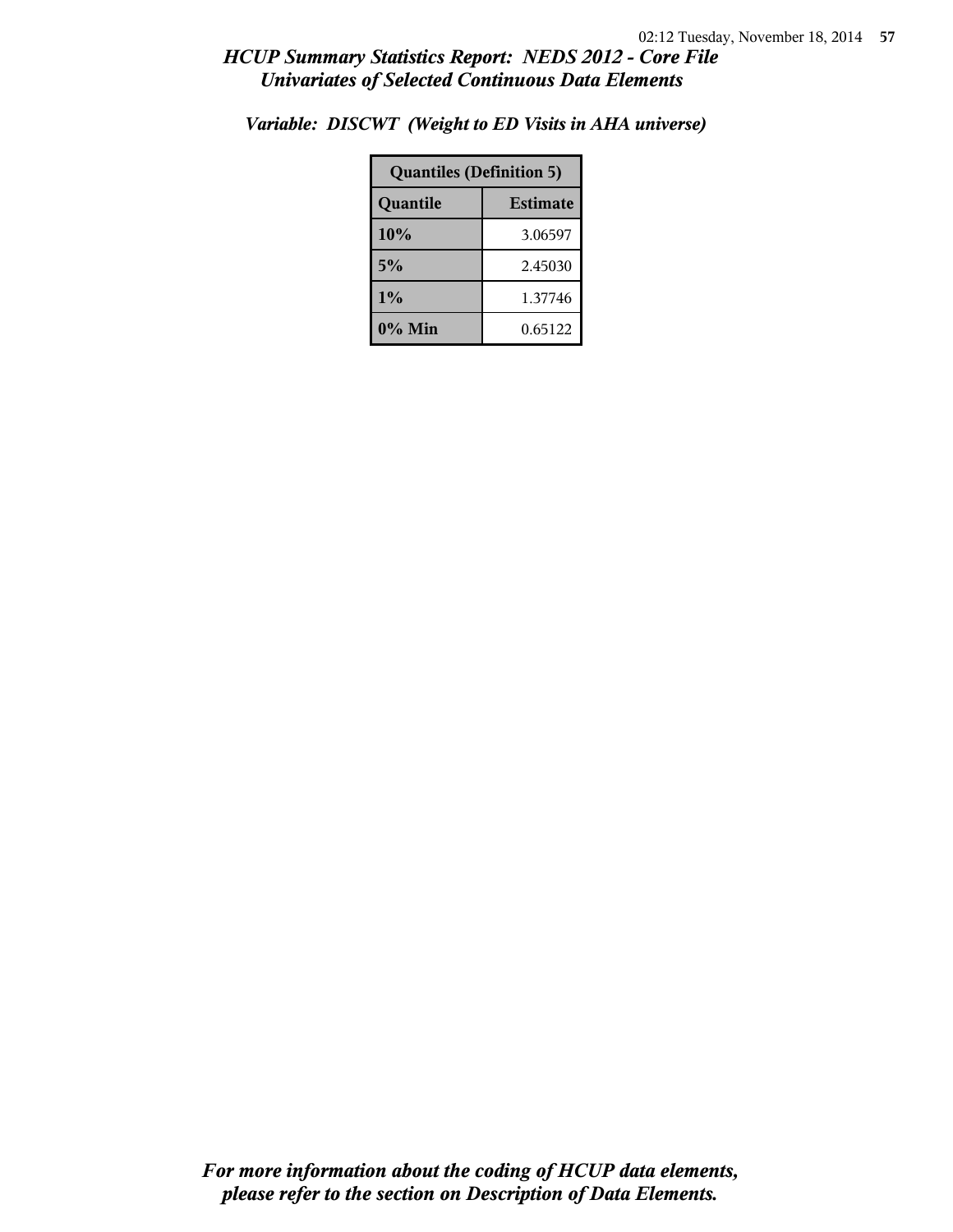| <b>Moments</b>         |            |                         |              |
|------------------------|------------|-------------------------|--------------|
| N                      | 31089755   | <b>Sum Weights</b>      | 31089755     |
| Mean                   | 38.7600974 | <b>Sum Observations</b> | 1205041931   |
| <b>Std Deviation</b>   | 24.3008114 | Variance                | 590.529433   |
| <b>Skewness</b>        | 0.27208759 | <b>Kurtosis</b>         | $-0.8272085$ |
| <b>Uncorrected SS</b>  | 6.5067E10  | <b>Corrected SS</b>     | 1.83594E10   |
| <b>Coeff Variation</b> | 62.6954343 | <b>Std Error Mean</b>   | 0.00435825   |

#### *Variable: AGE (Age in years at admission)*

| <b>Basic Statistical Measures</b> |          |                            |           |
|-----------------------------------|----------|----------------------------|-----------|
| Location<br><b>Variability</b>    |          |                            |           |
| Mean                              | 38.76010 | <b>Std Deviation</b>       | 24.30081  |
| Median                            | 36.00000 | <b>Variance</b>            | 590.52943 |
| Mode <sup>1</sup>                 | 0.00000  | Range                      | 90.00000  |
|                                   |          | <b>Interquartile Range</b> | 36.00000  |

| Tests for Location: Mu0=0 |                             |  |                |         |
|---------------------------|-----------------------------|--|----------------|---------|
| <b>Test</b>               | <b>Statistic</b><br>p Value |  |                |         |
| Student's t               | 8893.501                    |  | Pr >  t        | < 0001  |
| <b>Sign</b>               | 15154213<br>M               |  | $Pr \ge =  M $ | < 0.001 |
| Signed Rank               | 2.297E14<br>S               |  | $Pr \geq  S $  | < 0001  |

| <b>Quantiles (Definition 5)</b> |                 |  |
|---------------------------------|-----------------|--|
| Quantile                        | <b>Estimate</b> |  |
| 100% Max                        | 90              |  |
| 99%                             | 90              |  |
| 95%                             | 83              |  |
| 90%                             | 74              |  |
| 75% Q3<br>56                    |                 |  |
| 50% Median                      | 36              |  |
| 25% Q1<br>20                    |                 |  |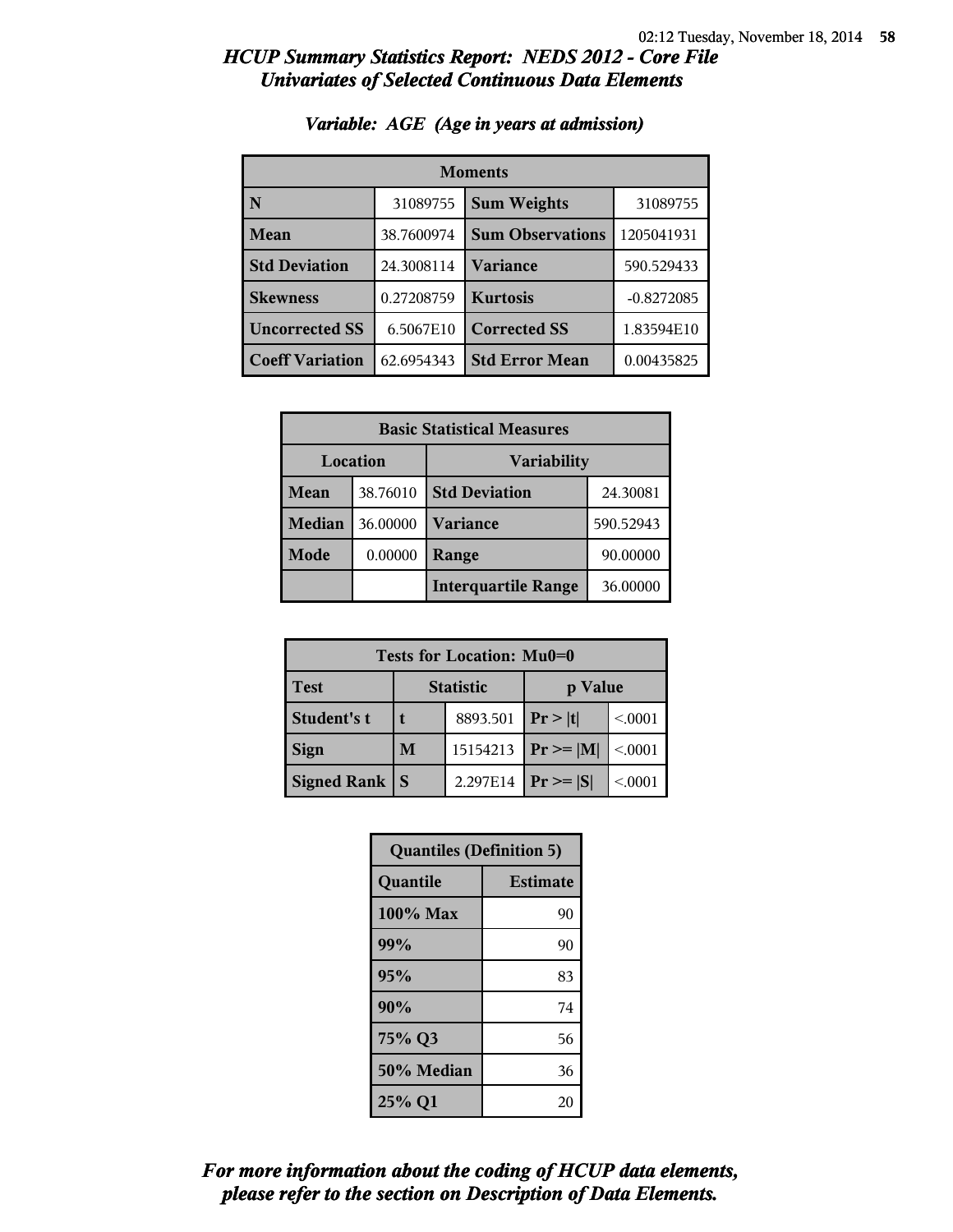| <b>Quantiles (Definition 5)</b> |   |  |
|---------------------------------|---|--|
| <b>Estimate</b><br>Quantile     |   |  |
| 10%                             | 5 |  |
| 5%                              | 2 |  |
| 1%                              |   |  |
| 0% Min                          |   |  |

*Variable: AGE (Age in years at admission)*

| <b>Missing Values</b>   |       |                   |                       |  |
|-------------------------|-------|-------------------|-----------------------|--|
|                         |       | <b>Percent Of</b> |                       |  |
| <b>Missing</b><br>Value | Count | All Obs           | <b>Missing</b><br>Obs |  |
|                         | 72    | 0.00              | 5.69                  |  |
| A                       | 15    | 0.00              | 1.19                  |  |
| C                       | 1178  | 0.00              | 93.12                 |  |
| Total                   | 1265  | 0.00              | 100.00                |  |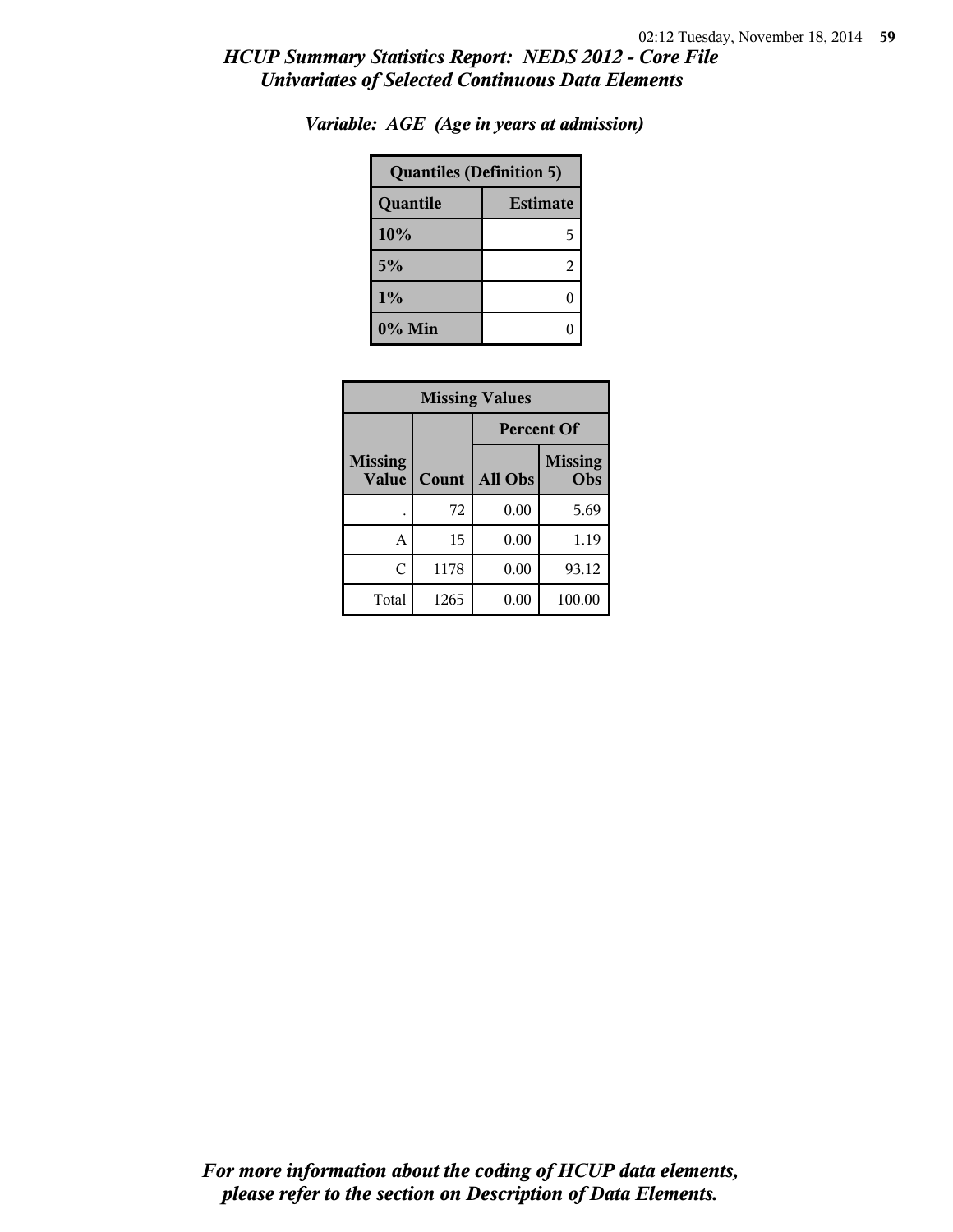| <b>Moments</b>          |            |                         |            |  |
|-------------------------|------------|-------------------------|------------|--|
| $\overline{\mathbf{N}}$ | 26405309   | <b>Sum Weights</b>      | 26405309   |  |
| Mean                    | 2483.99824 | <b>Sum Observations</b> | 6.55907E10 |  |
| <b>Std Deviation</b>    | 3771.03929 | <b>Variance</b>         | 14220737.3 |  |
| <b>Skewness</b>         | 10.8976287 | <b>Kurtosis</b>         | 653.309417 |  |
| <b>Uncorrected SS</b>   | 5.3843E14  | <b>Corrected SS</b>     | 3.75503E14 |  |
| <b>Coeff Variation</b>  | 151.813284 | <b>Std Error Mean</b>   | 0.73386374 |  |

#### *Variable: TOTCHG\_ED (Total charge for ED services)*

| <b>Basic Statistical Measures</b> |          |                             |      |
|-----------------------------------|----------|-----------------------------|------|
| Location<br>Variability           |          |                             |      |
| <b>Mean</b>                       | 2483.998 | <b>Std Deviation</b>        | 3771 |
| <b>Median</b>                     | 1409.000 | <b>Variance</b><br>14220737 |      |
| Mode                              | 1500.000 | 863687<br>Range             |      |
|                                   |          | <b>Interquartile Range</b>  | 2051 |

| Tests for Location: Mu0=0 |                             |  |                 |          |
|---------------------------|-----------------------------|--|-----------------|----------|
| <b>Test</b>               | <b>Statistic</b><br>p Value |  |                 |          |
| Student's t               | 3384.822                    |  | Pr >  t         | < 0001   |
| <b>Sign</b>               | 13202655<br>M               |  | $ Pr \ge =  M $ | < 0.001  |
| Signed Rank               | 1.743E14                    |  | $Pr \geq  S $   | < 0.0001 |

| <b>Quantiles (Definition 5)</b> |                 |  |
|---------------------------------|-----------------|--|
| Quantile                        | <b>Estimate</b> |  |
| 100% Max                        | 863787          |  |
| 99%                             | 17588           |  |
| 95%                             | 8149            |  |
| 90%                             | 5401            |  |
| 75% Q3<br>2773                  |                 |  |
| 50% Median<br>1409              |                 |  |
| 25% Q1                          | 722             |  |